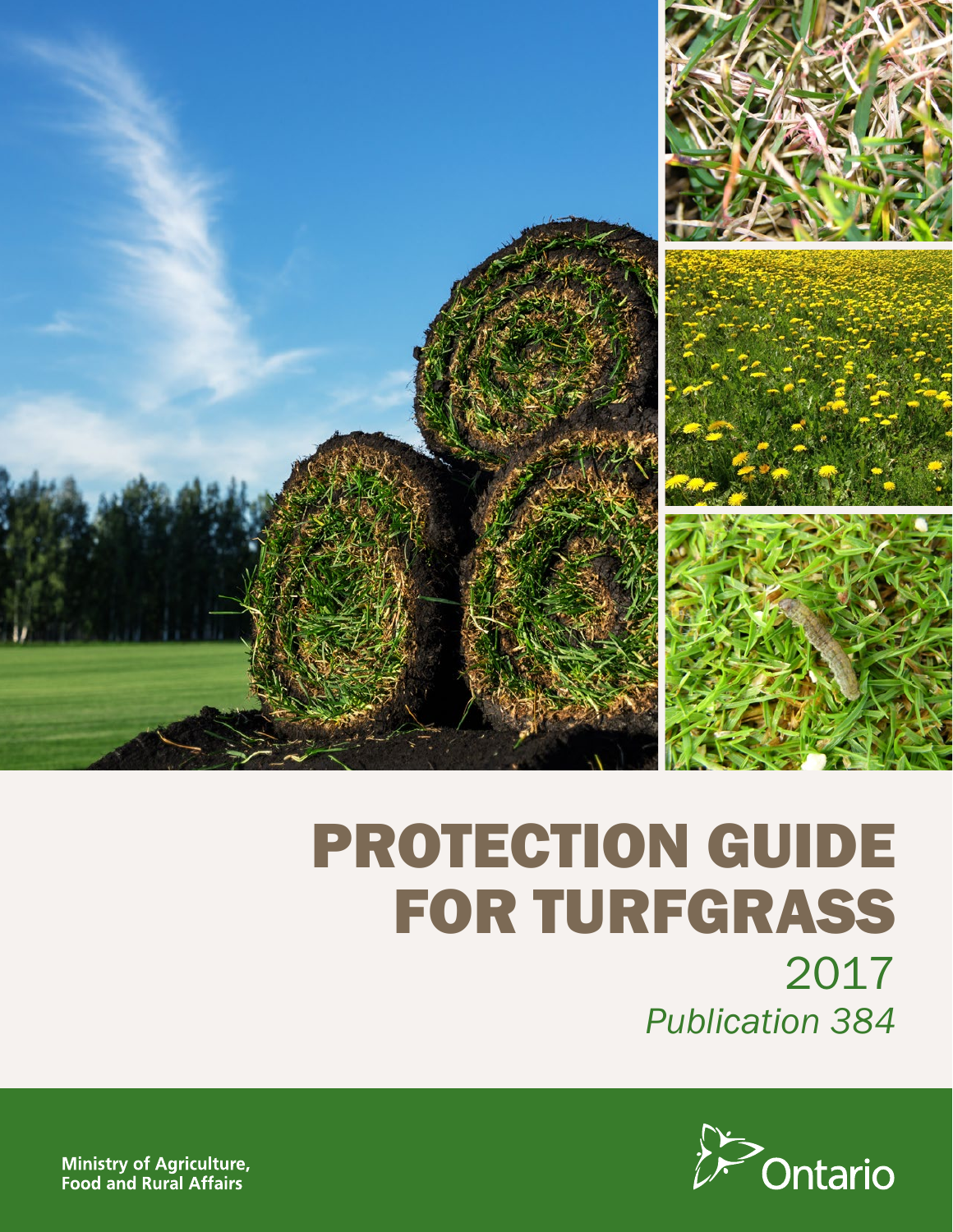**Discard old editions of this publication.** Each year the appropriate sub-committee of the Ontario Pest Management Research and Services Committee reviews the pesticides listed in this publication.

To the best knowledge of the committee, at the time of printing, the pesticide products listed in this publication were:

- **• federally registered**
- **• classified by the Ministry of the Environment and Climate Change (MOECC)**

**The information in this publication is general information only.** The Ontario Ministry of Agriculture, Food and Rural Affairs does not offer any warranty or guarantee, nor does it assume any liability for any crop loss, animal loss, health, safety or environmental hazard caused by the use of a pesticide mentioned in this publication.

This publication lists a number of brand names of pesticides. It is neither an endorsement of the product nor a suggestion that similar products are ineffective.

## **The Pesticide Label**

**Consult each product label before you use a pesticide.**  The label provides specific information on how to use the product safely, hazards, restrictions on use, compatibility with other products, the effect of environmental conditions, etc.

**The pesticide product label is a legal document. Follow all label directions.**

#### **Registration of Pesticide Products**

The Pest Management Regulatory Agency (PMRA) of Health Canada registers pesticide products for use in Canada following an evaluation of scientific data to ensure that the product has merit and value, and the human health and environmental risks associated with its proposed use are acceptable.

**1. Full Registration**

Pesticide registrations are normally granted for a period of 5 years, subject to renewal.

**2. Conditional Registration**

Conditional registration may be granted for a specified, limited time period, where the registrant agrees to produce additional scientific or technical information.

#### **3. Emergency Registration**

An emergency registration is a temporary, time-limited registration of no more than 1 year, approved to deal with serious pest outbreaks that have limited control options.

## **Maximum Residue Limits**

**The PMRA has established maximum residue limits** 

**(MRLs) for pesticides.** Processors or retailers may demand more restrictive limits. Growers should seek advice of their intended market to determine if more restrictive limitations apply. Keep accurate and up-to-date records on pesticide use in each crop.

#### **Supplemental Labels**

You MUST obtain a supplemental label and follow all the label directions when PMRA approves new uses for a registered pesticide that do not appear on the current label.

Examples of when you must use a supplemental label include:

- **• Emergency Use Registration**
- **• Minor Use Label Expansion**

You can obtain a copy of a supplemental label from the pesticide manufacturer or pesticide vendor, the grower association that sponsored the emergency registration or minor use, from OMAFRA or PMRA's Pest Management Information Service.

For more information on the federal registration status, search Pest Management Regulatory Agency at [www.canada.ca](http://www.canada.ca) or call 1-800-267-6315.

## **Regulation of Pesticides in Ontario**

The MOECC is responsible for regulating pesticide sale, use, transportation, storage and disposal in Ontario. Ontario regulates pesticides by placing appropriate education, licensing and/or permit requirements on their use, under the Pesticides Act and Regulation 63/09.

All pesticides must be used in accordance with requirements under the Pesticides Act and Regulation 63/09, which are available on the e-laws website at [ontario.ca/e-laws](http://www.ontario.ca/e-laws) or by calling the ServiceOntario Publications Toll-Free number: 1-800-668-9938 or 416-326-5300.

## **Classification of Pesticides**

The Ontario Pesticides Advisory Committee (OPAC) is responsible for reviewing and recommending to the MOECC, the classification of pesticide products before they can be sold or used in Ontario. Once approved by the MOECC, classified products are posted on the MOECC website: [ontario.ca/pesticides](http://ontario.ca/pesticides).

## **Certification and Licensing**

#### **Growers and Their Assistants**

For information about certification for growers and training for assistants, check the Ontario Pesticide Education Program website: [www.opep.ca](http://www.opep.ca) or call 1-800-652-8573.

#### **Commercial Applicators (Exterminators) and Their Assisting Technicians**

For more information about exterminator licensing and technician training, visit:

- the Ontario Pesticide Training and Certification website at [www.ontariopesticide.com/index.cfm/home-page](http://www.ontariopesticide.com/index.cfm/home-page) or call 1-888-620-9999 or 519-674-1575
- the Pesticide Industry Council's Pesticide Technician Program website at [www.hort-trades.com](http://www.hort-trades.com) or call 1-800-265-5656 or e-mail pic@hort-trades.com
- the Pesticide Industry Regulatory Council (PIRC) at [www.oipma.ca](http://www.oipma.ca)

*Cette publication est aussi disponible en français.*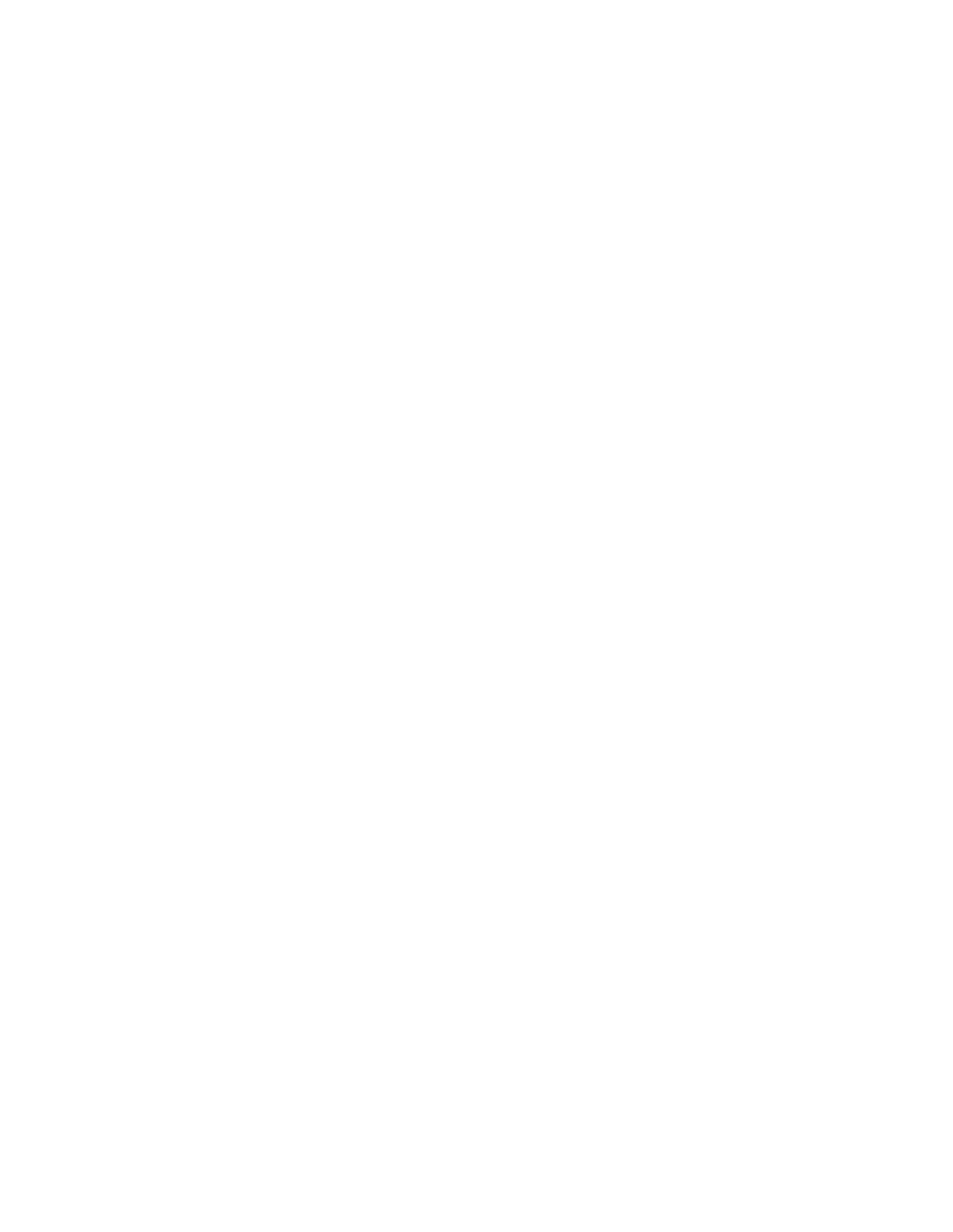## 2. Crop Protection: Diseases, Insects and Other Pests

Fungicides and insecticides are only two of the many tools that can be used to control diseases and insects in turf. These products should be used as part of an integrated pest management (IPM) program. For more information on IPM, see OMAFRA Publication 845, *Integrated Pest Management for Turf*.

## **Diseases**

Fungicides registered for use on sod farms, golf courses and other excepted uses are listed in Table 2–1.

Class 11 biopesticide or lower risk pesticide active ingredients allowed for cosmetic uses on turfgrass (fungicides, insecticides and goose repellent) are listed in Table 2–2.

Disease control products registered for use on sod farms, golf courses and other excepted uses are listed in Table 2–3.

| <b>LEGEND:</b> $ai = active ingredient$                |                |                                              |                            |                                                         |  |  |
|--------------------------------------------------------|----------------|----------------------------------------------|----------------------------|---------------------------------------------------------|--|--|
| <b>Trade name</b><br>(alphabetically in each<br>group) | Classification | <b>Common name</b>                           | $LD_{50}$<br>$(mgai/kg)^1$ | Chemical family <sup>2</sup>                            |  |  |
| <b>Banner MAXX</b>                                     | 3              | propiconazole                                | 4,340                      | sterol inhibitor                                        |  |  |
| Banol                                                  | 4              | propamocarb hydrochloride                    | 2,000-2,900                | N/A                                                     |  |  |
| Cadence 70 WDG                                         | 2              | boscalid                                     | >2,000                     | anilid                                                  |  |  |
| Chipco Aliette Signature                               | 3              | fosetyl-al                                   | 2,860                      | aluminum salt                                           |  |  |
| Chipco Triton                                          | 3              | triticonazole                                | >5,000                     | sterol inhibitor                                        |  |  |
| Civitas                                                | 4              | mineral oil                                  | >5,000                     | unique                                                  |  |  |
| Compass 50WG                                           | 3              | trifloxystrobin                              | >5,050                     | strobilurin                                             |  |  |
| Concert                                                | 3              | propiconazole/chlorothalonil                 | >5,000                     | sterol inhibitor/aromatic hydrocarbon                   |  |  |
| Cueva                                                  | 4              | copper octanoate                             | >2,000                     | inorganic                                               |  |  |
| Daconil Ultrex                                         | 4              | chlorothalonil                               | >5,000                     | aromatic hydrocarbon                                    |  |  |
| Disarm                                                 | $\overline{2}$ | flluoxastrobin                               | >5,000                     | strobilurin                                             |  |  |
| Eagle WSP                                              | 4              | myclobutanil                                 | 2,090                      | sterol inhibitor                                        |  |  |
| <b>Exteris Stressgard</b>                              | 2              | fluopyram/trifloxystrobin                    | >5,000                     | succinate dehydrogenase inhibitors/strobilurin          |  |  |
| Heritage MAXX                                          | 3              | azoxystrobin                                 | 1,714                      | strobilurin                                             |  |  |
| Honor                                                  | $\overline{2}$ | pyraclostrobin/boscalid                      | $>500 - 2,000$             | strobilurin/anilid                                      |  |  |
| Insignia Duo                                           | 3              | pyraclostrobin + triticonazole               | >2,000                     | strobilurin + sterol inhibitor                          |  |  |
| Insignia SC                                            | 3              | pyraclostrobin                               | 200-500                    | strobilurin                                             |  |  |
| Instrata                                               | 3              | chlorothalonil/propiconazole/<br>fludioxonil | $>1,750$ and<br>< 5,000    | aromatic hydrocarbon/sterol inhibitor/<br>phenylpyrrole |  |  |
| Interface Stressgard                                   | 3              | iprodione/trifloxystrobin                    | >5,000                     | dicarboximide/strobilurin                               |  |  |
| Kabuto                                                 | 3              | isofentanil                                  | >2,000                     | carboxamides                                            |  |  |
| Medallion                                              | 2              | fludioxonil                                  | >5,000                     | phenylpyrrole                                           |  |  |
| Mirage Stressgard                                      | 3              | tebuconazole                                 | 3,710                      | sterol inhibitor                                        |  |  |

Table 2-1. Fungicides registered for use on sod farms, golf courses and other excepted uses

<sup>1</sup> The relative toxicity may be referred to as its LD<sub>50</sub> and is reported for oral LD<sub>50</sub> for laboratory rats. The higher the LD<sub>50</sub> figure, the less toxic the product is to humans. Products with low LD<sub>50</sub> ratings are highly toxic. No products registered for turf have a high acute toxicity.

<sup>2</sup> Alternate or tank-mix with another product with different fungicide classification to minimize risk of fungicide resistance developing.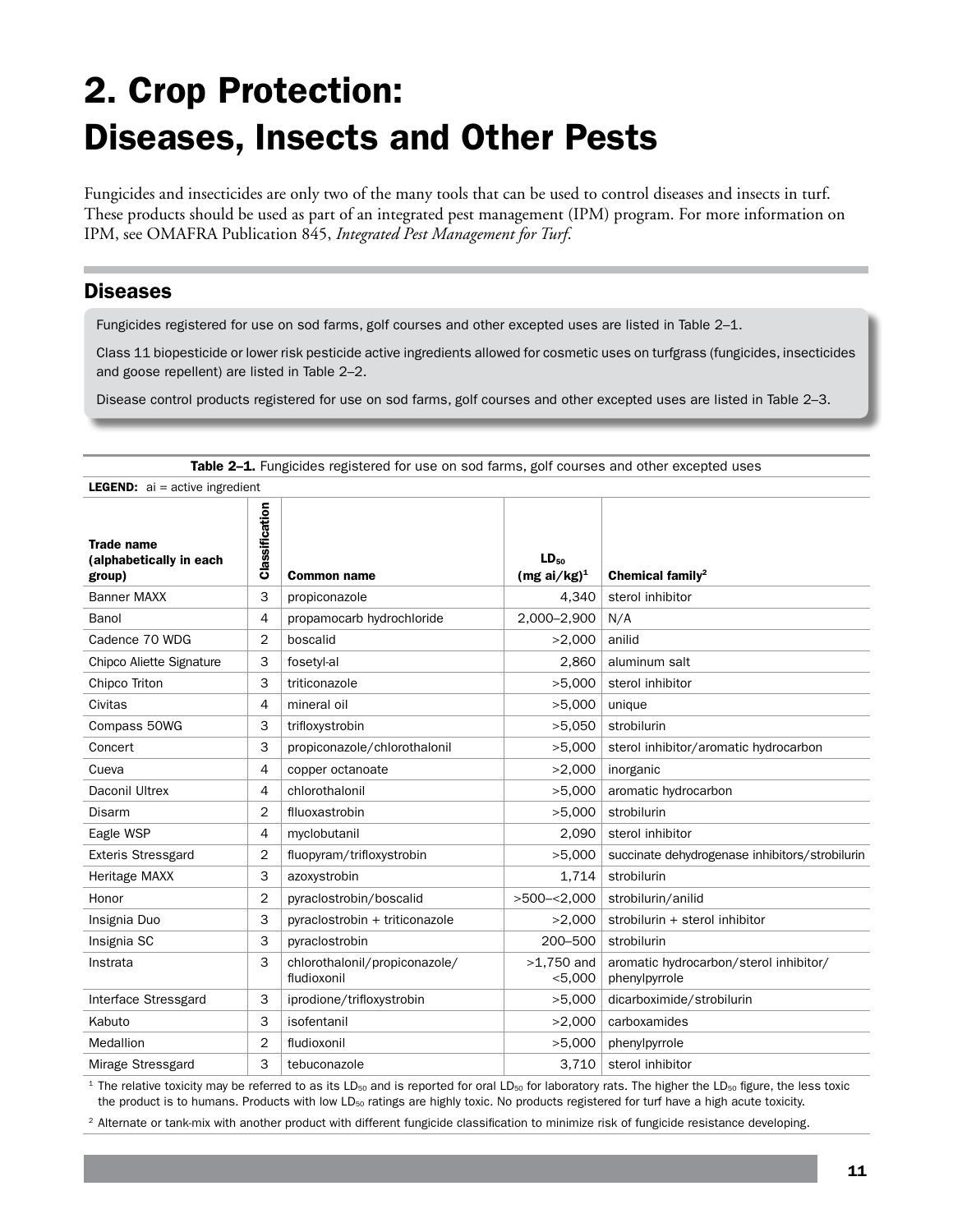#### Table 2-1. Fungicides registered for use on sod farms, golf courses and other excepted uses

**LEGEND:**  $ai = active ingredient$ 

| Trade name<br>(alphabetically in each<br>group) | Classification | <b>Common name</b>                                              | LD <sub>50</sub><br>$(mgai/kg)^1$ | Chemical family <sup>2</sup>               |
|-------------------------------------------------|----------------|-----------------------------------------------------------------|-----------------------------------|--------------------------------------------|
| Moss-Aside Moss Killer                          | 4              | potassium salts of fatty acids                                  | >5,000                            | salts of carboxylic acids                  |
| Phostrol                                        | 4              | mono- and dibasic sodium, potassium,<br>and ammonium phosphites | >5,000                            | phosphite                                  |
| Pinpoint                                        | 3              | mandestrobin                                                    | > 3,129                           | strobilurin                                |
| Premis 200F                                     | 3              | triticonazole                                                   | >2,000                            | sterol inhibitor                           |
| ProTurf DSB Turf Fertilizer<br>Plus Fungicide   | 4              | thiophanate-methyl                                              | >7,000                            | benzimidazole                              |
| ProTurf Granular Systemic<br>Fungicide          | 4              | thiophanate-methyl                                              | >7,000                            | benzimidazole                              |
| ProTurf Granular Fungicide X                    | 4              | iprodione                                                       | 3,500                             | dicarboximide                              |
| Quali-Pro Propiconazole<br>14.3 ME              | 3              | propiconazole                                                   | 3.000                             | sterol inhibitor                           |
| Quali-Pro Iprodione 240 SE                      | 4              | iprodione                                                       | 2,000                             | dicarboximide                              |
| Regalia Maxx Biofungicide                       | 3              | Reynoutria sachalinensis                                        | >5,000                            | plant extract                              |
| Renovo                                          | 4              | thiophanate methyl                                              | >2,000                            | methyl benzimidazole carbamates            |
| Rhapsody ASO                                    | 4              | Bacillus subtilis strain QST 713                                | >5,000                            | bacterium                                  |
| Rovral Green GT                                 | 4              | iprodione                                                       | >5,000                            | dicarboximide                              |
| Segway 400 SC                                   | 4              | cyazofamid                                                      | >5,000                            | cyanoimidazoles                            |
| Subdue MAXX                                     | 3              | metalaxyl                                                       | 2,965                             | phenylamide                                |
| Supra Captan 80 WDG                             | 3              | captan                                                          | >5,000                            | phthalimide                                |
| <b>Tourney Fungicide</b>                        | 3              | metconazole                                                     | 1,750                             | sterol inhibitor                           |
| <b>Trilogy Stressgard</b>                       | 3              | iprodione/triticonazole/trifloxystrobin                         | 5,000                             | dicarboximide/sterol inhibitor/strobilurin |
| Velista                                         | 4              | penthiopyrad                                                    | >5,000                            | pyrazole carboxamide                       |
| ZeroTol                                         | 3              | hydrogen peroxide                                               | 1,410                             | not classified                             |

<sup>1</sup> The relative toxicity may be referred to as its LD<sub>50</sub> and is reported for oral LD<sub>50</sub> for laboratory rats. The higher the LD<sub>50</sub> figure, the less toxic the product is to humans. Products with low LD<sub>50</sub> ratings are highly toxic. No products registered for turf have a high acute toxicity.

<sup>2</sup> Alternate or tank-mix with another product with different fungicide classification to minimize risk of fungicide resistance developing.

Class 11 pesticides are ingredients in products for cosmetic uses under the ban (*Pesticide Act* and Regulation 63/09). See Table 2–2. *Class 11 biopesticide or lower risk pesticide active ingredients allowed for cosmetic uses on turfgrass (fungicides, instecticides and goose repellent)* for a list of biopesticides or lower risk pesticides allowed for cosmetic uses on turfgrass. Licensed exterminators and those who perform land exterminations in non-residential areas that use Class 11 pesticides must post a green sign to notify the public of the use of these pesticides.

Check the MOECC website at [ontario.ca/pesticideban](http://www.ontario.ca/pesticideban) for the list of pesticides for cosmetic uses.

Table 2-2. Class 11 biopesticide or lower risk pesticide active ingredients allowed for cosmetic uses on turfgrass (fungicides, insecticides and goose repellent)

| <b>Active Ingredient</b>            | <b>Classification</b> | <b>Uses</b>              |
|-------------------------------------|-----------------------|--------------------------|
| Bacillus subtilis strain QST 713    | 4                     | Check                    |
| copper octanoate                    | 4                     | label for<br>specific    |
| extract of Reynoutria sachalinensis | 3                     | uses and                 |
| ferric phosphate                    | 4                     | follow                   |
| Metarhizium anisopliae strain F52   | З                     | the label<br>directions. |
| hydrogen peroxide                   | З                     |                          |
| methyl-anthranilate                 | 4                     |                          |
| mineral oil                         | 4                     |                          |
| phosphite                           | 4                     |                          |
| potassium salts of fatty acids      |                       |                          |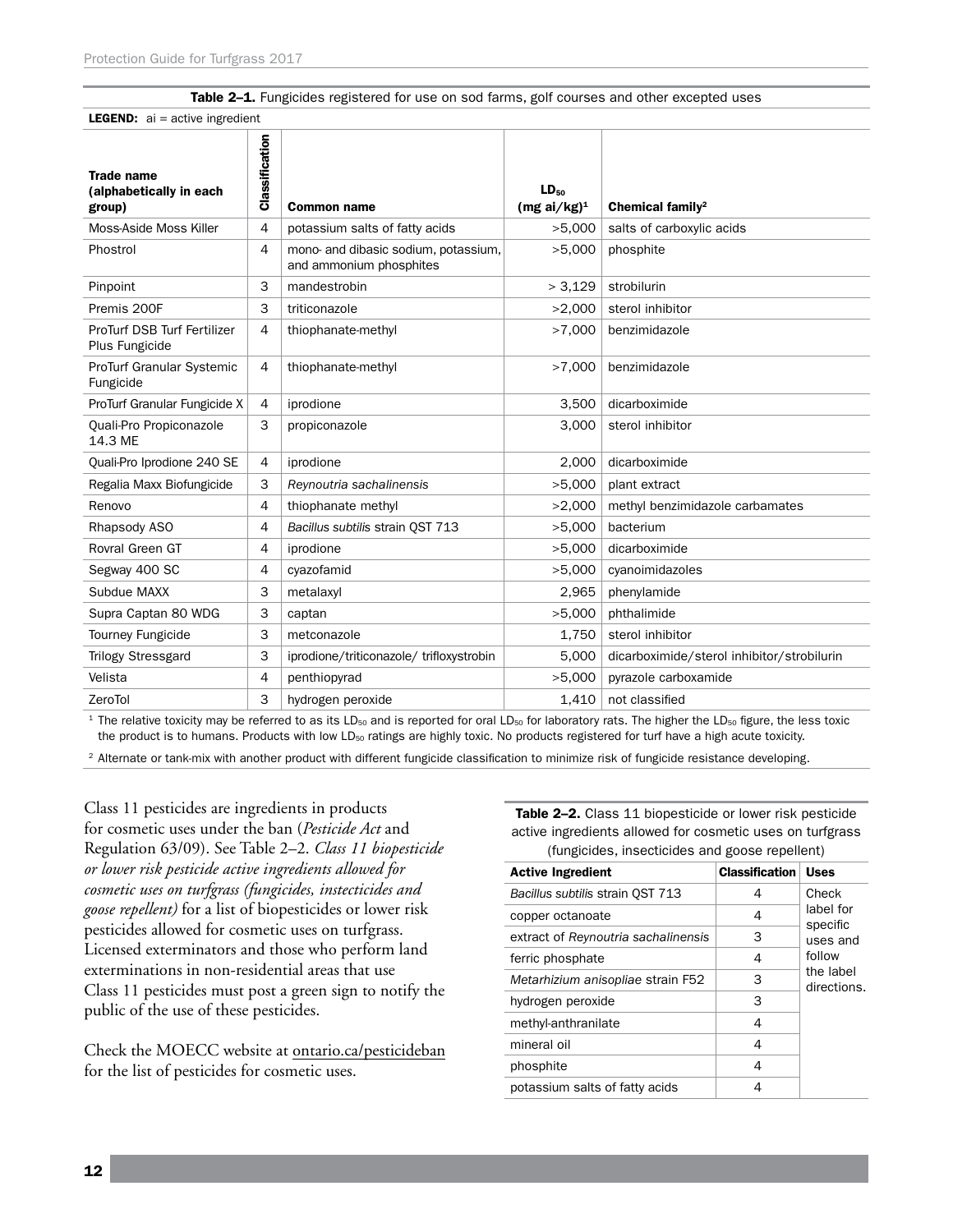| Table 2-3. Disease control products registered for use on sod farms, golf courses and other excepted uses |                                                                                                       |                           |                                                                                                                                                                                                                                                                                                                                                                                                                                                                                                                                                                                     |                                                                                 |  |
|-----------------------------------------------------------------------------------------------------------|-------------------------------------------------------------------------------------------------------|---------------------------|-------------------------------------------------------------------------------------------------------------------------------------------------------------------------------------------------------------------------------------------------------------------------------------------------------------------------------------------------------------------------------------------------------------------------------------------------------------------------------------------------------------------------------------------------------------------------------------|---------------------------------------------------------------------------------|--|
|                                                                                                           | <b>LEGEND:</b> ASO: aqueous suspension organic<br>SC: suspension concentrate<br>WG: wettable granule  | F: flowable               | FF: flowable fungicide<br>SP: soluble pack<br>W: wettable<br>WP WSB: wettable powder water soluble bag                                                                                                                                                                                                                                                                                                                                                                                                                                                                              | ME: microemulsion<br>WDG: water dispersible granule<br>WSP: water soluble pouch |  |
| Control (in order<br>by highest $LD_{50}$ ,<br>i.e., least toxic)                                         | Rate/100 $m2$                                                                                         | <b>Interval</b><br>(days) | Comments from the product label. See label for complete information.                                                                                                                                                                                                                                                                                                                                                                                                                                                                                                                |                                                                                 |  |
| <b>Algae</b>                                                                                              | Improve fertility and drainage. Alleviate compaction.                                                 |                           |                                                                                                                                                                                                                                                                                                                                                                                                                                                                                                                                                                                     |                                                                                 |  |
| Moss-Aside Moss                                                                                           | <b>Application rate</b>                                                                               | 14                        | Dilute concentrate by mixing one part concentrate with 19 parts water                                                                                                                                                                                                                                                                                                                                                                                                                                                                                                               |                                                                                 |  |
| Killer                                                                                                    | diluted product:                                                                                      |                           | (50 mL/1 L water to form a 5%-10% solution).                                                                                                                                                                                                                                                                                                                                                                                                                                                                                                                                        |                                                                                 |  |
|                                                                                                           | 50-100L                                                                                               |                           | <b>Golf Courses:</b> For putting greens, fairways and other areas.                                                                                                                                                                                                                                                                                                                                                                                                                                                                                                                  |                                                                                 |  |
|                                                                                                           |                                                                                                       |                           | A contact product. For best results, good coverage is essential. Avoid<br>overlapping spray to eliminate risk of damage to turf and ornamentals. If<br>moss is dry, thoroughly wet moss with water before treating. Rinse turf with<br>$5 L/100$ m <sup>2</sup> of water 15–30 minutes after application. Do not irrigate at least<br>6 hr after treatment. Do not apply to turf if temperature will exceed 30°C.                                                                                                                                                                   |                                                                                 |  |
| ZeroTol                                                                                                   | 190-400 mL<br>in<br>11-19 L of water                                                                  | not stated                | Drench the soil to saturate the root systems in areas affected. Up to<br>5 consecutive applications may be used.                                                                                                                                                                                                                                                                                                                                                                                                                                                                    |                                                                                 |  |
|                                                                                                           | Anthracnose (Colletotrichum graminicola)<br>Occurs June to September under humid and warm conditions. |                           |                                                                                                                                                                                                                                                                                                                                                                                                                                                                                                                                                                                     |                                                                                 |  |
|                                                                                                           |                                                                                                       |                           | Avoid nitrogen deficiency, drought stress, soil compaction, poor drainage and excessive thatch, especially on annual bluegrass.                                                                                                                                                                                                                                                                                                                                                                                                                                                     |                                                                                 |  |
| Chipco Triton                                                                                             | 16-32 mL                                                                                              | 14–21                     | Apply at the first signs or when conditions favour disease development. Use the<br>higher rate when disease pressure is high. Under low disease conditions, the<br>spray interval may be increased up to 21 days. Do not apply more than 3 times a<br>season.                                                                                                                                                                                                                                                                                                                       |                                                                                 |  |
| Civitas                                                                                                   | 240-460 mL                                                                                            | 14                        | Apply as required but not less than 14 days between treatments.                                                                                                                                                                                                                                                                                                                                                                                                                                                                                                                     |                                                                                 |  |
| Concert                                                                                                   | 110-225 mL                                                                                            | 21                        | Apply preventively when conditions favour disease development. Use high<br>rate under conditions of high disease pressure. Areas of compaction, poor<br>soil drainage, excess thatch or with large amounts of Poa annua favour the<br>development of anthracnose. Do not apply more than 3 applications/season.                                                                                                                                                                                                                                                                     |                                                                                 |  |
| Daconil Ultrex                                                                                            | 103-115 mL                                                                                            | 7–10                      | Apply when conditions favour disease development but before symptoms<br>develop and repeat applications as long as conditions persist.                                                                                                                                                                                                                                                                                                                                                                                                                                              |                                                                                 |  |
| Medallion                                                                                                 | 60 mL                                                                                                 | 14                        | For best control, use as a component of an integrated disease management<br>program.                                                                                                                                                                                                                                                                                                                                                                                                                                                                                                |                                                                                 |  |
|                                                                                                           |                                                                                                       |                           | Begin applications when conditions are favourable for disease infection and<br>prior to disease symptom expression. Under conditions of high disease<br>pressure, use the highest label rate and the shortest interval. For optimum<br>2787 or Daconil Ultrex. Apply in sufficient water to ensure thorough coverage.<br>4–8 L water/100 $m^2$ is recommended. Use AI, XC or XR nozzles. Apply<br>after mowing. Allow sprayed area to completely dry before irrigation. Do not<br>apply more than 180 mL product/100 m <sup>2</sup> /year (18.0 L product/ha/year) on<br>turfgrass. | disease control, tank-mix or alternate with a contact fungicide such as Daconil |  |
| Phostrol                                                                                                  | 130-260 mL                                                                                            | 14                        | For preventive suppression of anthracnose, begin foliar applications when<br>conditions favouring disease development exist and continue on a 14-day<br>interval, if needed. Use 4-20 L water/100 m <sup>2</sup> .                                                                                                                                                                                                                                                                                                                                                                  |                                                                                 |  |
| Rhapsody ASO                                                                                              | 125-250 mL                                                                                            | 7–10                      | Begin when conditions favour disease development. Continue applications<br>as needed on 7-10-day intervals. Apply in enough water to provide thorough<br>coverage. Under moderate-to-severe disease pressure, use higher rates<br>and minimum spray intervals, and use in a program with other registered<br>fungicides.                                                                                                                                                                                                                                                            |                                                                                 |  |
| Velista                                                                                                   | $9 - 15g$                                                                                             | 14                        | Begin application at the early stage of disease development. Use high rates<br>for high disease pressure. May be applied as a tank mix with other fungicides<br>registered for the same disease, such as Daconil Ultrex and Heritage<br>fungicide.                                                                                                                                                                                                                                                                                                                                  |                                                                                 |  |
| Banner MAXX                                                                                               | 26-51 mL                                                                                              | 21                        | Apply when warm, humid weather conditions occur. Do not apply more than<br>3 times a season.                                                                                                                                                                                                                                                                                                                                                                                                                                                                                        |                                                                                 |  |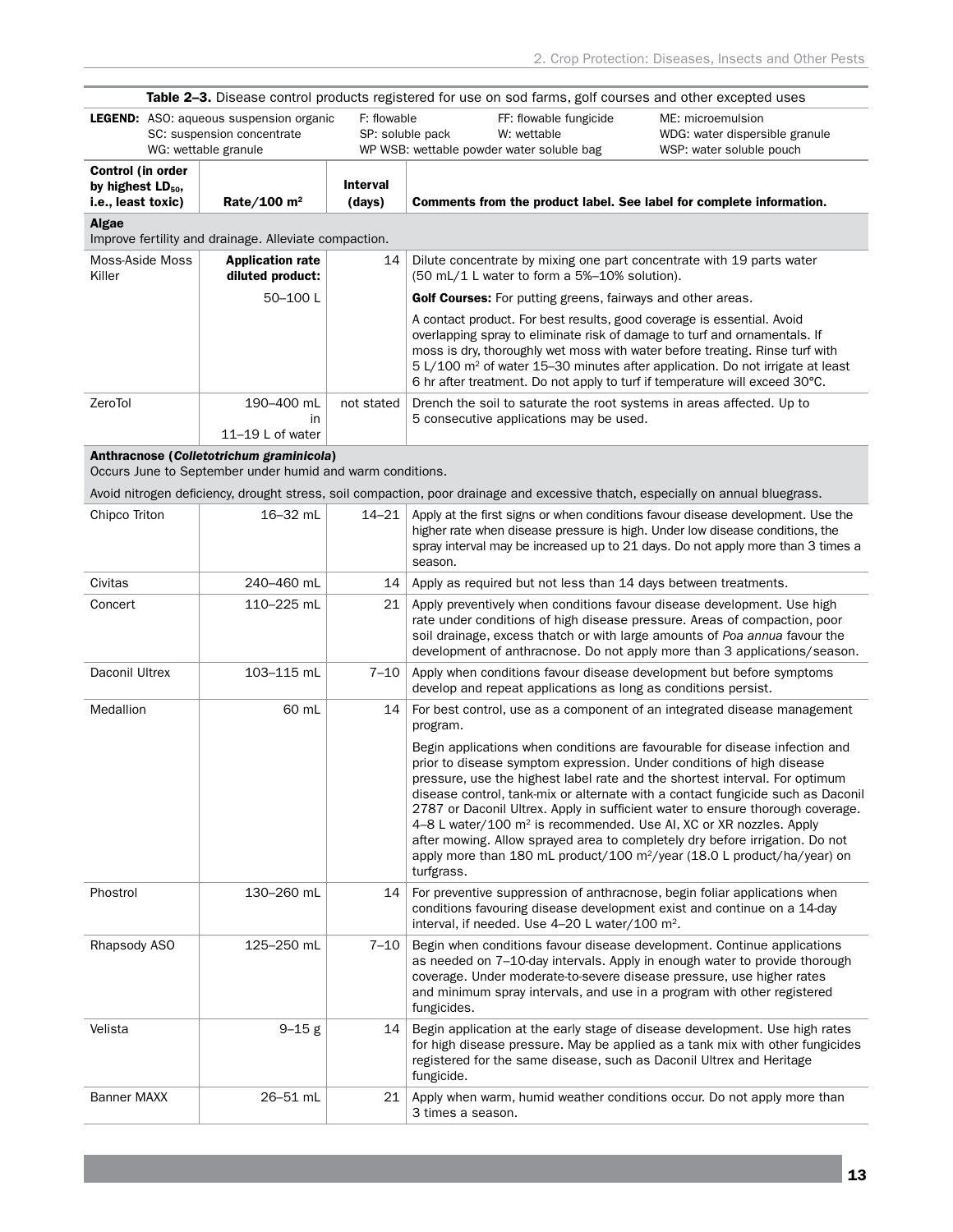|                                                                   |                                                                                                      |                           | Table 2-3. Disease control products registered for use on sod farms, golf courses and other excepted uses                                                                                                                                                                                                                                                                                                                                                                   |  |  |
|-------------------------------------------------------------------|------------------------------------------------------------------------------------------------------|---------------------------|-----------------------------------------------------------------------------------------------------------------------------------------------------------------------------------------------------------------------------------------------------------------------------------------------------------------------------------------------------------------------------------------------------------------------------------------------------------------------------|--|--|
|                                                                   | <b>LEGEND:</b> ASO: aqueous suspension organic<br>SC: suspension concentrate<br>WG: wettable granule | F: flowable               | FF: flowable fungicide<br>ME: microemulsion<br>SP: soluble pack<br>W: wettable<br>WDG: water dispersible granule<br>WP WSB: wettable powder water soluble bag<br>WSP: water soluble pouch                                                                                                                                                                                                                                                                                   |  |  |
| Control (in order<br>by highest $LD_{50}$ ,<br>i.e., least toxic) | Rate/100 $m2$                                                                                        | <b>Interval</b><br>(days) | Comments from the product label. See label for complete information.                                                                                                                                                                                                                                                                                                                                                                                                        |  |  |
| Anthracnose (Colletotrichum graminicola) — continued              |                                                                                                      |                           |                                                                                                                                                                                                                                                                                                                                                                                                                                                                             |  |  |
| Quali-Pro<br>Propiconazole<br>14.3 ME                             | 26-51 mL                                                                                             | 21                        | Apply when conditions favour disease development. Do not apply more than<br>3 times a season.                                                                                                                                                                                                                                                                                                                                                                               |  |  |
| Premis 200 F                                                      | 16-32 mL                                                                                             | $14 - 21$                 | Apply at the first signs or when environmental conditions (cool and wet<br>conditions or hot and humid conditions) favour disease development. Use<br>the higher rate and shorter interval when pressure is high. Under low disease<br>conditions, the spray interval may be increased up to 21 days. Do not apply<br>more than 3 times a season.                                                                                                                           |  |  |
| <b>Tourney Fungicide</b>                                          | 8.4 <sub>g</sub>                                                                                     | once                      | Use preventively when conditions favour disease development. Apply in 8 L<br>water/100 $m^2$ for foliar blight.                                                                                                                                                                                                                                                                                                                                                             |  |  |
| Heritage MAXX                                                     | 32-63 mL                                                                                             | $14 - 28$                 | Begin when conditions favour infection, before symptoms develop.                                                                                                                                                                                                                                                                                                                                                                                                            |  |  |
| ZeroTol                                                           | 190 mL<br>in<br>11-19 L water                                                                        | 7                         | Spray diluted solution to achieve full and even coverage. Up to 5 consecutive<br>applications may be used with a minimum 7-day spray interval between<br>applications.                                                                                                                                                                                                                                                                                                      |  |  |
| Honor                                                             | 18.3-33.3 g                                                                                          | $14 - 28$                 | Apply when conditions are favourable for disease development.                                                                                                                                                                                                                                                                                                                                                                                                               |  |  |
| Insignia SC                                                       | 12.3-22.4 mL                                                                                         | $14 - 28$                 | Apply when conditions are favourable for disease development.                                                                                                                                                                                                                                                                                                                                                                                                               |  |  |
|                                                                   | Anthracnose foliar blight (Colletotrichum graminicola)                                               |                           |                                                                                                                                                                                                                                                                                                                                                                                                                                                                             |  |  |
| Compass 50WG                                                      | 3.8 <sub>g</sub>                                                                                     | 14                        | Apply when conditions are favourable for disease development. Rotate with<br>different mode-of-action fungicides. Do not use more than 2 sequential<br>applications. Do not apply more than 2.4 kg/ha/year.                                                                                                                                                                                                                                                                 |  |  |
| Interface<br>Stressgard                                           | 95-160 mL                                                                                            | 14–21                     | Apply preventively when stressful environmental conditions favour foliar blight<br>anthracnose disease development. Apply on a 14- or 21-day spray interval.<br>Under severe disease pressure, use highest rate and shortest interval.                                                                                                                                                                                                                                      |  |  |
| Regalia Maxx<br><b>Biofungicide</b>                               | $0.25%$ v/v<br>in<br>10-15 L of water                                                                | $7 - 10$                  | Apply preventively or when disease symptoms first appear. When<br>environmental conditions and plant stage are conducive to rapid disease<br>development, use in a rotational program with other registered fungicides.                                                                                                                                                                                                                                                     |  |  |
| Mirage<br>Stressgard                                              | 32-64 mL                                                                                             | $14 - 21$                 | Apply preventively when stressful environmental conditions favour anthracnose<br>disease development. Under severe disease pressure, use the highest rate<br>and shortest interval.                                                                                                                                                                                                                                                                                         |  |  |
| Chipco Aliette<br>Signature                                       | 120 g                                                                                                | 14                        | Apply 2–4 applications 14 days apart as a preventive treatment in spring<br>or summer to areas with a history. Begin when conditions favour disease<br>development. Should be used with a fertility program that avoids excess yet<br>provides adequate nitrogen through light, more-frequent applications over the<br>entire growing season. Under extreme prolonged infection pressure, should be<br>used as a part of a season-long spray program with other fungicides. |  |  |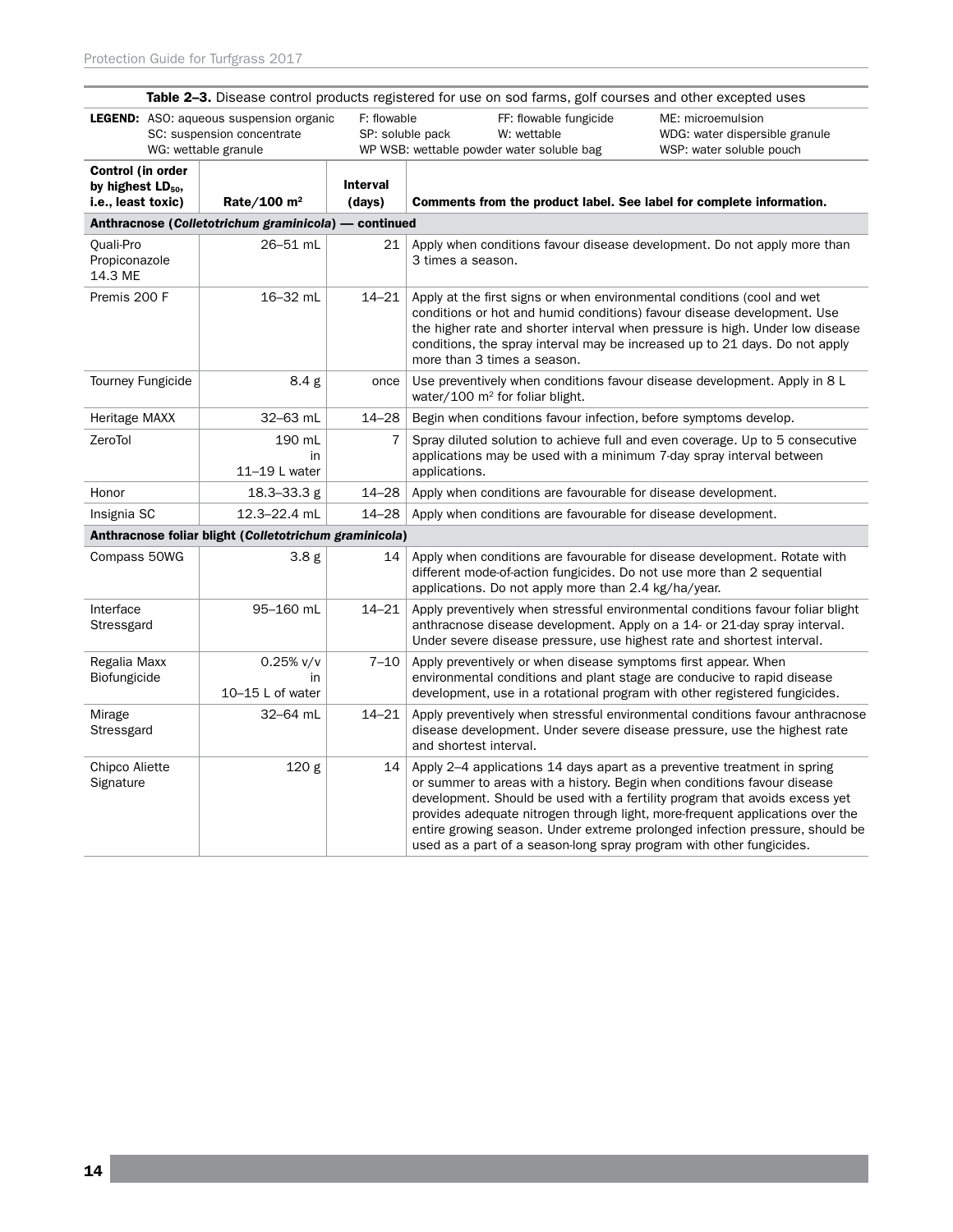|                                                                          | Table 2–3. Disease control products registered for use on sod farms, golf courses and other excepted uses |                                 |                                                                                                                                                                                                                                                                                                                                                                                                                                                                           |                                                                                 |  |
|--------------------------------------------------------------------------|-----------------------------------------------------------------------------------------------------------|---------------------------------|---------------------------------------------------------------------------------------------------------------------------------------------------------------------------------------------------------------------------------------------------------------------------------------------------------------------------------------------------------------------------------------------------------------------------------------------------------------------------|---------------------------------------------------------------------------------|--|
|                                                                          | LEGEND: ASO: aqueous suspension organic<br>SC: suspension concentrate<br>WG: wettable granule             | F: flowable<br>SP: soluble pack | FF: flowable fungicide<br>W: wettable<br>WP WSB: wettable powder water soluble bag                                                                                                                                                                                                                                                                                                                                                                                        | ME: microemulsion<br>WDG: water dispersible granule<br>WSP: water soluble pouch |  |
| <b>Control (in order</b><br>by highest $LD_{50}$ ,<br>i.e., least toxic) | Rate/100 $m2$                                                                                             | <b>Interval</b><br>(days)       | Comments from the product label. See label for complete information.                                                                                                                                                                                                                                                                                                                                                                                                      |                                                                                 |  |
| Anthracnose basal rot (Colletotrichum graminicola)                       |                                                                                                           |                                 |                                                                                                                                                                                                                                                                                                                                                                                                                                                                           |                                                                                 |  |
| Interface<br>Stressgard                                                  | 95-160 mL                                                                                                 | $14 - 21$                       | Apply preventively when stressful environmental conditions favour basal rot<br>and foliar blight anthracnose disease development. Apply on a 14- or 21-day<br>spray interval. Under severe disease pressure, use highest rate and shortest<br>interval.                                                                                                                                                                                                                   |                                                                                 |  |
| <b>Trilogy Stressgard</b>                                                | 65 mL                                                                                                     | 14                              | Apply at the first sign of anthracnose disease break-out or apply preventively<br>when stressful environmental conditions (cool and wet conditions or hot<br>and humid conditions) favour anthracnose development. Maximum of<br>2 applications during basal rot anthracnose infection period.                                                                                                                                                                            |                                                                                 |  |
|                                                                          |                                                                                                           |                                 | Every application must be alternated with at least 1 application of a non-<br>strobilurin fungicide.                                                                                                                                                                                                                                                                                                                                                                      |                                                                                 |  |
| Mirage<br>Stressgard                                                     | 32-64 mL                                                                                                  | $14 - 21$                       | Apply preventively when stressful environmental conditions favour anthracnose<br>basal rot development. For basal rot control and/or under severe disease<br>pressure, use the highest rate and shortest interval.                                                                                                                                                                                                                                                        |                                                                                 |  |
| Chipco Aliette<br>Signature                                              | 120 <sub>g</sub>                                                                                          | 14                              | Apply 2–4 applications 14 days apart as a preventive treatment in spring<br>or summer to areas with a history. Begin when conditions favour disease<br>development. Should be used with a fertility program that avoids excess yet<br>provides adequate nitrogen through light, more frequent applications over the<br>entire growing season. Under extreme prolonged infection pressure, should be<br>used as part of a season-long spray program with other fungicides. |                                                                                 |  |
| <b>Tourney Fungicide</b>                                                 | 8.4 g                                                                                                     | once                            | Use preventively when conditions favour disease development. Apply<br>8-16 L water/100 m <sup>2</sup> for basal rot.                                                                                                                                                                                                                                                                                                                                                      |                                                                                 |  |

#### Bentgrass dead spot (*Ophiosphaerella agrostis*)

Occurs on newly seeded greens and tees in summer.

| Chipco Aliette<br>Signature | 120 g           |       | 14   Apply 2–4 times 14 days apart as a preventive in spring or summer to<br>areas with a history of the disease. Begin when conditions favour disease<br>development. Under extreme prolonged infection pressure, should be used as<br>part of a season-long program with other fungicides. |
|-----------------------------|-----------------|-------|----------------------------------------------------------------------------------------------------------------------------------------------------------------------------------------------------------------------------------------------------------------------------------------------|
| Honor                       | $16.8 - 33.6 g$ | 14–28 | Use preventively. Begin applications when conditions are favourable for fungal<br>infection, prior to disease symptom development.                                                                                                                                                           |

#### Brown patch, rhizoctonia blight (*Rhizoctonia solani*)

Occurs under humid, warm conditions and extended periods of leaf wetness in June to September.

Avoid excess nitrogen and night watering.

| ProTurf DSB with<br>thiophanate-<br>methyl       | $0.86$ kg        | $14 - 21$ | Apply to moist or dry foliage.                                                                                                                                                                                                                                                                                     |
|--------------------------------------------------|------------------|-----------|--------------------------------------------------------------------------------------------------------------------------------------------------------------------------------------------------------------------------------------------------------------------------------------------------------------------|
| <b>ProTurf Granular</b><br>Systemic<br>Fungicide | $0.66 - 1.32$ kg | $14 - 21$ | For prevention, apply to moist or dry foliage at normal rate when disease<br>activity is noted or suspected. May require more frequent treatments under<br>conditions that favour the disease. To arrest the disease, apply at higher rate.                                                                        |
| Compass 50 WG                                    | $4.6 - 6.1$ g    | $14 - 21$ | Apply when conditions favour disease development. Apply 4.6 $g/100$ m <sup>2</sup> at<br>21-day intervals under low disease pressure and 6.1 $g/100$ m <sup>2</sup> at a 14-day<br>interval under high disease pressure. Do not use more than 2 sequential<br>applications. Do not apply more than 2.4 kg/ha/year. |
| Chipco Triton                                    | 32 mL            | $14 - 21$ | Apply at the first sign of disease or when conditions favour disease<br>development. Shorten spray interval when disease pressure is high. Under low<br>disease conditions, the spray interval may be increased up to 21 days. Do not<br>apply more than 3 times a season.                                         |
| Civitas                                          | 270-540 mL       | 14        | Apply as required but not less than 14 days between treatments.                                                                                                                                                                                                                                                    |
| Concert                                          | 100-283 mL       | 7–14      | Apply preventively when conditions favour disease development (high surface<br>moisture or humidity and warm night temperatures). Use the higher rates<br>and shorter intervals under severe disease pressure. Do not apply more than<br>6 applications/season.                                                    |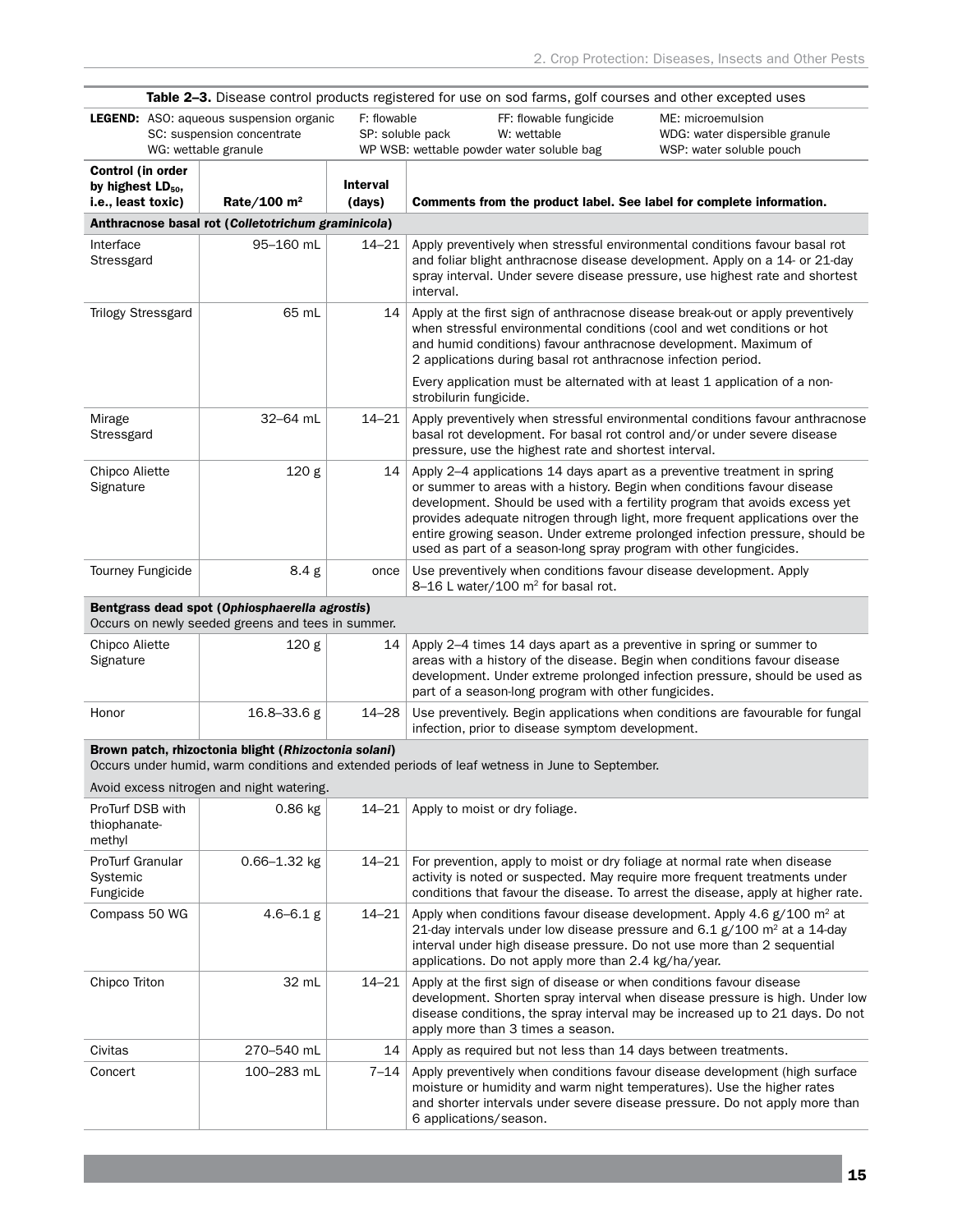|                                              |                                                                                                      |                           | Table 2-3. Disease control products registered for use on sod farms, golf courses and other excepted uses                                                                                                                                                                                                                                                                                                                                                                                                                                                        |                                                                                                                                                                                                                                                |
|----------------------------------------------|------------------------------------------------------------------------------------------------------|---------------------------|------------------------------------------------------------------------------------------------------------------------------------------------------------------------------------------------------------------------------------------------------------------------------------------------------------------------------------------------------------------------------------------------------------------------------------------------------------------------------------------------------------------------------------------------------------------|------------------------------------------------------------------------------------------------------------------------------------------------------------------------------------------------------------------------------------------------|
|                                              | <b>LEGEND:</b> ASO: aqueous suspension organic<br>SC: suspension concentrate<br>WG: wettable granule |                           | F: flowable<br>FF: flowable fungicide<br>SP: soluble pack<br>W: wettable<br>WP WSB: wettable powder water soluble bag                                                                                                                                                                                                                                                                                                                                                                                                                                            | ME: microemulsion<br>WDG: water dispersible granule<br>WSP: water soluble pouch                                                                                                                                                                |
| Control (in order                            |                                                                                                      |                           |                                                                                                                                                                                                                                                                                                                                                                                                                                                                                                                                                                  |                                                                                                                                                                                                                                                |
| by highest $LD_{50}$ ,<br>i.e., least toxic) | Rate/100 $m2$                                                                                        | <b>Interval</b><br>(days) | Comments from the product label. See label for complete information.                                                                                                                                                                                                                                                                                                                                                                                                                                                                                             |                                                                                                                                                                                                                                                |
|                                              | Brown patch, rhizoctonia blight (Rhizoctonia solani) - continued                                     |                           |                                                                                                                                                                                                                                                                                                                                                                                                                                                                                                                                                                  |                                                                                                                                                                                                                                                |
| Daconil Ultrex                               | 58-115 g                                                                                             | 7–14                      | long as conditions persist.                                                                                                                                                                                                                                                                                                                                                                                                                                                                                                                                      | <b>Preventive.</b> Apply when conditions favour disease development and repeat as                                                                                                                                                              |
|                                              | $115 - 212$ g                                                                                        | $7 - 14$                  | <b>Curative.</b> Under severe disease conditions, use the curative rates and apply<br>on a 7-day schedule.                                                                                                                                                                                                                                                                                                                                                                                                                                                       |                                                                                                                                                                                                                                                |
| <b>Exteris</b><br>Stressgard                 | 140-200 mL                                                                                           | $14 - 21$                 | night-time temperatures >20°C) favour disease development. Under severe<br>disease pressure, use the higher rate and shortest interval.                                                                                                                                                                                                                                                                                                                                                                                                                          | Apply at the first sign of brown patch symptoms or preventively when stressful<br>environmental conditions (surface moisture and humidity is greater than 80%,                                                                                 |
| Interface<br>Stressgard                      | 95-160 mL                                                                                            | $14 - 28$                 | environmental conditions (surface moisture and humidity are greater than<br>rate and shortest interval.                                                                                                                                                                                                                                                                                                                                                                                                                                                          | Apply at the first sign of brown patch symptoms or preventively when stressful<br>80%, night-time temperatures >20° C) favour disease development. Apply on a<br>14-, 21- or 28-day spray interval. Under severe disease pressure, use highest |
| Medallion                                    | 60 mL                                                                                                | 14                        | For best control, use as a component of an integrated disease management<br>program.                                                                                                                                                                                                                                                                                                                                                                                                                                                                             |                                                                                                                                                                                                                                                |
|                                              |                                                                                                      |                           | Begin applications when conditions are favourable for disease infection and<br>prior to disease symptom expression. Under conditions of high disease<br>pressure, use the highest label rate and the shortest interval. For optimum<br>disease control, tank-mix or alternate with a contact fungicide such as<br>Daconil Ultrex. Apply in sufficient water to ensure thorough coverage.<br>4-8 L water/100 m <sup>2</sup> is recommended. Use AI, XC or XR nozzles. Apply after<br>mowing. Allow sprayed area to completely dry before irrigation. Do not apply | more than 180 mL product/100 m <sup>2</sup> /year (18.0 L product/ha/year) on turfgrass.                                                                                                                                                       |
| Rhapsody ASO                                 | 125-250 mL                                                                                           | $7 - 10$                  | Begin when conditions favour disease development. Continue as needed on<br>moderate-to-severe disease pressure, use high rates and minimum spray<br>intervals and use in a program with other registered fungicides.                                                                                                                                                                                                                                                                                                                                             | 7-10-day intervals. Apply in enough water to provide thorough coverage. Under                                                                                                                                                                  |
| Regalia Maxx                                 | $0.25\%$ v/v in<br>10-15 L water                                                                     | $7 - 10$                  | <b>Suppression only.</b> Apply preventively or when disease symptoms first appear.<br>development, use in a rotational program with other registered fungicides.                                                                                                                                                                                                                                                                                                                                                                                                 | When environmental conditions and plant stages are conducive to rapid disease                                                                                                                                                                  |
| Rovral Green GT                              | 125-250 mL                                                                                           | $14 - 21$                 | Apply at the first signs of disease. Repeat applications may be used at a<br>14-21-day interval throughout the season, or as needed. Rotate with other<br>fungicides.                                                                                                                                                                                                                                                                                                                                                                                            |                                                                                                                                                                                                                                                |
| Velista                                      | $9 - 15g$                                                                                            | 14                        | for moderate-to-high disease pressure and/or for curative situations.                                                                                                                                                                                                                                                                                                                                                                                                                                                                                            | Begin application at the early stage of disease development. Use the high rate                                                                                                                                                                 |
| <b>Banner MAXX</b>                           | 51–103 mL                                                                                            | 14                        | severe disease pressure. Do not apply if disease symptoms are present. Do<br>not apply more than 6 times a season.                                                                                                                                                                                                                                                                                                                                                                                                                                               | Apply when conditions favour disease development. Use the higher rate under                                                                                                                                                                    |
| Mirage<br>Stressgard                         | 32-64 mL                                                                                             | $14 - 21$                 | Apply at the first sign of disease symptoms or preventively when stressful<br>environmental conditions (surface moisture and humidity are greater than<br>80%, night-time temperatures >20°C) favour disease development. The<br>highest rate is recommended to be used with the 21-day application interval.                                                                                                                                                                                                                                                    |                                                                                                                                                                                                                                                |
| ProTurf Granular<br>Fungicide X              | 2.34-3.52 kg                                                                                         | 14                        | To prevent disease, apply at the normal-to-heavy rate to moist or dry turf<br>pressures are heavy, apply at the heavy rate to moist or dry foliage.                                                                                                                                                                                                                                                                                                                                                                                                              | when disease activity is anticipated and repeat at 2-week intervals. If disease                                                                                                                                                                |
|                                              |                                                                                                      |                           | To control disease, apply to moist or dry foliage at the heavy rate as soon as<br>disease activity is noticed. Repeat bi-weekly until disease is under control,<br>then revert to the normal or heavy rate applications bi-weekly.                                                                                                                                                                                                                                                                                                                               |                                                                                                                                                                                                                                                |
| Pinpoint                                     | 9.86 mL                                                                                              | 14                        | Begin applications when conditions favour disease development.                                                                                                                                                                                                                                                                                                                                                                                                                                                                                                   |                                                                                                                                                                                                                                                |
| Quali-Pro<br>Propiconazole<br>14.3 ME        | 51-103 mL                                                                                            | 14                        | severe disease pressure. Do not apply if disease symptoms are present. Do<br>not apply more than 6 times a season.                                                                                                                                                                                                                                                                                                                                                                                                                                               | Apply when conditions favour disease development. Use the higher rate under                                                                                                                                                                    |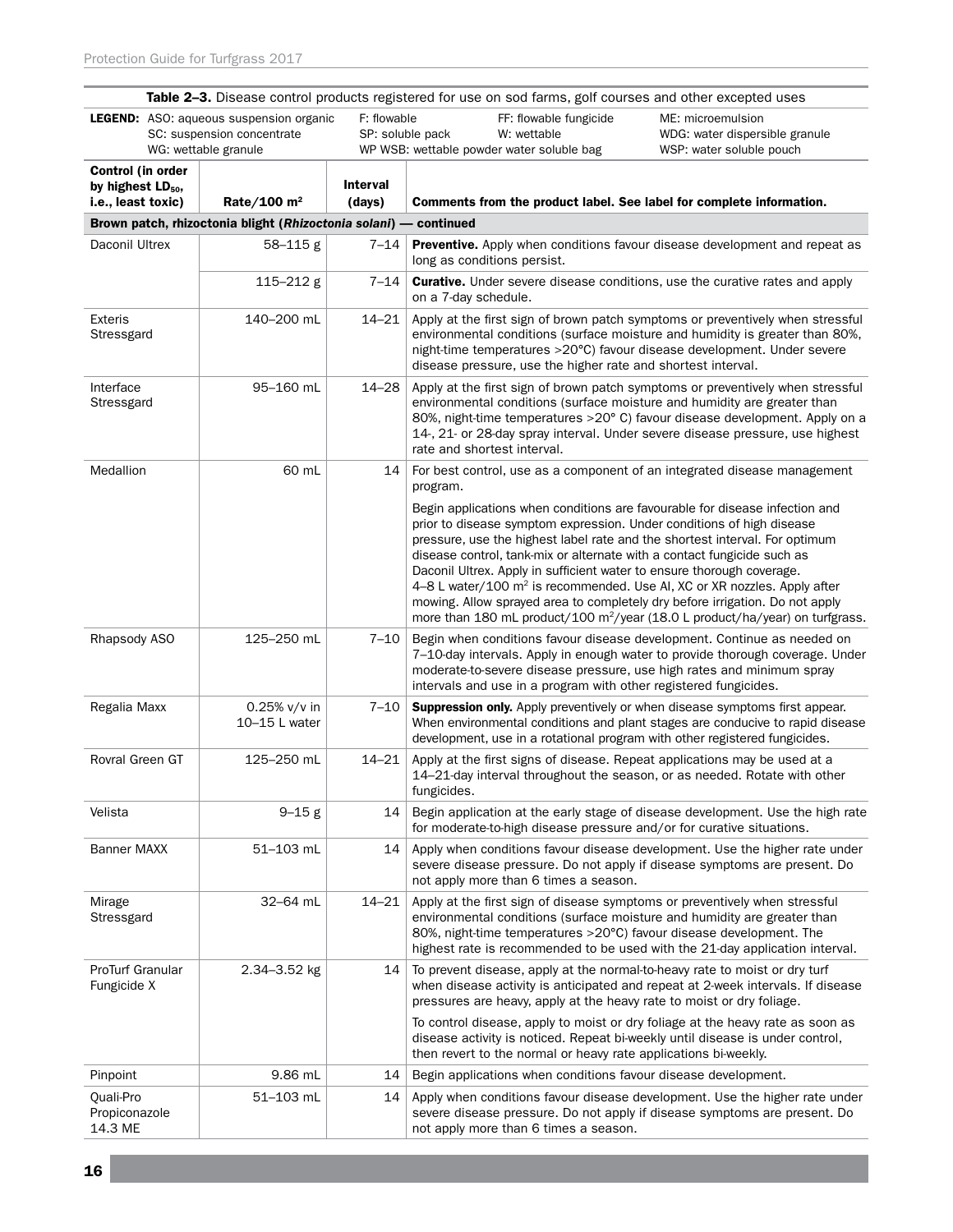| Table 2-3. Disease control products registered for use on sod farms, golf courses and other excepted uses |                                                                                                                                         |                           |                                                                                                                                                                                                                                                                          |  |
|-----------------------------------------------------------------------------------------------------------|-----------------------------------------------------------------------------------------------------------------------------------------|---------------------------|--------------------------------------------------------------------------------------------------------------------------------------------------------------------------------------------------------------------------------------------------------------------------|--|
|                                                                                                           | <b>LEGEND:</b> ASO: aqueous suspension organic<br>SC: suspension concentrate<br>WG: wettable granule                                    |                           | F: flowable<br>FF: flowable fungicide<br>ME: microemulsion<br>SP: soluble pack<br>W: wettable<br>WDG: water dispersible granule<br>WP WSB: wettable powder water soluble bag<br>WSP: water soluble pouch                                                                 |  |
| Control (in order<br>by highest $LD_{50}$ ,<br>i.e., least toxic)                                         | Rate/100 $m2$                                                                                                                           | <b>Interval</b><br>(days) | Comments from the product label. See label for complete information.                                                                                                                                                                                                     |  |
|                                                                                                           | Brown patch, rhizoctonia blight (Rhizoctonia solani) — continued                                                                        |                           |                                                                                                                                                                                                                                                                          |  |
| Eagle WSP                                                                                                 | 18 <sub>g</sub>                                                                                                                         | 14                        | Apply a maximum of 4 times a year.                                                                                                                                                                                                                                       |  |
| Premis 200 F                                                                                              | 32 mL                                                                                                                                   | $14 - 21$                 | Apply at the first sign of disease or when conditions favour disease<br>development. Repeat every 14 days when conditions exist. Do not apply more<br>than 3 times a season.                                                                                             |  |
| Renovo                                                                                                    | 42-84 mL                                                                                                                                | $5 - 7$                   | Apply after mowing or avoid mowing for 12 hr after application. Begin<br>applications, using ground application equipment, when disease first appears.<br>When disease pressure is severe, apply at the higher recommended rate.<br>Maximum seasonal rate 8.40 kg ai/ha. |  |
| Quali-Pro<br>Iprodione                                                                                    | 125-250 mL                                                                                                                              | $14 - 21$                 | Under severe disease pressure, use the higher rate and the shorter interval.<br>To assist in disease management, alternate this product with other fungicides<br>with different modes of action to reduce the possible development of disease<br>resistance.             |  |
| Tourney Fungicide                                                                                         | $8.4 - 11.2$ g                                                                                                                          | once                      | Apply in 8 L water/100 $m^2$ .                                                                                                                                                                                                                                           |  |
|                                                                                                           |                                                                                                                                         |                           | Use preventively when conditions favour disease development.                                                                                                                                                                                                             |  |
| Heritage MAXX                                                                                             | 32 mL                                                                                                                                   | $14 - 28$                 | Begin before disease is present (usually late May to June) when conditions<br>favour disease development. During prolonged periods of favourable<br>conditions, apply on the shorter interval.                                                                           |  |
| ZeroTol                                                                                                   | 400 mL<br>in<br>11-19 L clean water                                                                                                     | 7                         | Spray diluted solution to achieve full and even coverage. Up to 5 consecutive<br>applications may be used with a minimum 7-day spray interval between<br>applications.                                                                                                   |  |
| Honor                                                                                                     | $16.7 - 29.8$ g                                                                                                                         | $14 - 21$                 | Apply when conditions are favourable for disease development.                                                                                                                                                                                                            |  |
| Insignia SC                                                                                               | 11.2-20 mL                                                                                                                              | $14 - 21$                 | Apply when conditions are favourable for disease development.                                                                                                                                                                                                            |  |
|                                                                                                           | Cool season brown patch, yellow patch (Rhizoctonia cerealis)<br>Occurs April to May and September to November during cool, wet weather. |                           |                                                                                                                                                                                                                                                                          |  |
| Concert                                                                                                   | 335-450 mL                                                                                                                              | 30                        | Apply 1 application in the late fall before snow cover. Do not apply on top of<br>snow. Do not apply more than 1 application/season.                                                                                                                                     |  |
|                                                                                                           |                                                                                                                                         |                           |                                                                                                                                                                                                                                                                          |  |

| Banner MAXX                | 77-103 mL | once   Apply once in late fall before snow cover. Do not apply on top of snow. Do not<br>apply more than once a season. |
|----------------------------|-----------|-------------------------------------------------------------------------------------------------------------------------|
| Ouali-Pro<br>Propiconazole | 77-103 mL | once   Apply once in late fall before snow cover. Do not apply on top of snow. Do not<br>apply more than once a season. |

#### Dollar spot (*Sclerotinia homoeocarpa*)

14.3 ME

Occurs June to September under humid and warm conditions. Begins when iris and peony are in full bloom. Avoid nitrogen deficiency, drought stress, soil compaction and excessive thatch, especially on annual bluegrass. Light frequent application of foliar-applied nitrogen will decrease the severity.

| <b>ProTurf Granular</b><br>Systemic<br>Fungicide | $0.66 - 1.32$ kg | 14–21 | For prevention, apply to moist or dry foliage at normal rate when disease<br>activity is noted or suspected.                                                                                                                                                                                                                                                 |
|--------------------------------------------------|------------------|-------|--------------------------------------------------------------------------------------------------------------------------------------------------------------------------------------------------------------------------------------------------------------------------------------------------------------------------------------------------------------|
| Chipco Triton                                    | $16 \text{ mL}$  | 14–21 | Apply at the first sign of disease or when conditions favour its development.<br>Repeat every 14–21 days to maintain control. Do not apply more than 3 times<br>a season.                                                                                                                                                                                    |
| Civitas                                          | 250–500 ml       | 14    | Apply as a preventive treatment or when conditions are favourable for disease<br>development. The addition of a compatible spray indicator, such as a dye, is<br>suggested. Test this product on a small area of fairways, greens, roughs and<br>tees prior to broad application, as short-cut turf may be more susceptible to<br>disease and phytotoxicity. |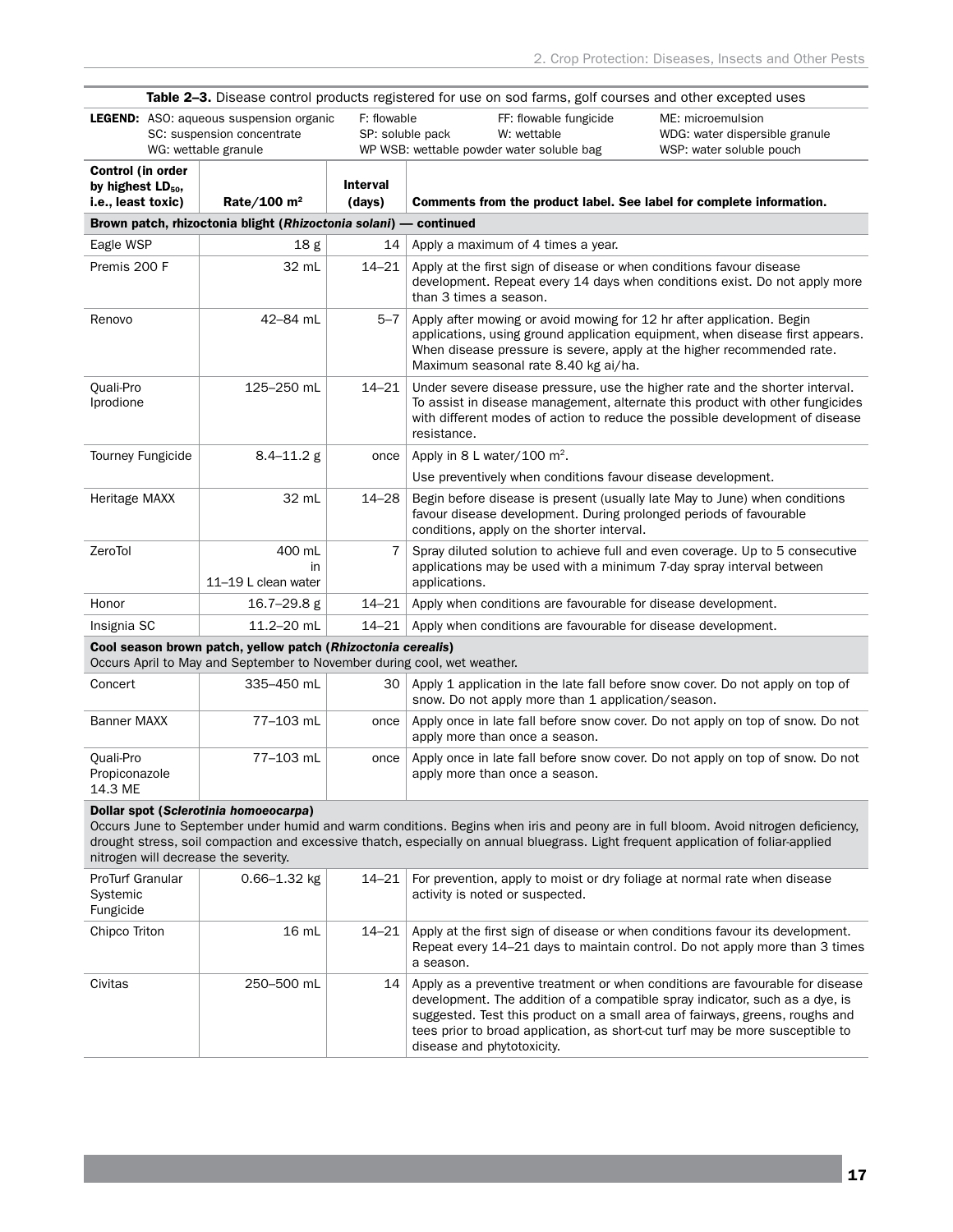| <b>Table 2–3.</b> Disease control products registered for use on sod farms, golf courses and other excepted uses |                                                                                                      |                           |                                                                                                                                                                                                                                                                                                                                                                                                                                                                   |  |
|------------------------------------------------------------------------------------------------------------------|------------------------------------------------------------------------------------------------------|---------------------------|-------------------------------------------------------------------------------------------------------------------------------------------------------------------------------------------------------------------------------------------------------------------------------------------------------------------------------------------------------------------------------------------------------------------------------------------------------------------|--|
|                                                                                                                  | <b>LEGEND:</b> ASO: aqueous suspension organic<br>SC: suspension concentrate<br>WG: wettable granule | F: flowable               | FF: flowable fungicide<br>ME: microemulsion<br>SP: soluble pack<br>W: wettable<br>WDG: water dispersible granule<br>WP WSB: wettable powder water soluble bag<br>WSP: water soluble pouch                                                                                                                                                                                                                                                                         |  |
| Control (in order<br>by highest $LD_{50}$ ,<br>i.e., least toxic)                                                | Rate/100 $m2$                                                                                        | <b>Interval</b><br>(days) | Comments from the product label. See label for complete information.                                                                                                                                                                                                                                                                                                                                                                                              |  |
|                                                                                                                  | Dollar spot (Sclerotinia homoeocarpa) - continued                                                    |                           |                                                                                                                                                                                                                                                                                                                                                                                                                                                                   |  |
| Concert                                                                                                          | 50-100 mL                                                                                            | $7 - 14$                  | Do not use less than the 100-mL rate if the desired duration of control is                                                                                                                                                                                                                                                                                                                                                                                        |  |
|                                                                                                                  | 100-200 mL                                                                                           | $14 - 21$                 | up to 14 days. Best used preventively. Apply during periods of humid, warm<br>days and cool nights that result in heavy dew formation. Nitrogen deficiency                                                                                                                                                                                                                                                                                                        |  |
|                                                                                                                  | 200-225 mL                                                                                           | $21 - 28$                 | and drought stress also promote the disease. Do not apply more than<br>6 applications/season.                                                                                                                                                                                                                                                                                                                                                                     |  |
| Daconil Ultrex                                                                                                   | $29 - 58$ g                                                                                          | 7–14                      | Preventive: fairways. Apply preventive rates when conditions favour disease<br>development and repeat as long as conditions persist.                                                                                                                                                                                                                                                                                                                              |  |
|                                                                                                                  | $58 - 115$ g                                                                                         | 7–14                      | <b>Preventive: greens, tees, ornamental.</b> Apply preventive rates when conditions<br>favour disease development and repeat as long as conditions persist.                                                                                                                                                                                                                                                                                                       |  |
|                                                                                                                  | $115 - 212$ g                                                                                        | 7–14                      | <b>Curative: greens, tees, ornamental.</b> Under severe conditions, use the curative<br>rates and spray on a 7-day schedule. Daconil Ultrex can be tank-mixed at<br>115 $g/100$ m <sup>2</sup> with Banner MAXX at a rate of 300 mL/100 m <sup>2</sup> .                                                                                                                                                                                                          |  |
| Disarm                                                                                                           | $5.0 - 11.5$ mL                                                                                      | $14 - 21$                 | Provides control of light-to-moderate dollar spot pressure. Under heavy dollar<br>spot pressure, use a Group 3 (DMI) fungicide labelled for control of dollar spot<br>with this fungicide.                                                                                                                                                                                                                                                                        |  |
| <b>Exteris</b><br>Stressgard                                                                                     | 140-200 mL                                                                                           | $14 - 28$                 | Apply at the first sign of dollar spot symptoms or preventively when stressful<br>environmental conditions (extended periods of dew >8 hr at temperatures<br>between 13°C-27°C) favour dollar spot development. Under severe disease<br>pressure, use the higher rate and shortest interval. Is intended to broaden the<br>disease spectrum. Should be used to control dollar spot on golf course and<br>concurrently prevent brown patch and leaf spot diseases. |  |
| Interface<br>Stressgard                                                                                          | 95-160 mL                                                                                            | $14 - 28$                 | Apply at the first sign of dollar spot symptoms or preventively when stressful<br>environmental conditions (extended periods of dew >8 hr at temperatures<br>between 13°C-27°C) favour dollar spot development. Apply on a 14-, 21- or<br>28-day spray interval. Under severe disease pressure, use highest rate and<br>shortest interval.                                                                                                                        |  |
| Rhapsody ASO                                                                                                     | 125-250 mL                                                                                           | 7–10                      | Begin when conditions favour disease development. Continue as necessary on<br>7-10-day Intervals. Apply in enough water to provide thorough coverage. Under<br>moderate-to-severe disease pressure, use higher rates and minimum spray<br>intervals and use in a program with other registered fungicides.                                                                                                                                                        |  |
| Regalia Maxx<br>Biofungicide                                                                                     | $0.25%$ v/v<br>in<br>10-15 L water                                                                   | 7–10                      | Partial suppression. Apply preventively or when disease symptoms first<br>appear. When environmental conditions and plant stage are conducive to<br>rapid disease development, use in a rotational program with other registered<br>fungicides.                                                                                                                                                                                                                   |  |
| Rovral Green GT                                                                                                  | 62 mL                                                                                                | 21                        | Apply at the first signs. Repeat as required. Alternate with other fungicides.                                                                                                                                                                                                                                                                                                                                                                                    |  |
| Velista                                                                                                          | $9 - 15g$                                                                                            | 14–21                     | Begin application at the early stage of disease development. Use the high<br>rate for moderate-to-high disease pressure and/or for curative situations. The<br>interval for golf greens and tees is 14 days. The interval for golf fairways and<br>other turf is 14-21 days.                                                                                                                                                                                      |  |
| <b>Trilogy Stressgard</b>                                                                                        | 65 mL                                                                                                | 21                        | Apply at the first sign of dollar spot or when environmental conditions favour<br>dollar spot development.                                                                                                                                                                                                                                                                                                                                                        |  |
|                                                                                                                  |                                                                                                      |                           | Maximum of 2 applications during dollar spot infection period. Do not apply<br>more than 2 sequential applications of Trilogy or other strobilurin (Group 11)<br>fungicides before alternating to a non-strobilurin fungicide for at least 2<br>applications.                                                                                                                                                                                                     |  |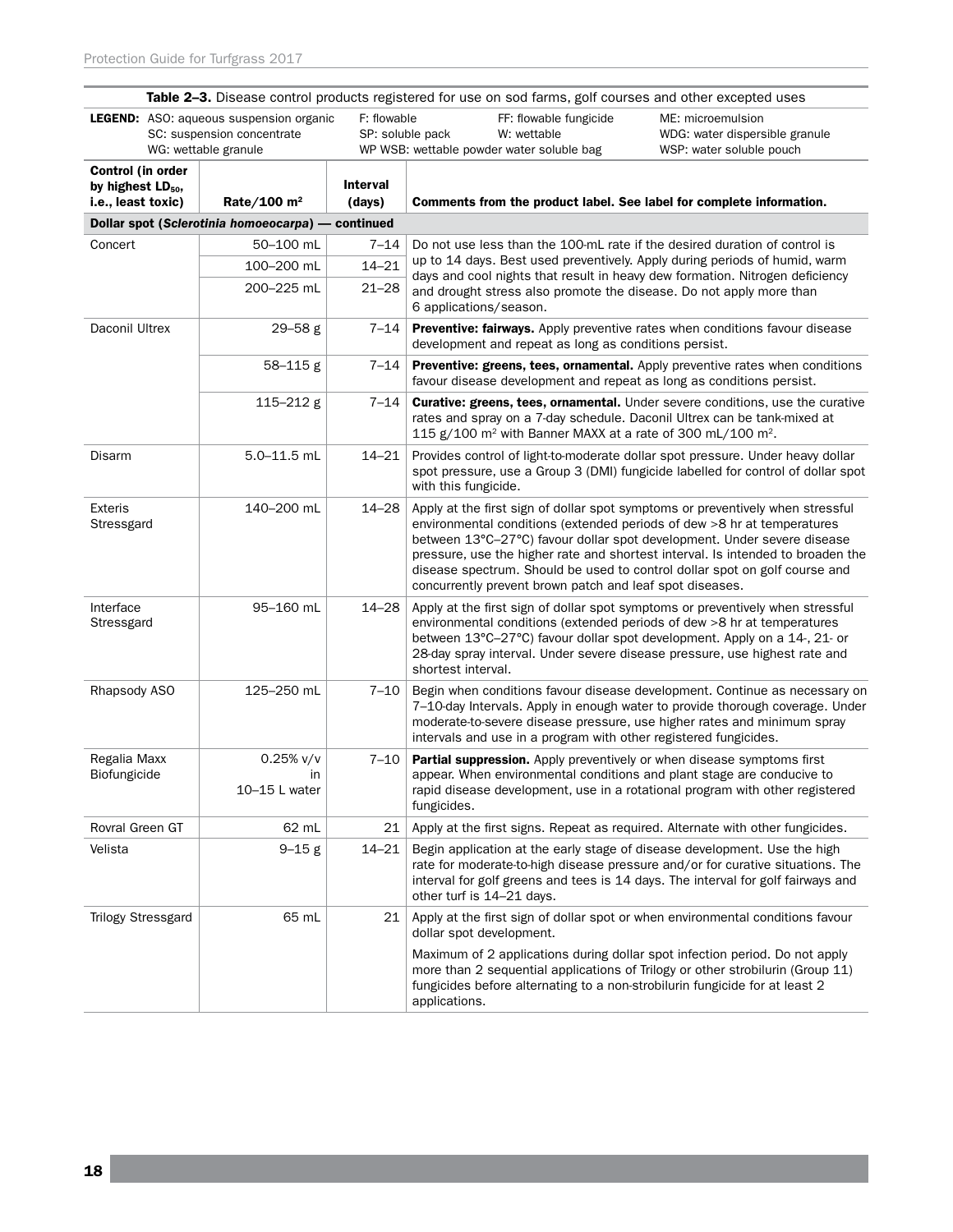| Table 2-3. Disease control products registered for use on sod farms, golf courses and other excepted uses |                                                                                                                                         |                                       |                                                                                                                                                                                                                                                                                                                                                                                                               |                                                                                 |
|-----------------------------------------------------------------------------------------------------------|-----------------------------------------------------------------------------------------------------------------------------------------|---------------------------------------|---------------------------------------------------------------------------------------------------------------------------------------------------------------------------------------------------------------------------------------------------------------------------------------------------------------------------------------------------------------------------------------------------------------|---------------------------------------------------------------------------------|
|                                                                                                           | F: flowable<br><b>LEGEND:</b> ASO: aqueous suspension organic<br>SP: soluble pack<br>SC: suspension concentrate<br>WG: wettable granule |                                       | FF: flowable fungicide<br>W: wettable<br>WP WSB: wettable powder water soluble bag                                                                                                                                                                                                                                                                                                                            | ME: microemulsion<br>WDG: water dispersible granule<br>WSP: water soluble pouch |
| Control (in order                                                                                         |                                                                                                                                         |                                       |                                                                                                                                                                                                                                                                                                                                                                                                               |                                                                                 |
| by highest $LD_{50}$ ,                                                                                    |                                                                                                                                         | <b>Interval</b>                       |                                                                                                                                                                                                                                                                                                                                                                                                               |                                                                                 |
| i.e., least toxic)                                                                                        | Rate/100 $m2$                                                                                                                           | (days)                                | Comments from the product label. See label for complete information.                                                                                                                                                                                                                                                                                                                                          |                                                                                 |
|                                                                                                           | Dollar spot (Sclerotinia homoeocarpa) — continued                                                                                       |                                       |                                                                                                                                                                                                                                                                                                                                                                                                               |                                                                                 |
| <b>Banner MAXX</b>                                                                                        | 26-51 mL                                                                                                                                | $21 - 28$                             | Apply when conditions favour disease development. Rotate with fungicides<br>that have a different mode of action. Banner MAXX fungicide can be tank-<br>mixed with Daconil 2787 Flowable fungicide or Heritage fungicide. Do not<br>apply more than 6 times a season.                                                                                                                                         |                                                                                 |
| Mirage<br>Stressgard                                                                                      | 32-64 mL                                                                                                                                | 14–21                                 | Apply at the first sign of dollar spot symptoms or preventively when stressful<br>environmental conditions (extended periods of dew >8 hr at temperatures<br>between 13°C-27°C) favour dollar spot development. The highest rate is<br>recommended to be used with the 21-day application interval.                                                                                                           |                                                                                 |
| ProTurf Granular<br>Fungicide X                                                                           | 2.34-3.52 kg                                                                                                                            | 14                                    | To prevent disease, apply at the normal-to-heavy rate to moist or dry turf<br>when disease activity is anticipated and repeat at 2-week intervals. If disease<br>pressure is heavy, apply at the heavy rate to moist or dry foliage. When<br>disease is under control, revert to bi-weekly normal rate applications.                                                                                          |                                                                                 |
|                                                                                                           |                                                                                                                                         |                                       | To control disease, apply to moist or dry foliage at the heavy rate as soon as<br>disease activity is noticed. Repeat bi-weekly until disease is under control,<br>then revert to the normal or heavy-rate applications bi-weekly.                                                                                                                                                                            |                                                                                 |
| Pinpoint                                                                                                  | 5.4-9.86 mL                                                                                                                             | $14 - 21$                             | Use preventively. Begin application when conditions favour disease<br>development.                                                                                                                                                                                                                                                                                                                            |                                                                                 |
|                                                                                                           | 9.86 mL                                                                                                                                 | $21 - 28$                             |                                                                                                                                                                                                                                                                                                                                                                                                               |                                                                                 |
| Quali-Pro<br>Propiconazole<br>14.3 ME                                                                     | 26-51 mL                                                                                                                                | $21 - 28$                             | Apply when conditions favour disease development. Can be tank-mixed (see<br>Daconil 2787 or Heritage fungicide). Rotate with fungicides that have a<br>different mode of action. Do not apply more than 6 times a season.                                                                                                                                                                                     |                                                                                 |
| Eagle 40 WSP                                                                                              | $15 - 20$ g                                                                                                                             | 14–21                                 | Start applications before or immediately after the first signs of disease. Do<br>not apply more than 4 times a year. Under conditions optimum for severe<br>disease development, use the shortest interval and highest rate.                                                                                                                                                                                  |                                                                                 |
| Cadence 70 WDG                                                                                            | $3.2 - 4.0 g$                                                                                                                           | 14                                    | Should be applied prior to or in the early stages of disease development.                                                                                                                                                                                                                                                                                                                                     |                                                                                 |
|                                                                                                           | 5.6 g                                                                                                                                   | 28                                    | Apply in 5-15 L of water/100 $m^2$ . Do not exceed 2 consecutive applications<br>before using another mode of action fungicide for at least 1 application. Do<br>not apply more than 6 times a season. Do not apply more than 24 g/100 m <sup>2</sup><br>a year.                                                                                                                                              |                                                                                 |
| Kabuto                                                                                                    | 12.7-15.9 mL                                                                                                                            | 14                                    | Apply as a preventive treatment prior to or in the very early stage of<br>development. Apply in at least 8 L of water/100 $m^2$ . Do not apply more than<br>8 applications/year. Do not apply through any type of irrigation system. Do not<br>apply more than 2 consecutive applications. Subsequent applications should<br>be alternated with another registered fungicide with a different mode of action. |                                                                                 |
| Premis 200 F                                                                                              | 16 mL                                                                                                                                   | $14 - 21$                             | Apply at the first sign of disease or when conditions favour its development.<br>Repeat every 14–21 days to maintain control. Do not apply more than 3 times<br>a season.                                                                                                                                                                                                                                     |                                                                                 |
| Renovo                                                                                                    | 35-42 mL                                                                                                                                | $10 - 14$                             | Apply after mowing or avoid mowing for 12 hr after application. Begin<br>applications, using ground application equipment, when diseases first appear.<br>When disease pressure is severe, apply at the higher recommended rate.<br>Maximum seasonal rate: 4.20 kg ai/ha.                                                                                                                                     |                                                                                 |
| Quali-Pro<br>Iprodione                                                                                    | 62 mL                                                                                                                                   | Repeat<br>applications<br>as required | The minimum control period is 21 days. Alternate with other fungicides with<br>different modes of action in a dollar spot control program to reduce the<br>possible development of disease resistance.                                                                                                                                                                                                        |                                                                                 |
| <b>Tourney Fungicide</b>                                                                                  | $8.4 - 11.2$ g                                                                                                                          | once                                  | Use higher rates when the turf is under high dollar spot pressure. Apply in<br>8 L water/100 m <sup>2</sup> .                                                                                                                                                                                                                                                                                                 |                                                                                 |
| Honor                                                                                                     | $20 - 25$ g                                                                                                                             | 14                                    | Begin applications prior to or in the early stages of disease development. Use                                                                                                                                                                                                                                                                                                                                |                                                                                 |
|                                                                                                           | 35 g                                                                                                                                    | 28                                    | the higher specified rate when prolonged favourable disease conditions exist.                                                                                                                                                                                                                                                                                                                                 |                                                                                 |
| Insignia SC                                                                                               | 12.3-22.4 mL                                                                                                                            | 14-28                                 | <b>Suppression only.</b> Will provide suppression of dollar spot.                                                                                                                                                                                                                                                                                                                                             |                                                                                 |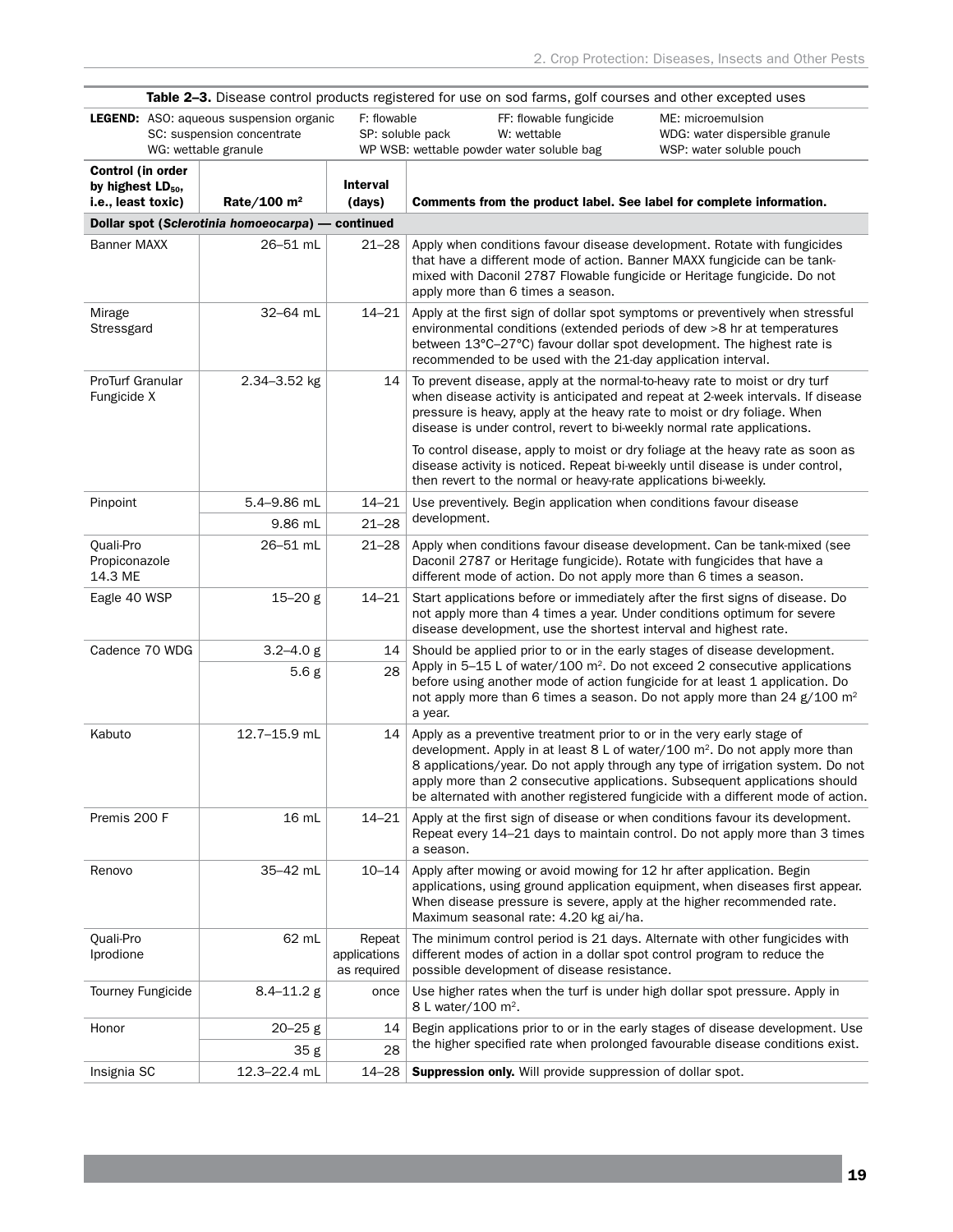|                                                                   |                                                                                                      |                           | Table 2-3. Disease control products registered for use on sod farms, golf courses and other excepted uses                                                                                                                                                                                                               |                                                                                                                                                                 |
|-------------------------------------------------------------------|------------------------------------------------------------------------------------------------------|---------------------------|-------------------------------------------------------------------------------------------------------------------------------------------------------------------------------------------------------------------------------------------------------------------------------------------------------------------------|-----------------------------------------------------------------------------------------------------------------------------------------------------------------|
|                                                                   | <b>LEGEND:</b> ASO: aqueous suspension organic<br>SC: suspension concentrate<br>WG: wettable granule | F: flowable               | FF: flowable fungicide<br>SP: soluble pack<br>W: wettable<br>WP WSB: wettable powder water soluble bag                                                                                                                                                                                                                  | ME: microemulsion<br>WDG: water dispersible granule<br>WSP: water soluble pouch                                                                                 |
| Control (in order<br>by highest $LD_{50}$ ,<br>i.e., least toxic) | Rate/100 $m2$                                                                                        | <b>Interval</b><br>(days) | Comments from the product label. See label for complete information.                                                                                                                                                                                                                                                    |                                                                                                                                                                 |
| <b>Fairy ring</b>                                                 |                                                                                                      |                           |                                                                                                                                                                                                                                                                                                                         |                                                                                                                                                                 |
| Mirage<br>Stressgard                                              | 32-64 mL                                                                                             | $14 - 21$                 | 13°C-18°C. Subsequent applications should be made 14-21 days later,<br>and applications should be made in high water volumes (8 L/100 m <sup>2</sup> ). In<br>addition, applications should be watered in with 3–6 mm of irrigation applied<br>severe disease pressure and where there is a prior history of disease.   | Apply in the spring when average soil temperatures at 5-cm depth are between<br>immediately after application. Use the highest rate and shortest interval under |
| Pinpoint                                                          | 9.86 mL                                                                                              | 14                        | Begin applications when conditions favour disease development or for fairy<br>ring, when the disease first appears.                                                                                                                                                                                                     |                                                                                                                                                                 |
| Heritage MAXX                                                     | 63 mL                                                                                                | 28                        | Apply as soon as symptoms develop. May take 2–3 weeks to disappear.<br>Severely damaged turf may need reseeding.                                                                                                                                                                                                        |                                                                                                                                                                 |
| Honor                                                             | 33.6 g                                                                                               | 28                        | Apply as soon as possible after symptoms development. Symptoms may<br>take 2–3 weeks to disappear following application. Use 8–15 L spray<br>volume/100 m <sup>2</sup> . Re-application after 28 days may be required. Provide short<br>irrigation cycle directly following treatment to move fungicide through thatch. |                                                                                                                                                                 |
|                                                                   | Grey snow mould, Typhula blight (Typhula spp.)                                                       |                           | Avoid succulent turf growth in late fall. Keep turf mowed until leaf growth ceases. Use snow fencing or other methods to prevent<br>excessive snow accumulation. Minimize thatch as this is a perfect environment for dormant sclerotia.                                                                                |                                                                                                                                                                 |
| October in northern Ontario.                                      |                                                                                                      |                           | Control with a single application late in fall before permanent snow cover, early-to-late November in southern Ontario, mid-to-late                                                                                                                                                                                     |                                                                                                                                                                 |
| Compass 50 WG                                                     | 6.1 <sub>g</sub>                                                                                     | once                      | Apply preventive tank mix in a minimum of 5 L spray solution                                                                                                                                                                                                                                                            |                                                                                                                                                                 |

| Compass 50 WG           | 6.1 <sub>g</sub><br>tank-mixed with                | once | Apply preventive tank mix in a minimum of 5 L spray solution<br>$(6.1 - 7.0 \text{ L}/100 \text{ m}^2 \text{ recommended})$ before permanent snow cover or tarping.                                                                                                                                                                                                                                                                                                                                                                                    |
|-------------------------|----------------------------------------------------|------|--------------------------------------------------------------------------------------------------------------------------------------------------------------------------------------------------------------------------------------------------------------------------------------------------------------------------------------------------------------------------------------------------------------------------------------------------------------------------------------------------------------------------------------------------------|
|                         | 271-345 mL<br>of Rovral Green GT                   |      | A lower rate of Rovral Green GT (minimum 271 mL/100 m <sup>2</sup> ) mixed with<br>$6.1$ g/100 m <sup>2</sup> should be used in regions that do not experience high<br>disease pressure and a higher rate of Rovral Green GT (maximum of<br>345 mL/100 m <sup>2</sup> ) with 6.1 g/100 m <sup>2</sup> of Compass 50 WG Fungicide in regions<br>that typically show high disease pressure.                                                                                                                                                              |
|                         |                                                    |      | If area has a history of heavy pressure or a heavy or long snow cover, use<br>a mid-to-later application of a DMI product or other fungicide as part of an<br>overall strategy.                                                                                                                                                                                                                                                                                                                                                                        |
| Chipco Triton           | 32 mL                                              | 21   | When conditions favour heavy disease pressure or if there is history of the<br>disease, apply at 21-day intervals in late fall or early winter before snow<br>fall. Do not apply more than 3 times a season. To increase control, mix with<br>375 mL/100 m <sup>2</sup> of Rovral Green for the last application.                                                                                                                                                                                                                                      |
| Civitas                 | <b>Single</b><br>application rate:<br>600-930 mL   | once | <b>May reduce symptoms of grey snow mould.</b> Make a single high rate or 2 or<br>more applications at the low rate, spaced 14 days apart, in late fall before<br>snow cover.                                                                                                                                                                                                                                                                                                                                                                          |
|                         | <b>Multiple</b><br>application rate:<br>330-460 mL | 14   | Test this product on a small area of fairways, greens, roughs and tees prior to<br>broad application, because short-cut turf may be more susceptible to disease<br>and phytotoxicity.                                                                                                                                                                                                                                                                                                                                                                  |
| Daconil Ultrex          | 145-303 g                                          | once | Apply in late fall before snow cover.                                                                                                                                                                                                                                                                                                                                                                                                                                                                                                                  |
| Disarm                  | 11.5 mL                                            | once | Apply 1 application prior to permanent snow cover and before turf dormancy.                                                                                                                                                                                                                                                                                                                                                                                                                                                                            |
|                         |                                                    |      | Tank-mix with Banner 130 EC Fungicide or Daconil 2787 Flowable fungicide at<br>labelled rates to improve efficacy against grey snow mould caused by Typhula<br>ishikariensis.                                                                                                                                                                                                                                                                                                                                                                          |
| Interface<br>Stressgard | 95-160 mL                                          | once | <b>Suppression only.</b> Apply in late fall before permanent snow cover. In regions<br>with a history of heavy snow mould disease pressure, use the highest label<br>rate. When applied as a solo product, will suppress grey snow mould. To<br>increase the level of control, apply in a tank mix with Chipco Triton fungicide<br>or Daconil Ultrex fungicide or Daconil 2787 fungicide at label rates in late fall<br>before permanent snow cover. In regions with a history of heavy snow mould<br>disease pressure, use the highest labelled rate. |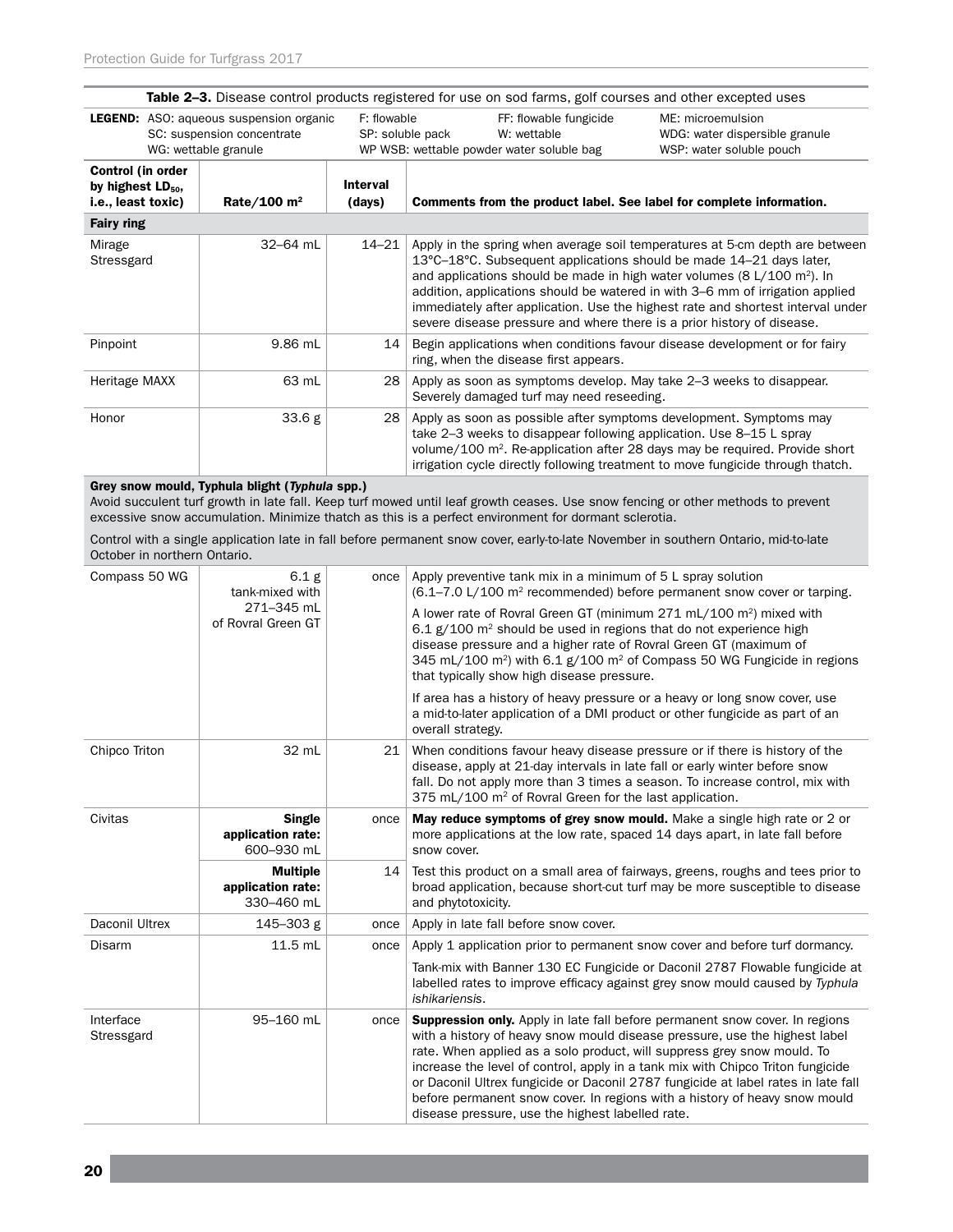|                                                                          |                                                                                                      |                                 | Table 2-3. Disease control products registered for use on sod farms, golf courses and other excepted uses                                                                                                                                                                                                                                                                            |                                                                                          |
|--------------------------------------------------------------------------|------------------------------------------------------------------------------------------------------|---------------------------------|--------------------------------------------------------------------------------------------------------------------------------------------------------------------------------------------------------------------------------------------------------------------------------------------------------------------------------------------------------------------------------------|------------------------------------------------------------------------------------------|
|                                                                          | <b>LEGEND:</b> ASO: aqueous suspension organic<br>SC: suspension concentrate<br>WG: wettable granule | F: flowable<br>SP: soluble pack | FF: flowable fungicide<br>W: wettable<br>WP WSB: wettable powder water soluble bag                                                                                                                                                                                                                                                                                                   | ME: microemulsion<br>WDG: water dispersible granule<br>WSP: water soluble pouch          |
| Control (in order<br>by highest LD <sub>50</sub> ,<br>i.e., least toxic) | Rate/100 $m2$                                                                                        | <b>Interval</b><br>(days)       | Comments from the product label. See label for complete information.                                                                                                                                                                                                                                                                                                                 |                                                                                          |
|                                                                          | Grey snow mould, Typhula blight (Typhula spp.) - continued                                           |                                 |                                                                                                                                                                                                                                                                                                                                                                                      |                                                                                          |
| Rovral Green GT                                                          | 375g                                                                                                 | once                            | Apply as a preventive just before ground freezes or before the first snow fall.                                                                                                                                                                                                                                                                                                      |                                                                                          |
| <b>Trilogy Stressgard</b>                                                | 100-177 mL                                                                                           | once                            | Apply in late fall before permanent snow cover. In regions with a history of<br>heavy snow mould disease pressure, use the highest labelled rate. Do not<br>apply on top of snow or when temperature is below O°C.                                                                                                                                                                   |                                                                                          |
| <b>Banner MAXX</b>                                                       | 206 mL                                                                                               | once                            | is below 0°C.                                                                                                                                                                                                                                                                                                                                                                        | Apply before snow cover. Do not apply on top of snow or when the temperature             |
| Mirage<br>Stressgard                                                     | 30-60 mL                                                                                             | once                            | Apply before permanent snow cover. Use the highest rate under severe<br>disease pressure and where there is a prior history of disease. For<br>optimal grey snow mould control, it may be tank-mixed with at least<br>one of the following partners: Compass 50 WG at 6.1 g/100 m <sup>2</sup> ,<br>Compass 50 WG + Daconil Ultrex Fungicide at $6.1$ g + 145 g/100 m <sup>2</sup> . |                                                                                          |
| <b>ProTurf Granular</b><br>Fungicide X                                   | $1.17 - 2.34$ kg                                                                                     | $14 - 21$                       | <b>Preventive.</b> To prevent the disease, apply the prevention rate to dry foliage<br>when disease activity is anticipated. Repeat at 2-3-week intervals.                                                                                                                                                                                                                           |                                                                                          |
|                                                                          | 2.34-3.52 kg                                                                                         |                                 | in mid-winter when turf is free of snow and again immediately after the final<br>snow melt in the spring.                                                                                                                                                                                                                                                                            | <b>Curative.</b> To control the disease, apply to dry foliage at the higher rate. Repeat |
| Quali-Pro<br>Propiconazole<br>14.3 ME                                    | 206 mL                                                                                               | once                            | is below 0°C.                                                                                                                                                                                                                                                                                                                                                                        | Apply before snow cover. Do not apply on top of snow or when the temperature             |
| Eagle WSP                                                                | 30 g                                                                                                 | once                            | Apply in late fall before snow cover.                                                                                                                                                                                                                                                                                                                                                |                                                                                          |
| Premis 200 F                                                             | 32 mL                                                                                                | 21                              | When conditions favour heavy disease pressure or if there is history of the<br>disease, apply at 21-day intervals in late fall or early winter before snow<br>fall. Do not apply more than 3 times a season. To increase control, mix with<br>375 mL/100 m <sup>2</sup> of Rovral Green for the last application.                                                                    |                                                                                          |
| Insignia Duo                                                             | 136-200 mL/32 mL<br>(1 case treats 1 ha)                                                             | once                            | Make a single application in late fall just prior to snow cover.                                                                                                                                                                                                                                                                                                                     |                                                                                          |
| Quali-Pro<br>Iprodione                                                   | 375 mL                                                                                               | once                            | Apply as a preventive in late fall or early winter just before the ground freezes<br>or before first snowfall.                                                                                                                                                                                                                                                                       |                                                                                          |
| Instrata                                                                 | 300 mL                                                                                               | once                            | Make 1 application in the late fall before snow cover. Do not apply on top<br>of snow or when the temperature is below 0°C. Do not apply more than<br>1 application/season.                                                                                                                                                                                                          |                                                                                          |
| Tourney Fungicide                                                        | $11.2 g + 250 g$ a.i.                                                                                | once                            | Apply in late fall before snow cover.                                                                                                                                                                                                                                                                                                                                                |                                                                                          |
|                                                                          | of Daconil 2787<br>Flowable or<br>Daconil Ultrex                                                     |                                 | Make the application before the turfgrass enters dormancy (usually after the<br>last mowing of the season) and before the first snowfall.                                                                                                                                                                                                                                            |                                                                                          |
|                                                                          |                                                                                                      |                                 | Apply in 8 L water/100 m <sup>2</sup> .                                                                                                                                                                                                                                                                                                                                              |                                                                                          |
| Heritage MAXX                                                            | 95-126 mL                                                                                            | once                            | Typhula incarnata control only. Apply in late fall before snow cover. Do not<br>apply on top of snow. Use the higher rate if there is a history of severe<br>infection.                                                                                                                                                                                                              |                                                                                          |
| Honor                                                                    | 20.2 g                                                                                               | once                            | Make applications just prior to snow cover.                                                                                                                                                                                                                                                                                                                                          |                                                                                          |
|                                                                          | 10.1 g                                                                                               | $14 - 28$                       |                                                                                                                                                                                                                                                                                                                                                                                      |                                                                                          |
| Insignia SC                                                              | 13.6 mL                                                                                              | once                            | Make a single application in late fall just prior to snow cover.                                                                                                                                                                                                                                                                                                                     |                                                                                          |
|                                                                          |                                                                                                      |                                 | Tank-mix with Premis 200F fungicide at 32 mL/100 m <sup>2</sup> for improved control.                                                                                                                                                                                                                                                                                                |                                                                                          |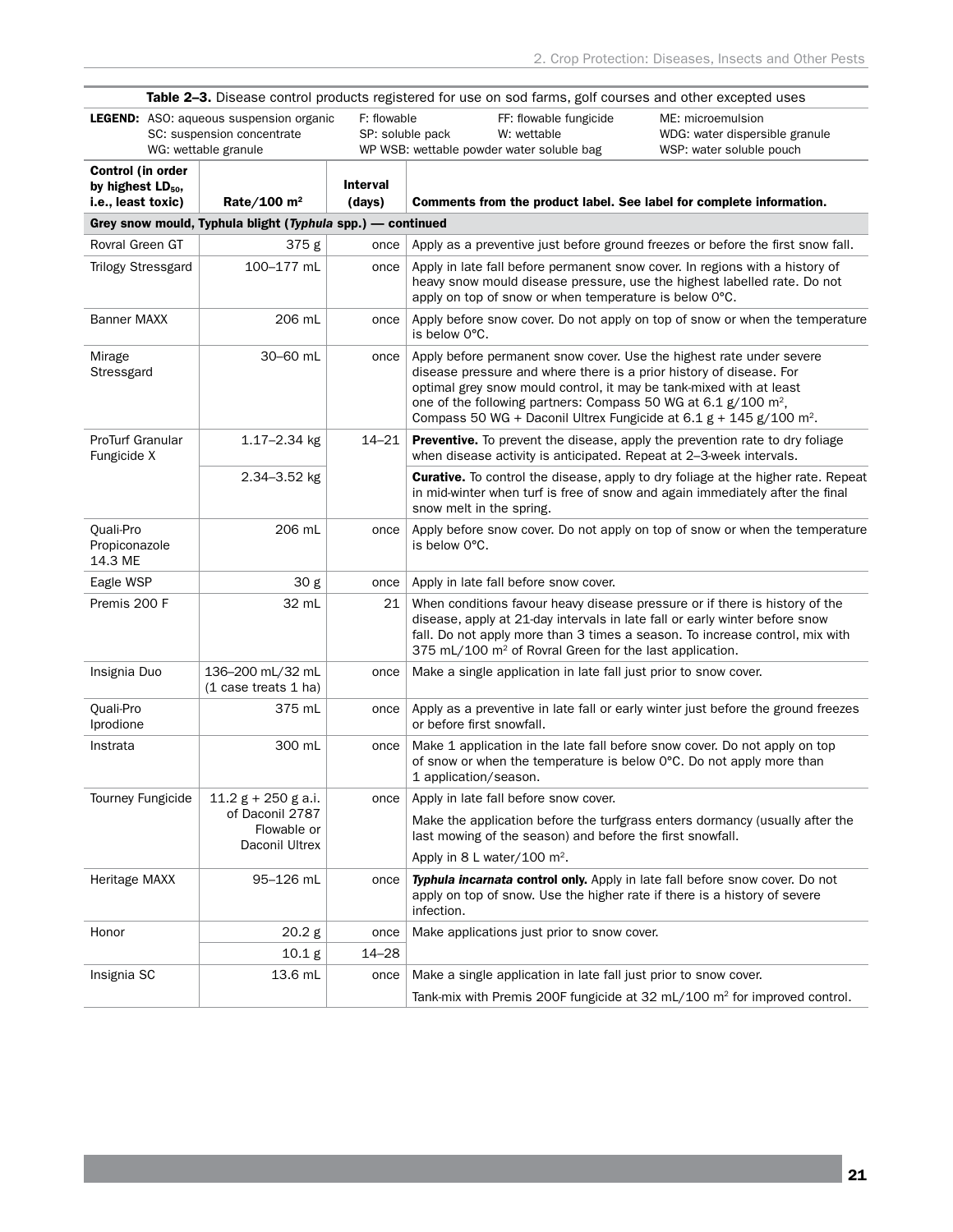| Table 2-3. Disease control products registered for use on sod farms, golf courses and other excepted uses |                                                                   |             |                                                                                                                                                                                                                                                                                                                                                                                                                                                                                                                                                                                                                                                     |
|-----------------------------------------------------------------------------------------------------------|-------------------------------------------------------------------|-------------|-----------------------------------------------------------------------------------------------------------------------------------------------------------------------------------------------------------------------------------------------------------------------------------------------------------------------------------------------------------------------------------------------------------------------------------------------------------------------------------------------------------------------------------------------------------------------------------------------------------------------------------------------------|
|                                                                                                           | <b>LEGEND:</b> ASO: aqueous suspension organic                    | F: flowable | FF: flowable fungicide<br>ME: microemulsion                                                                                                                                                                                                                                                                                                                                                                                                                                                                                                                                                                                                         |
|                                                                                                           | SC: suspension concentrate<br>WG: wettable granule                |             | SP: soluble pack<br>W: wettable<br>WDG: water dispersible granule<br>WP WSB: wettable powder water soluble bag<br>WSP: water soluble pouch                                                                                                                                                                                                                                                                                                                                                                                                                                                                                                          |
| Control (in order                                                                                         |                                                                   |             |                                                                                                                                                                                                                                                                                                                                                                                                                                                                                                                                                                                                                                                     |
| by highest $LD_{50}$ ,                                                                                    |                                                                   | Interval    |                                                                                                                                                                                                                                                                                                                                                                                                                                                                                                                                                                                                                                                     |
| i.e., least toxic)                                                                                        | Rate/100 $m2$                                                     | (days)      | Comments from the product label. See label for complete information.                                                                                                                                                                                                                                                                                                                                                                                                                                                                                                                                                                                |
|                                                                                                           | Helminthosporium, leaf spot, melting out (Drechslera spp.)        |             | Occurs in spring under cold wet conditions. If leaf spot is severe, with warm weather infection spreads to the crown, causing the                                                                                                                                                                                                                                                                                                                                                                                                                                                                                                                   |
| melting out phase.                                                                                        |                                                                   |             |                                                                                                                                                                                                                                                                                                                                                                                                                                                                                                                                                                                                                                                     |
|                                                                                                           | Avoid early spring applications of nitrogen. Raise mowing height. |             |                                                                                                                                                                                                                                                                                                                                                                                                                                                                                                                                                                                                                                                     |
| Compass 50 WG                                                                                             | 3.1 <sub>g</sub>                                                  | $14 - 21$   | Apply when conditions favour disease development. Use short interval under<br>high disease pressure. Do not apply more than twice in a row. Do not apply<br>more than 25 $g/100$ m <sup>2</sup> /year.                                                                                                                                                                                                                                                                                                                                                                                                                                              |
| Civitas                                                                                                   | 250–500 mL                                                        | 14          | <b>Suppression only.</b> Apply as preventive treatment or when conditions are<br>favourable for disease development. The addition of a compatible spray<br>indicator such as a dye is suggested.                                                                                                                                                                                                                                                                                                                                                                                                                                                    |
|                                                                                                           |                                                                   |             | Test this product on a small area of fairways, greens, roughs and tees prior to<br>broad application, because short-cut turf may be more susceptible to disease<br>and phytotoxicity.                                                                                                                                                                                                                                                                                                                                                                                                                                                               |
| Concert                                                                                                   | 100-360 mL                                                        | 7–14        | Apply when conditions are favourable for disease development. Do not apply<br>more than 3 applications/season.                                                                                                                                                                                                                                                                                                                                                                                                                                                                                                                                      |
| Daconil Ultrex                                                                                            | 58-115g                                                           | 7–14        | Preventive: greens, tees. Apply when conditions favour disease and repeat as<br>long as the conditions persist.                                                                                                                                                                                                                                                                                                                                                                                                                                                                                                                                     |
|                                                                                                           | $115 - 212$ g                                                     | $7 - 14$    | <b>Curative: greens, tees.</b> Under severe disease conditions, use the curative<br>rates and spray on a 7-day schedule.                                                                                                                                                                                                                                                                                                                                                                                                                                                                                                                            |
| Disarm                                                                                                    | 5.8-11.5 mL                                                       | $14 - 21$   | Apply when conditions are favourable for disease development. Applications<br>should be made preventively. The high rate should be used for curative<br>applications, when disease pressure is high and/or when environmental<br>conditions are favourable for disease development.                                                                                                                                                                                                                                                                                                                                                                 |
| <b>Exteris</b><br>Stressgard                                                                              | 140–200 mL                                                        | $14 - 21$   | Apply at the first sign of leaf spot symptoms or preventively when stressful<br>environmental conditions favour disease development. Under severe disease<br>pressure, use the higher rate and shortest interval.                                                                                                                                                                                                                                                                                                                                                                                                                                   |
| Medallion                                                                                                 | 60 mL                                                             | 14          | For best control, use as a component of an integrated disease management<br>program.                                                                                                                                                                                                                                                                                                                                                                                                                                                                                                                                                                |
|                                                                                                           |                                                                   |             | Begin applications when conditions are favourable for disease infection and<br>prior to disease symptom expression. Under conditions of high disease<br>pressure, use the highest label rate and the shortest interval. For optimum<br>disease control, tank-mix or alternate with a contact fungicide such as Daconil<br>2787 or Daconil Ultrex. Apply in sufficient water to ensure thorough coverage.<br>4-8 L water/100 m <sup>2</sup> is recommended. Use AI, XC or XR nozzles. Apply after<br>mowing. Allow sprayed area to completely dry before irrigation. Do not apply<br>more than 180 mL product/100 m <sup>2</sup> /year on turfgrass. |
| Rovral Green GT                                                                                           | 125 mL                                                            | $14 - 21$   | Apply at the first sign of leaf spot. Repeat 2–3 times in early spring. Under severe<br>disease pressure, use the shorter spray interval. Alternate with other fungicides.                                                                                                                                                                                                                                                                                                                                                                                                                                                                          |
| <b>Banner MAXX</b>                                                                                        | 51-103 mL                                                         | 14          | Under light-to-moderate disease pressure, apply to reduce severity. Do not<br>apply more than 3 times a season.                                                                                                                                                                                                                                                                                                                                                                                                                                                                                                                                     |
| ProTurf Granular<br>Fungicide X                                                                           | Low rate:<br>1.17 kg                                              | 28          | Apply to moist or dry turf at the light rate to prevent disease. Repeat if<br>needed. Apply to moist or dry foliage at the higher rate when disease activity                                                                                                                                                                                                                                                                                                                                                                                                                                                                                        |
|                                                                                                           | High rate:<br>2.34-3.52 kg                                        | 14          | is first noticed. Repeat as needed at intervals not closer than 2 weeks.                                                                                                                                                                                                                                                                                                                                                                                                                                                                                                                                                                            |
| Quali-Pro<br>Iprodione                                                                                    | 125 mL                                                            | 14–21       | Apply at the first sign of leaf spot, melting out. Repeat applications 2 or<br>3 times in the early spring at a 14–21-day spray interval or as needed. Under<br>severe disease pressure, use the shorter spray interval. To assist in disease<br>management, it is recommended that this product be alternated with other<br>fungicides with different modes of action in a leaf spot control program to<br>reduce the possibility of the development of disease resistance.                                                                                                                                                                        |
| Quali-Pro<br>Propiconazole<br>14.3 ME                                                                     | 51-103 mL                                                         | 14          | Under light-to-moderate disease pressure, apply to reduce severity. Do not<br>apply more than 3 times a season.                                                                                                                                                                                                                                                                                                                                                                                                                                                                                                                                     |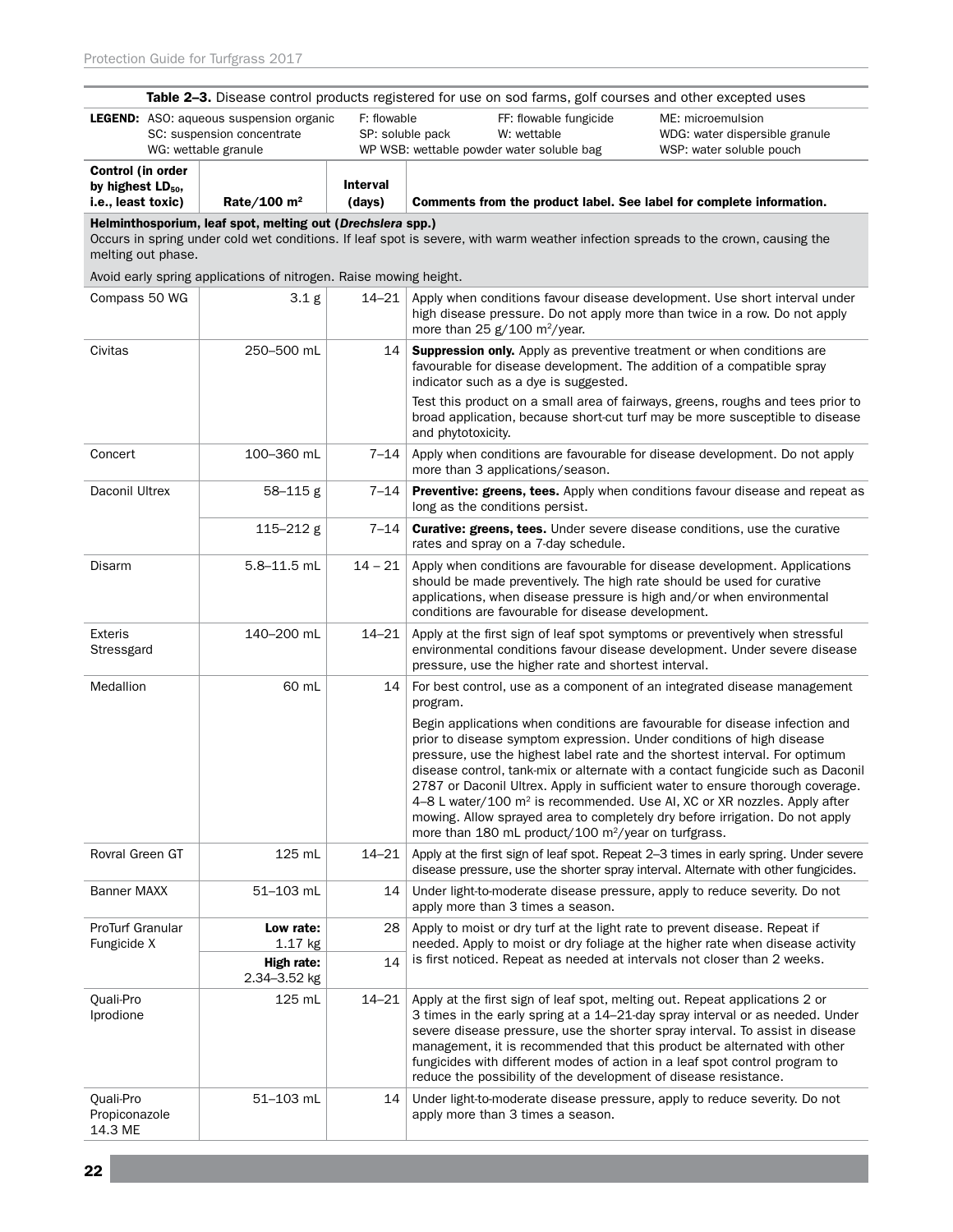| <b>Table 2–3.</b> Disease control products registered for use on sod farms, golf courses and other excepted uses                                   |                                                                                                      |                           |                                                                                                                                                                                                                                                                                                       |                                                                                 |
|----------------------------------------------------------------------------------------------------------------------------------------------------|------------------------------------------------------------------------------------------------------|---------------------------|-------------------------------------------------------------------------------------------------------------------------------------------------------------------------------------------------------------------------------------------------------------------------------------------------------|---------------------------------------------------------------------------------|
|                                                                                                                                                    | <b>LEGEND:</b> ASO: aqueous suspension organic<br>SC: suspension concentrate<br>WG: wettable granule | F: flowable               | FF: flowable fungicide<br>SP: soluble pack<br>W: wettable<br>WP WSB: wettable powder water soluble bag                                                                                                                                                                                                | ME: microemulsion<br>WDG: water dispersible granule<br>WSP: water soluble pouch |
| Control (in order                                                                                                                                  |                                                                                                      |                           |                                                                                                                                                                                                                                                                                                       |                                                                                 |
| by highest $LD_{50}$ ,<br>i.e., least toxic)                                                                                                       | Rate/100 $m2$                                                                                        | <b>Interval</b><br>(days) | Comments from the product label. See label for complete information.                                                                                                                                                                                                                                  |                                                                                 |
|                                                                                                                                                    | Helminthosporium, leaf spot, melting out (Drechslera spp.) - continued                               |                           |                                                                                                                                                                                                                                                                                                       |                                                                                 |
| Heritage MAXX                                                                                                                                      | 32-63 mL                                                                                             | 14–28                     | Apply when conditions favour disease development. Apply lower rate at 14-day<br>intervals or higher rates at 28-day intervals.                                                                                                                                                                        |                                                                                 |
| Honor                                                                                                                                              | 18.3 g                                                                                               | 14                        | <b>Leaf spot.</b> Apply when conditions are favourable for disease development.                                                                                                                                                                                                                       |                                                                                 |
|                                                                                                                                                    | 16.8-33.6 g                                                                                          | $14 - 28$                 | <b>Melting out.</b> Apply when conditions are favourable for disease development.                                                                                                                                                                                                                     |                                                                                 |
| Insignia SC                                                                                                                                        | 12.3 mL                                                                                              | 14                        | Apply when conditions are favourable for disease development.                                                                                                                                                                                                                                         |                                                                                 |
| Microdochium patch (Microdochium nivale)<br>Occurs in cool, wet conditions in spring, fall and early winter. Avoid excess nitrogen and remove dew. |                                                                                                      |                           |                                                                                                                                                                                                                                                                                                       |                                                                                 |
|                                                                                                                                                    |                                                                                                      |                           |                                                                                                                                                                                                                                                                                                       |                                                                                 |
| Compass 50 WG                                                                                                                                      | 3.8 <sub>g</sub>                                                                                     | 14                        | Apply when conditions favour disease development or when disease is<br>present after snow melt. For curative applications, apply on a 14-day interval,<br>2–3 times. Do not apply more than twice in a row. Do not apply more than<br>25 g/100 m <sup>2</sup> /year.                                  |                                                                                 |
| Chipco Triton                                                                                                                                      | 32 mL                                                                                                | 21                        | Apply in the fall or early winter when conditions favour disease development.<br>Repeat when disease pressure persists. Can be tank-mixed with 185 mL of<br>Rovral Green GT. Do not apply more than 3 times a season.                                                                                 |                                                                                 |
| Concert                                                                                                                                            | 225-450 mL                                                                                           | 30                        | Apply in the fall or early spring during cool, wet weather. Use the high rate only<br>under high disease pressure. Do not apply more than 2 applications/season.                                                                                                                                      |                                                                                 |
| Interface<br>Stressgard                                                                                                                            | 128-160 mL                                                                                           | $14 - 28$                 | Apply when conditions favour disease development (cool and wet with little or<br>no snow cover for prolonged periods).                                                                                                                                                                                |                                                                                 |
| Medallion                                                                                                                                          | 30-60 mL                                                                                             | 14                        | Use low rates on fairways only under conditions of low-to-moderate pressure.                                                                                                                                                                                                                          |                                                                                 |
| Rovral Green GT                                                                                                                                    | 185 mL                                                                                               | $21 - 28$                 | Apply in spring and fall for prevention when conditions favour disease<br>development.                                                                                                                                                                                                                |                                                                                 |
| <b>Banner MAXX</b>                                                                                                                                 | 51–103 mL                                                                                            | 30                        | Apply in the fall or early spring during cool, wet weather. Use the high rate only<br>under high disease pressure. Do not apply more than twice a season.                                                                                                                                             |                                                                                 |
| Quali-Pro<br>Propiconazole<br>14.3 ME                                                                                                              | 51–103 mL                                                                                            | 30                        | Apply in the fall or early spring during cool, wet weather. Use the high rate only<br>under high disease pressure. Do not apply more than twice a season.                                                                                                                                             |                                                                                 |
| <b>Trilogy Stressgard</b>                                                                                                                          | 100-177 mL                                                                                           | $21 - 28$                 | Apply when conditions favour disease development (cool and wet with little<br>or no snow cover for prolonged periods $<$ 14 $^{\circ}$ C). Apply the required amount<br>of fungicide in 6-10 L water/100 $m^2$ . Maximum of 2 applications during<br>microdochium patch infection period.             |                                                                                 |
| Insignia Duo                                                                                                                                       | 136-200 mL/32 mL<br>(1 case treats 1 ha)                                                             | once                      | Make a single application in late fall just prior to snow cover.                                                                                                                                                                                                                                      |                                                                                 |
| Premis 200 F                                                                                                                                       | 32 mL                                                                                                | 21                        | Apply in fall or early winter for suppression. If disease persists, apply again.<br>Mix Premis with 185 mL of Rovral Green GT. If high disease pressure is<br>anticipated in the spring, apply fungicide twice before snow fall.                                                                      |                                                                                 |
| Quali-Pro<br>Iprodione                                                                                                                             | 185 mL                                                                                               | $21 - 28$                 | Apply in the fall or spring on a preventive basis when cool and wet conditions<br>are favourable for disease development.                                                                                                                                                                             |                                                                                 |
| Heritage MAXX                                                                                                                                      | 32-63 mL                                                                                             | $14 - 28$                 | Greens. Apply when conditions are favourable for disease development,<br>i.e., extended period of cool $\left($ < 15.5 $\degree$ C) and wet weather in spring and fall.                                                                                                                               |                                                                                 |
|                                                                                                                                                    | 16 mL                                                                                                | 14                        | <b>Fairways: suppression only.</b> Apply preventively and only under conditions of<br>low disease pressure.                                                                                                                                                                                           |                                                                                 |
| Honor                                                                                                                                              | 29.8g                                                                                                | once                      | Make an application in the late fall just prior to snow cover. Tank-mix with<br>another effective fungicide from a different target site group, such as Premis<br>200 F. When used in a tank mix, follow all use directions and the most<br>restrictive precautions on the individual product labels. |                                                                                 |
| Insignia SC                                                                                                                                        | 20 mL                                                                                                | once                      | Make a single application in late fall prior to snow cover. Tank-mix with Premis<br>200F fungicide at 32 mL/100 $m2$ for improved control if severe disease<br>pressure is anticipated.                                                                                                               |                                                                                 |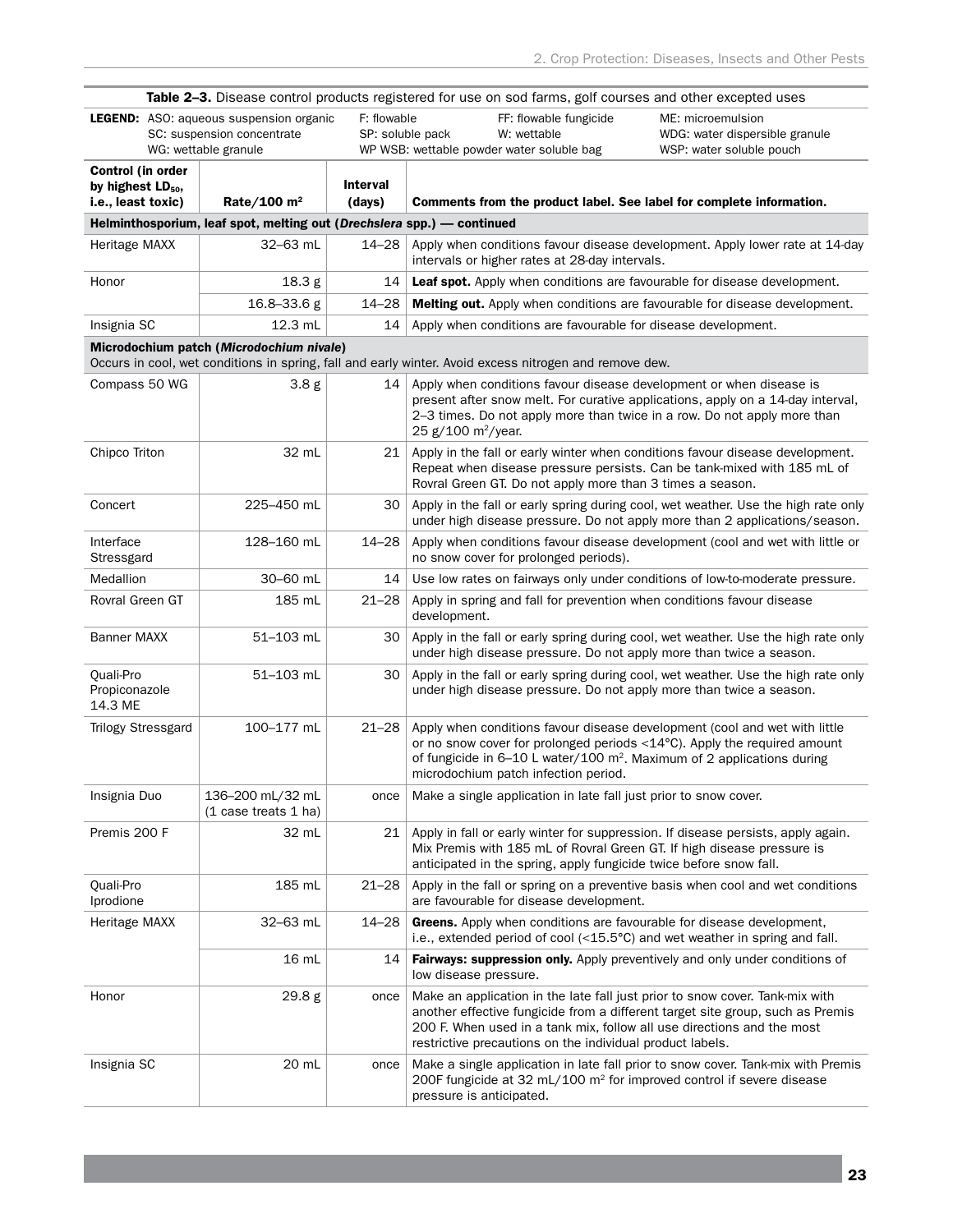|                                                                                                                                                                                                                            |                                                                                                                     |                           | Table 2-3. Disease control products registered for use on sod farms, golf courses and other excepted uses                                                                                                                                                                                                                                                                                                                                                                                                                                 |                                                                                 |
|----------------------------------------------------------------------------------------------------------------------------------------------------------------------------------------------------------------------------|---------------------------------------------------------------------------------------------------------------------|---------------------------|-------------------------------------------------------------------------------------------------------------------------------------------------------------------------------------------------------------------------------------------------------------------------------------------------------------------------------------------------------------------------------------------------------------------------------------------------------------------------------------------------------------------------------------------|---------------------------------------------------------------------------------|
|                                                                                                                                                                                                                            | F: flowable<br><b>LEGEND:</b> ASO: aqueous suspension organic<br>SC: suspension concentrate<br>WG: wettable granule |                           | FF: flowable fungicide<br>SP: soluble pack<br>W: wettable<br>WP WSB: wettable powder water soluble bag                                                                                                                                                                                                                                                                                                                                                                                                                                    | ME: microemulsion<br>WDG: water dispersible granule<br>WSP: water soluble pouch |
| Control (in order<br>by highest $LD_{50}$ ,<br>i.e., least toxic)                                                                                                                                                          | Rate/100 $m2$                                                                                                       | <b>Interval</b><br>(days) | Comments from the product label. See label for complete information.                                                                                                                                                                                                                                                                                                                                                                                                                                                                      |                                                                                 |
| Pink snow mould (Microdochium nivale)<br>Avoid succulent turf growth in late fall. Keep turf mowed until leaf growth ceases. Use snow fencing or other methods to prevent<br>excessive snow accumulation. Minimize thatch. |                                                                                                                     |                           |                                                                                                                                                                                                                                                                                                                                                                                                                                                                                                                                           |                                                                                 |
| ProTurf DSB with<br>thiophanate-<br>methyl                                                                                                                                                                                 | 860 g                                                                                                               | once                      | Apply in late fall after ground has frozen but before snowfall.                                                                                                                                                                                                                                                                                                                                                                                                                                                                           |                                                                                 |
| Compass 50 WG                                                                                                                                                                                                              | 6.1 g tank-mixed<br>with 271-354 mL<br>of Rovral Green GT                                                           | once                      | Apply preventive tank-mix in a minimum of 5 L spray solution<br>$(6.1 - 7.0 \text{ L}/100 \text{ m}^2 \text{ recommended})$ in late fall before permanent snow cover<br>or tarping. A lower rate of Rovral Green GT (minimum 271 mL/100 m <sup>2</sup> ) mixed<br>with 6.1 $g/100$ m <sup>2</sup> should be used in regions that do not have high disease<br>pressure, and a higher rate of Rovral Green GT (maximum 354 mL/100 m <sup>2</sup> )<br>with 6.1 $g/100$ m <sup>2</sup> in regions that typically show high disease pressure. |                                                                                 |
| Chipco Triton                                                                                                                                                                                                              | 32 mL                                                                                                               | 21                        | late fall or early winter before snowfall. If high disease pressure is anticipated<br>in the spring, apply twice before snowfall at a 21-day interval. Do not apply<br>more than 3 times a season.                                                                                                                                                                                                                                                                                                                                        | Apply in a tank-mix with Rovral Green GT at a rate of 250 mL and apply once in  |
| Civitas                                                                                                                                                                                                                    | Single<br>application rate:<br>660-930 mL                                                                           | once                      | May reduce symptoms of pink snow mould. Make a single high rate, or 2 or<br>more applications at the low rate, spaced 14 days apart, in late fall before<br>snow cover.                                                                                                                                                                                                                                                                                                                                                                   |                                                                                 |
|                                                                                                                                                                                                                            | <b>Multiple</b><br>application rate:<br>330-460 mL                                                                  | 14                        | Test this product on a small area of fairways, greens, roughs and tees prior to<br>broad application, because short-cut turf may be more susceptible to disease<br>and phytotoxicity.                                                                                                                                                                                                                                                                                                                                                     |                                                                                 |
| Daconil Ultrex                                                                                                                                                                                                             | 145-303 g                                                                                                           | once                      | Apply in late fall after ground has frozen but before snowfall.                                                                                                                                                                                                                                                                                                                                                                                                                                                                           |                                                                                 |
| Disarm                                                                                                                                                                                                                     | 11.5 mL                                                                                                             | once                      | Apply 1 application prior to permanent snow cover and before turf dormancy.                                                                                                                                                                                                                                                                                                                                                                                                                                                               |                                                                                 |
| Interface<br>Stressgard                                                                                                                                                                                                    | 128-160 mL                                                                                                          | once                      | Apply in late fall before permanent snow cover. In regions with a history of<br>heavy snow mould disease pressure, use the highest labelled rate. Apply the<br>required amount of product in 6-8 L water/100 m <sup>2</sup> . (Do not apply on top of<br>snow or when temperature is below 0°C.)                                                                                                                                                                                                                                          |                                                                                 |
| Rovral Green GT                                                                                                                                                                                                            | 250-375 mL                                                                                                          | once                      | Apply as a preventive in late fall or early winter just before the ground freezes<br>or before first snowfall. Use higher rates where severe disease pressure is<br>anticipated or if disease is present at the time of application.                                                                                                                                                                                                                                                                                                      |                                                                                 |
| <b>Trilogy Stressgard</b>                                                                                                                                                                                                  | 100-177 mL                                                                                                          | once                      | Apply in late fall before permanent snow cover, in regions with a history of<br>heavy snow or when the temperature is below 0°C. Do not apply more than<br>1 application/season.                                                                                                                                                                                                                                                                                                                                                          |                                                                                 |
| <b>Banner MAXX</b>                                                                                                                                                                                                         | 206 mL                                                                                                              | once                      | Apply once in late fall before snow cover. Do not apply on top of snow or when<br>the temperature is below 0°C.                                                                                                                                                                                                                                                                                                                                                                                                                           |                                                                                 |
| Mirage<br>Stressgard                                                                                                                                                                                                       | 30-60 mL                                                                                                            | once                      | <b>Suppression only.</b> Apply before permanent snow cover. Use the highest rate<br>under severe disease pressure and where there is a prior history of disease.<br>Applied as a solo product, it is recommended where a lower level of control<br>is acceptable. For optimal pink snow mould control, it is recommended<br>to tank-mix with at least one of the following partners: Compass 50 WG<br>at 6.1 g/100 m <sup>2</sup> , Compass 50 WG + Daconil Ultrex Fungicide at 6.1 g +<br>145 g/100 m <sup>2</sup> .                     |                                                                                 |
| <b>ProTurf Granular</b><br>Fungicide X                                                                                                                                                                                     | $1.17 - 2.34$ kg                                                                                                    | $14 - 21$                 | <b>Preventive.</b> To prevent disease, apply prevention rate to dry foliage when<br>disease activity is anticipated. Repeat at 2-3-week intervals.                                                                                                                                                                                                                                                                                                                                                                                        |                                                                                 |
|                                                                                                                                                                                                                            | 2.34-3.52 kg                                                                                                        |                           | <b>Curative.</b> For control, apply to dry foliage at the higher rate. Repeat in mid-<br>winter when turf is free of snow and immediately after the final snow melt.                                                                                                                                                                                                                                                                                                                                                                      |                                                                                 |
| Quali-Pro<br>Propiconazole<br>14.3 ME                                                                                                                                                                                      | 206 mL                                                                                                              | once                      | Apply once before snow cover. Do not apply on top of snow or when the<br>temperature is below O°C.                                                                                                                                                                                                                                                                                                                                                                                                                                        |                                                                                 |
| Insignia Duo                                                                                                                                                                                                               | 136-200 mL/32 mL<br>(1 case treats 1 ha)                                                                            | once                      | Make a single application in late fall just prior to snow cover.                                                                                                                                                                                                                                                                                                                                                                                                                                                                          |                                                                                 |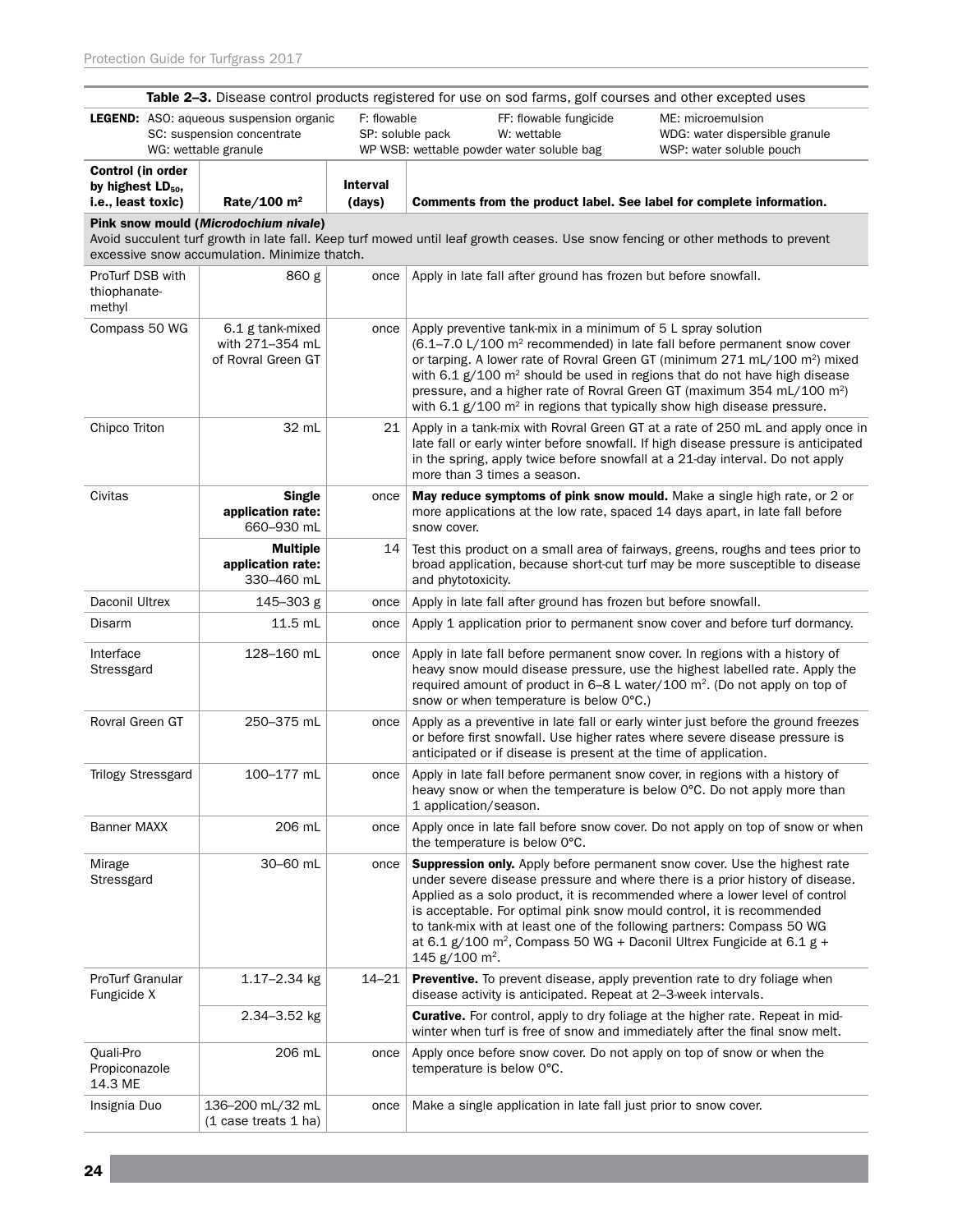|                                                                   | Table 2-3. Disease control products registered for use on sod farms, golf courses and other excepted uses |                                 |                                                                                                                                                                                                                                                                                                       |                                                                                 |
|-------------------------------------------------------------------|-----------------------------------------------------------------------------------------------------------|---------------------------------|-------------------------------------------------------------------------------------------------------------------------------------------------------------------------------------------------------------------------------------------------------------------------------------------------------|---------------------------------------------------------------------------------|
|                                                                   | <b>LEGEND:</b> ASO: aqueous suspension organic<br>SC: suspension concentrate<br>WG: wettable granule      | F: flowable<br>SP: soluble pack | FF: flowable fungicide<br>W: wettable<br>WP WSB: wettable powder water soluble bag                                                                                                                                                                                                                    | ME: microemulsion<br>WDG: water dispersible granule<br>WSP: water soluble pouch |
| Control (in order<br>by highest $LD_{50}$ ,<br>i.e., least toxic) | Rate/100 $m2$                                                                                             | <b>Interval</b><br>(days)       | Comments from the product label. See label for complete information.                                                                                                                                                                                                                                  |                                                                                 |
|                                                                   | Pink snow mould (Microdochium nivale) — continued                                                         |                                 |                                                                                                                                                                                                                                                                                                       |                                                                                 |
| Premis 200 F                                                      | 32 mL                                                                                                     | 21                              | Mix with 250 mL/100 m <sup>2</sup> of Rovral Green. If high disease pressure is<br>anticipated in the spring, apply fungicide twice before snow fall at 21-day<br>intervals. Do not apply more than 3 times a season.                                                                                 |                                                                                 |
| Renovo                                                            | 175-245 mL                                                                                                | when<br>required                | Apply after mowing or avoid mowing for 12 hr after application. Begin<br>applications, using ground application equipment, when diseases first appear.<br>When disease pressure is severe, apply at the higher recommended rate.<br>Maximum seasonal rate 122.5 g ai/100 m <sup>2</sup> .             |                                                                                 |
| Quali-Pro<br>Iprodione                                            | 250-375 mL                                                                                                | once                            | Use the higher rate where severe disease pressure is anticipated or if disease<br>is present at the time of application.                                                                                                                                                                              |                                                                                 |
| Tourney fungicide                                                 | $11.2 g + 250 g$ a.i.<br>of Daconil 2787<br>Flowable or<br>Daconil Ultrex                                 | once                            | Apply in late fall before snow cover.<br>Make the application before the turfgrass enters dormancy (usually after the<br>last mowing of the season) and before the first snowfall.<br>Apply in 8 L water/100 $m^2$ .                                                                                  |                                                                                 |
| Heritage MAXX                                                     | 95-126 mL                                                                                                 | once                            | Apply in late fall before snow cover. Do not apply on top of snow. Use higher<br>rate if there is a history of severe Infection.                                                                                                                                                                      |                                                                                 |
| Insignia SC                                                       | 13.6 mL                                                                                                   | once                            | Apply in the late fall just prior to snow cover. Tank-mix with Premis 200F<br>fungicide at 32 mL/100 m <sup>2</sup> for improved control.                                                                                                                                                             |                                                                                 |
| Honor                                                             | 29.8 <sub>g</sub>                                                                                         | once                            | Make an application in the late fall just prior to snow cover. Tank-mix with<br>another effective fungicide from a different target site group, such as<br>Premis 200 F. When used in a tank mix, follow all use directions and the most<br>restrictive precautions on the individual product labels. |                                                                                 |
| Powdery mildew (Erysiphe graminis)                                | Avoid excess nitrogen and shade. Increase air circulation.                                                |                                 |                                                                                                                                                                                                                                                                                                       |                                                                                 |
| Cueva                                                             | $0.5% - 2.0%$<br>solution applied at<br>4.7-9.4 L spray                                                   | $7 - 10$                        | Apply when disease first appears, and repeat at 7-10-day intervals for a<br>maximum of 15 applications. In frequently diseased areas, prune adjacent<br>trees and shrubs to reduce turf shading and to improve air movement.                                                                          |                                                                                 |
| Renovo                                                            | 175-350 mL                                                                                                | $14 - 21$                       | Apply after mowing or avoid mowing for 12 hr after application. Begin<br>applications, using ground application equipment, when diseases first appear.<br>When disease pressure is severe, apply at the higher recommended rate.                                                                      |                                                                                 |

Honor 16.8–33.6 g 14–28 Use preventively. Begin applications when conditions are favourable for disease development.

Maximum seasonal rate 350 g ai/100 m<sup>2</sup>.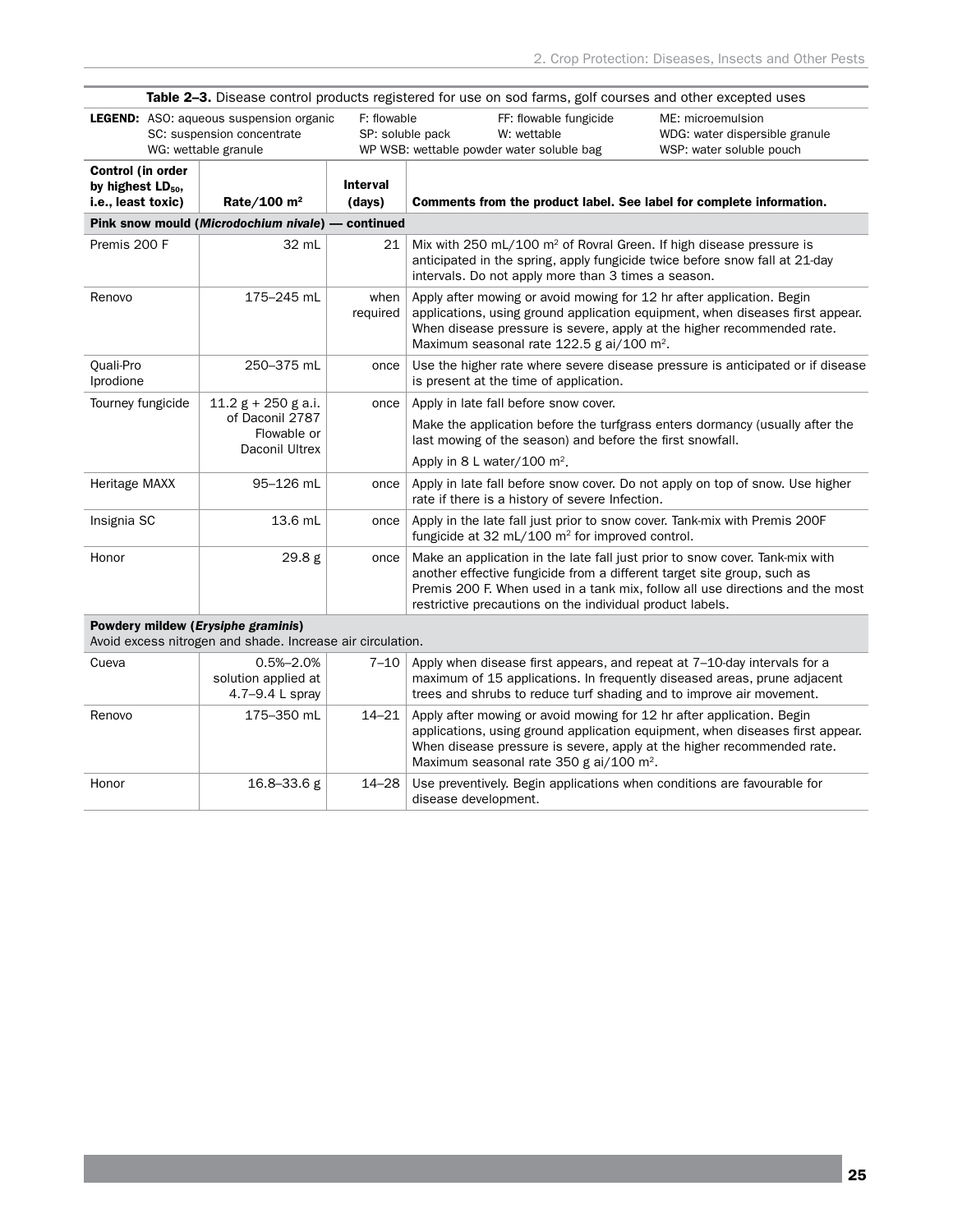| <b>Table 2–3.</b> Disease control products registered for use on sod farms, golf courses and other excepted uses |                                                                                                      |                           |                                                                                                                                                                                                                                                                                                                                                                                                                                                                                                                                                                                                                                                                                                                                                                                                                                                                                 |                                                                                                                                                                                                                                                     |
|------------------------------------------------------------------------------------------------------------------|------------------------------------------------------------------------------------------------------|---------------------------|---------------------------------------------------------------------------------------------------------------------------------------------------------------------------------------------------------------------------------------------------------------------------------------------------------------------------------------------------------------------------------------------------------------------------------------------------------------------------------------------------------------------------------------------------------------------------------------------------------------------------------------------------------------------------------------------------------------------------------------------------------------------------------------------------------------------------------------------------------------------------------|-----------------------------------------------------------------------------------------------------------------------------------------------------------------------------------------------------------------------------------------------------|
|                                                                                                                  | <b>LEGEND:</b> ASO: aqueous suspension organic<br>SC: suspension concentrate<br>WG: wettable granule | F: flowable               | FF: flowable fungicide<br>SP: soluble pack<br>W: wettable<br>WP WSB: wettable powder water soluble bag                                                                                                                                                                                                                                                                                                                                                                                                                                                                                                                                                                                                                                                                                                                                                                          | ME: microemulsion<br>WDG: water dispersible granule<br>WSP: water soluble pouch                                                                                                                                                                     |
| Control (in order<br>by highest $LD_{50}$ ,<br>i.e., least toxic)                                                | Rate/100 $m2$                                                                                        | <b>Interval</b><br>(days) | Comments from the product label. See label for complete information.                                                                                                                                                                                                                                                                                                                                                                                                                                                                                                                                                                                                                                                                                                                                                                                                            |                                                                                                                                                                                                                                                     |
| 27.7°C and low temperature is 20°C.                                                                              | Pythium blight, cottony blight, greasy spot (Pythium aphanidermatum)                                 |                           | Avoid excess nitrogen and watering. Occurs when humidity is greater than 90% for at least 9 hr, maximum daily temperature is                                                                                                                                                                                                                                                                                                                                                                                                                                                                                                                                                                                                                                                                                                                                                    |                                                                                                                                                                                                                                                     |
| Disarm                                                                                                           | 11.5 mL                                                                                              | 7–14                      | Use preventively. Begin applications when conditions are favourable for<br>disease infection, prior to disease symptom development. During periods<br>of prolonged favourable conditions, treat on the 14-day application interval.<br>Maximum 3 applications/season.                                                                                                                                                                                                                                                                                                                                                                                                                                                                                                                                                                                                           |                                                                                                                                                                                                                                                     |
| Phostrol                                                                                                         | 130-260 mL                                                                                           | 14                        | <b>Suppression only.</b> For preventive suppression of pythium blight, begin foliar<br>applications when conditions favouring disease development exist and<br>continue on a 14-day interval, if needed. Use 4-20 L water/100 m <sup>2</sup> . Do<br>not mow or water the treated area until sprays have dried. Under moderate-<br>to-heavy disease pressure, use the higher rate. Do not make more than 4<br>applications during the growing season.                                                                                                                                                                                                                                                                                                                                                                                                                           |                                                                                                                                                                                                                                                     |
| Subdue MAXX                                                                                                      | 16-32 mL                                                                                             | 7–21                      | favourable for disease development, use 16-32 mL on a 7-14-day schedule.                                                                                                                                                                                                                                                                                                                                                                                                                                                                                                                                                                                                                                                                                                                                                                                                        | Apply as a preventive treatment at a rate of $16-32$ mL in $10-20$ L water/100 m <sup>2</sup> .<br>Re-treat at 10–21-day intervals if required. During periods of prolonged conditions                                                              |
| Chipco Aliette<br>Signature                                                                                      | 200 g                                                                                                | once                      | Apply only once when symptoms appear. Use as part of a season-long spray<br>program.                                                                                                                                                                                                                                                                                                                                                                                                                                                                                                                                                                                                                                                                                                                                                                                            |                                                                                                                                                                                                                                                     |
| Banol                                                                                                            | 64 mL                                                                                                | 7–21                      | Preventive. Apply as a preventive treatment to established turf during high<br>Do not apply more than 3 applications/growing season.                                                                                                                                                                                                                                                                                                                                                                                                                                                                                                                                                                                                                                                                                                                                            | temperature or humidity favourable to the development of the disease. Repeat<br>if conditions remain favourable. Do not apply more than 2 applications before<br>alternating with a fungicide of a different group with a different mode of action. |
|                                                                                                                  |                                                                                                      |                           | pythium blight outbreak has occurred. Curative control will only be achieved<br>if a preventive application has previously been made. Repeat if conditions<br>remain favourable for disease. Do not apply more than 2 applications before<br>Do not apply more than 3 applications/growing season.                                                                                                                                                                                                                                                                                                                                                                                                                                                                                                                                                                              | <b>Curative.</b> For a curative treatment on established turf, apply immediately after<br>alternating with a fungicide of a different group with a different mode of action.                                                                        |
| Heritage MAXX                                                                                                    | 63 mL                                                                                                | $10 - 14$                 | Begin before disease is present (usually late May or June) when conditions<br>favour disease development.                                                                                                                                                                                                                                                                                                                                                                                                                                                                                                                                                                                                                                                                                                                                                                       |                                                                                                                                                                                                                                                     |
| Honor                                                                                                            | 26.8g                                                                                                | 14                        | Begin preventive application when conditions are favourable for disease<br>development.                                                                                                                                                                                                                                                                                                                                                                                                                                                                                                                                                                                                                                                                                                                                                                                         |                                                                                                                                                                                                                                                     |
| Insignia SC                                                                                                      | 18 mL                                                                                                | 14                        | Begin preventive application when conditions are favourable for disease<br>development.                                                                                                                                                                                                                                                                                                                                                                                                                                                                                                                                                                                                                                                                                                                                                                                         |                                                                                                                                                                                                                                                     |
| Segway                                                                                                           | 14.3-26.6 mL                                                                                         | $14 - 21$                 | On established turf, make preventive applications on a 14–21-day schedule,<br>beginning when conditions are favorable for disease development, or when<br>first visible disease symptoms appear. Apply in $7.5-15$ L water/100 m <sup>2</sup> .<br>Use the lower rate for the shortest interval and higher rate for the longest<br>interval. Under severe disease conditions, use the highest rate and shortest<br>interval. Do not tank-mix with a surfactant for use on turf. Do not apply more<br>than 3 applications at the high rate/calendar year. Do not make sequential<br>applications or apply other fungicides in the same group. After 1 application,<br>alternate with at least 1 application of fungicide having a different mode of<br>action for control of pythium diseases affecting turf. Do not apply more than<br>80 mL/100 m <sup>2</sup> /calendar year. |                                                                                                                                                                                                                                                     |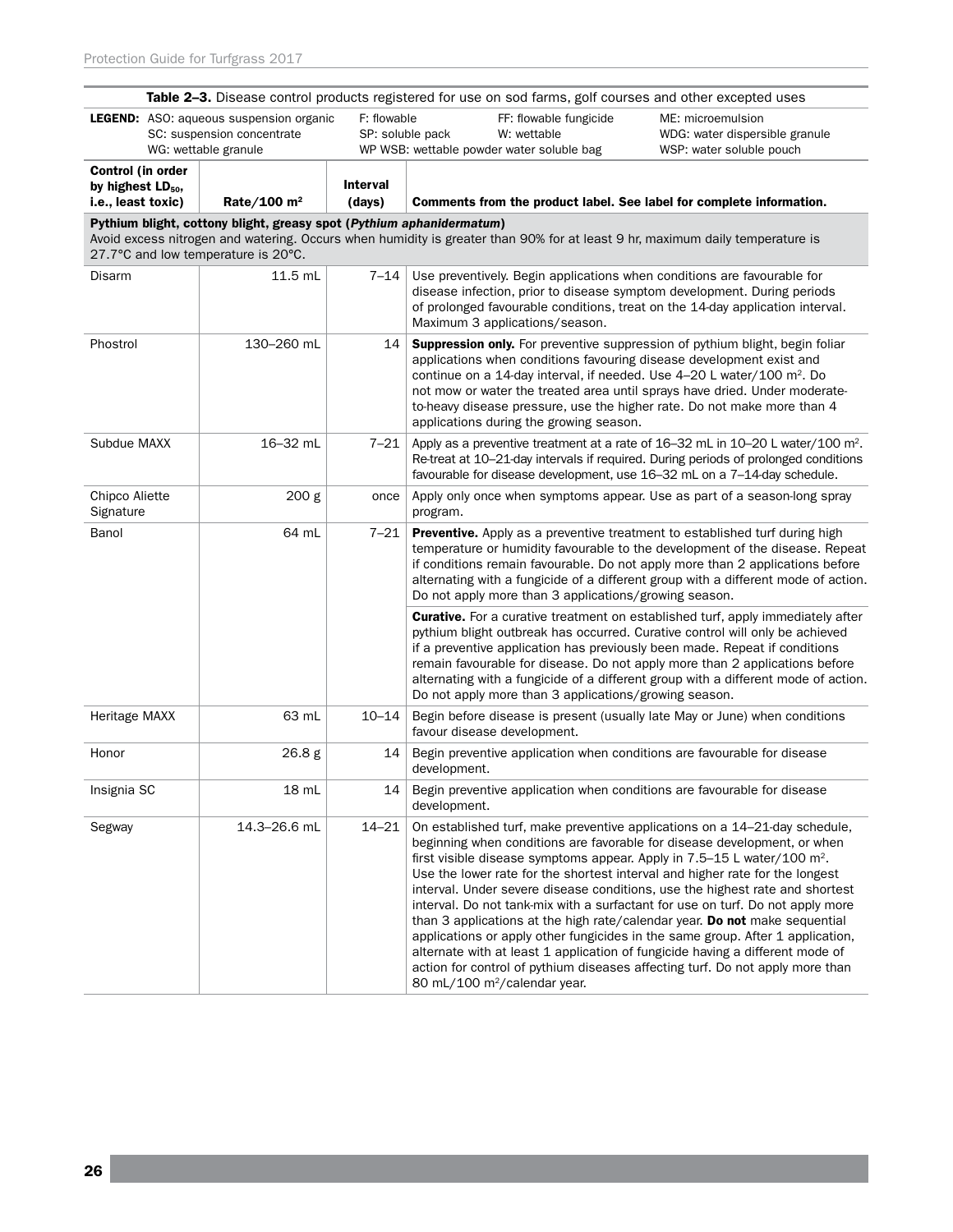|                                                                   |                                                                                                      |                           | <b>Table 2-3.</b> Disease control products registered for use on sod farms, golf courses and other excepted uses                                                                                                                                                                                                                                                                                                                                                                                                                                                                                                                                                                                                                                                                                                                                                               |                                                                                                                                                                                                                                                           |
|-------------------------------------------------------------------|------------------------------------------------------------------------------------------------------|---------------------------|--------------------------------------------------------------------------------------------------------------------------------------------------------------------------------------------------------------------------------------------------------------------------------------------------------------------------------------------------------------------------------------------------------------------------------------------------------------------------------------------------------------------------------------------------------------------------------------------------------------------------------------------------------------------------------------------------------------------------------------------------------------------------------------------------------------------------------------------------------------------------------|-----------------------------------------------------------------------------------------------------------------------------------------------------------------------------------------------------------------------------------------------------------|
|                                                                   | <b>LEGEND:</b> ASO: aqueous suspension organic<br>SC: suspension concentrate<br>WG: wettable granule | F: flowable               | FF: flowable fungicide<br>SP: soluble pack<br>W: wettable<br>WP WSB: wettable powder water soluble bag                                                                                                                                                                                                                                                                                                                                                                                                                                                                                                                                                                                                                                                                                                                                                                         | ME: microemulsion<br>WDG: water dispersible granule<br>WSP: water soluble pouch                                                                                                                                                                           |
| Control (in order<br>by highest $LD_{50}$ ,<br>i.e., least toxic) | Rate/100 $m2$                                                                                        | <b>Interval</b><br>(days) | Comments from the product label. See label for complete information.                                                                                                                                                                                                                                                                                                                                                                                                                                                                                                                                                                                                                                                                                                                                                                                                           |                                                                                                                                                                                                                                                           |
|                                                                   | Pythium crown and root rot (many Pythium spp.)                                                       |                           | Wet soil favours the disease. Little is known about weather conditions that favour the disease.                                                                                                                                                                                                                                                                                                                                                                                                                                                                                                                                                                                                                                                                                                                                                                                |                                                                                                                                                                                                                                                           |
| Supra Captan<br><b>WDG 80</b>                                     | 60 g                                                                                                 | not stated                | Use as a preventive. Do not apply more than 120 g/100 m <sup>2</sup> /year. Apply in<br>enough water for thorough coverage.                                                                                                                                                                                                                                                                                                                                                                                                                                                                                                                                                                                                                                                                                                                                                    |                                                                                                                                                                                                                                                           |
| ProTurf Fungicide X                                               | 1.49 kg                                                                                              | $7 - 10$                  | repeat if disease persists.                                                                                                                                                                                                                                                                                                                                                                                                                                                                                                                                                                                                                                                                                                                                                                                                                                                    | Apply at first sign of disease. Apply to moist foliage of newly seeded grass and                                                                                                                                                                          |
| Subdue MAXX                                                       | 16-32 mL                                                                                             | once                      | Apply as a drench when disease symptoms first occur.                                                                                                                                                                                                                                                                                                                                                                                                                                                                                                                                                                                                                                                                                                                                                                                                                           |                                                                                                                                                                                                                                                           |
| Chipco Aliette<br>Signature                                       | 200 g                                                                                                | once                      | other registered pesticides.                                                                                                                                                                                                                                                                                                                                                                                                                                                                                                                                                                                                                                                                                                                                                                                                                                                   | Apply when symptoms appear. Use as part of season-long spray program with                                                                                                                                                                                 |
| Honor                                                             | 33.3 g                                                                                               | $14 - 28$                 | Apply preventively for control. Irrigate immediately following application. After<br>registered for this disease.                                                                                                                                                                                                                                                                                                                                                                                                                                                                                                                                                                                                                                                                                                                                                              | each application, rotate with at least 1 application of a non-Group 11 fungicide                                                                                                                                                                          |
| Insignia SC                                                       | 22.4 mL                                                                                              | 14–28                     | Apply preventively for control. Irrigate immediately following application. After<br>registered for this disease prior to additional Insignia application.                                                                                                                                                                                                                                                                                                                                                                                                                                                                                                                                                                                                                                                                                                                     | each application, rotate with at least 1 application of a non-Group 11 fungicide                                                                                                                                                                          |
| Segway                                                            | 14.3-26.6 mL                                                                                         | 14–21                     | On established turf, make preventive applications on a 14–21-day schedule<br>beginning when conditions are favorable for disease development, or when<br>first visible disease symptoms appear. Apply in $7.5-15$ L water/100 m <sup>2</sup> .<br>Use the lower rate for the shortest interval and higher rate for the longest<br>interval. Under severe disease conditions, use the highest rate and shortest<br>interval. Do not tank-mix with a surfactant for use on turf. Do not apply more<br>than 3 applications at the high rate/calendar year. Do not make sequential<br>applications or apply other fungicides in the same group. After 1 application,<br>alternate with at least 1 application of fungicide having a different mode of<br>action for control of pythium diseases affecting turf. Do not apply more than<br>80 mL/100 m <sup>2</sup> /calendar year. |                                                                                                                                                                                                                                                           |
| Pythium damping off (Pythium spp.)                                |                                                                                                      |                           |                                                                                                                                                                                                                                                                                                                                                                                                                                                                                                                                                                                                                                                                                                                                                                                                                                                                                |                                                                                                                                                                                                                                                           |
| Segway                                                            | 14.3-26.6 mL                                                                                         | 14–21                     | after seeding. If disease continues to increase in severity, use the higher<br>rate and shorter interval. Do not tank-mix with a surfactant for use on turf.<br>make sequential applications or apply other fungicides in the same group.<br>After 1 application, alternate with at least 1 application of fungicide having a<br>apply more than 80 mL/100 m <sup>2</sup> /calendar year.                                                                                                                                                                                                                                                                                                                                                                                                                                                                                      | For newly seeded areas, use $14.3$ mL in 7.5–15 L water/100 m <sup>2</sup> immediately<br>Do not apply more than 3 applications at the high rate/calendar year. Do not<br>different mode of action for control of pythium diseases affecting turf. Do not |
| Banol                                                             | 64 mL                                                                                                | 7–21                      | Preventive on overseeded turf for the control of pythium damping-off. For<br>overseeded areas, apply immediately after germination to control pythium<br>damping-off. Repeat if conditions remain cool and wet.                                                                                                                                                                                                                                                                                                                                                                                                                                                                                                                                                                                                                                                                |                                                                                                                                                                                                                                                           |
| no chemical control available                                     | Necrotic ring spot (Leptosphaeria korrae)                                                            |                           | "Frog-eye" symptoms all year. Reduce excess thatch. Attacks Kentucky bluegrass and fine fescues. Turf-type perennial ryegrasses<br>and some Kentucky bluegrass varieties are resistant. Provide balanced fertility. Avoid drought stress.                                                                                                                                                                                                                                                                                                                                                                                                                                                                                                                                                                                                                                      |                                                                                                                                                                                                                                                           |
| Red thread (Laetisaria fuciformis)                                | Avoid nitrogen deficiency, especially on perennial ryegrass and fine fescues.                        |                           |                                                                                                                                                                                                                                                                                                                                                                                                                                                                                                                                                                                                                                                                                                                                                                                                                                                                                |                                                                                                                                                                                                                                                           |
| Concert                                                           | 225 mL                                                                                               | 14                        |                                                                                                                                                                                                                                                                                                                                                                                                                                                                                                                                                                                                                                                                                                                                                                                                                                                                                | Apply when cool, wet conditions occur. Prolonged periods of high humidity favour<br>the development of the disease. Do not apply more than 3 applications/season.                                                                                         |
| Banner MAXX                                                       | 51 ml                                                                                                |                           | 14 Apply when cool, wet conditions occur. Prolonged periods of high humidity favour                                                                                                                                                                                                                                                                                                                                                                                                                                                                                                                                                                                                                                                                                                                                                                                            |                                                                                                                                                                                                                                                           |

| Banner MAXX                           | $51$ mL         |         | 14 Apply when cool, wet conditions occur. Prolonged periods of high humidity favour<br>disease development. Do not apply more than 3 times/season.   |
|---------------------------------------|-----------------|---------|------------------------------------------------------------------------------------------------------------------------------------------------------|
| Ouali-Pro<br>Propiconazole<br>14.3 ME | 51 mL           |         | 14   Apply when cool, wet conditions occur. Prolonged periods of high humidity favour<br>disease development. Do not apply more than 3 times/season. |
| Honor                                 | $16.8 - 33.6 g$ | 14–28 l | Apply when conditions are favourable for disease development.                                                                                        |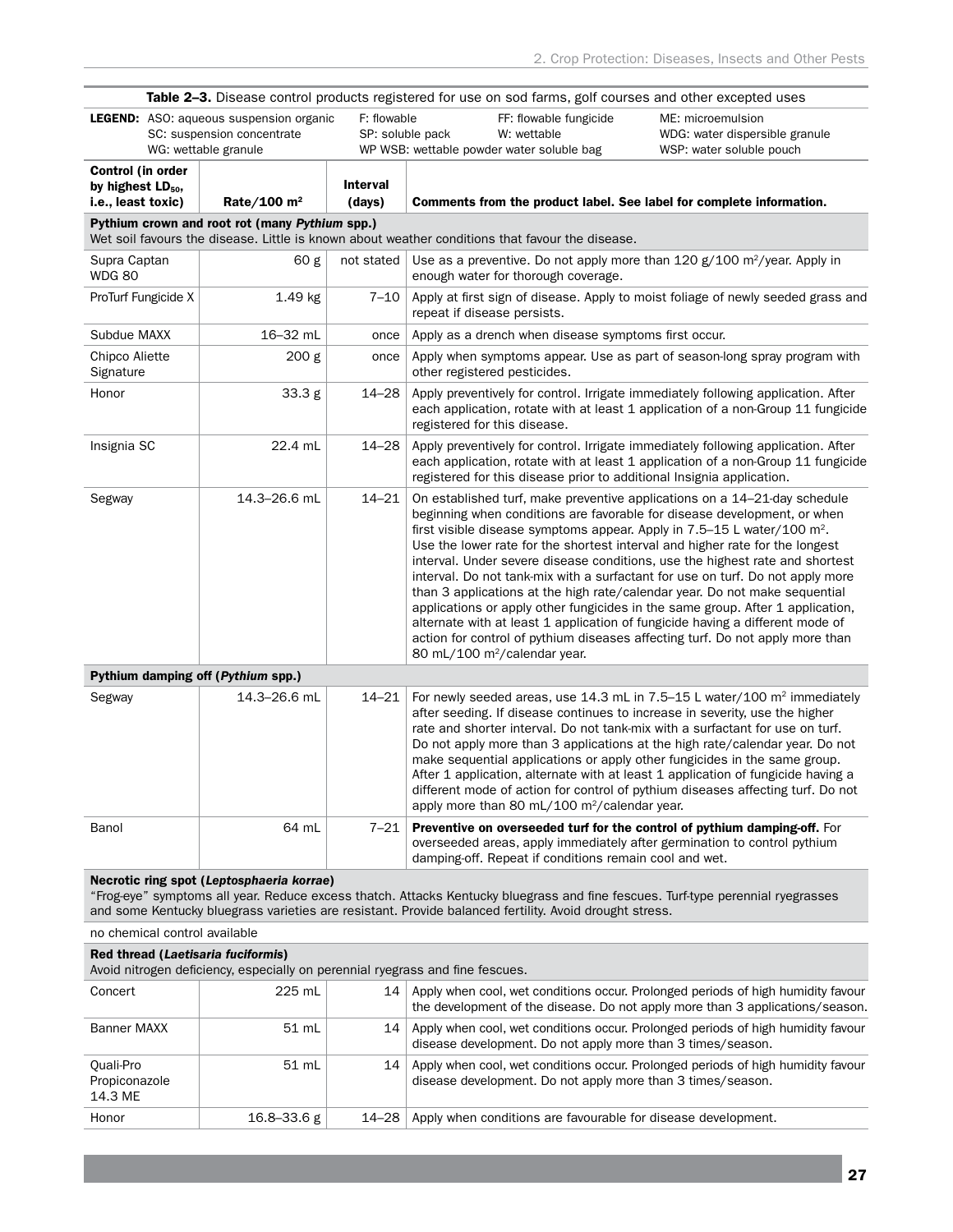|                                                                          |                                                                              |                                 | <b>Table 2–3.</b> Disease control products registered for use on sod farms, golf courses and other excepted uses                                                                                                                                                                                                                                                                                                     |                                                                                   |  |
|--------------------------------------------------------------------------|------------------------------------------------------------------------------|---------------------------------|----------------------------------------------------------------------------------------------------------------------------------------------------------------------------------------------------------------------------------------------------------------------------------------------------------------------------------------------------------------------------------------------------------------------|-----------------------------------------------------------------------------------|--|
|                                                                          | <b>LEGEND:</b> ASO: aqueous suspension organic<br>SC: suspension concentrate | F: flowable<br>SP: soluble pack | FF: flowable fungicide<br>W: wettable                                                                                                                                                                                                                                                                                                                                                                                | ME: microemulsion<br>WDG: water dispersible granule                               |  |
|                                                                          | WG: wettable granule                                                         |                                 | WP WSB: wettable powder water soluble bag                                                                                                                                                                                                                                                                                                                                                                            | WSP: water soluble pouch                                                          |  |
| Control (in order<br>by highest LD <sub>50</sub> ,<br>i.e., least toxic) | Rate/100 $m2$                                                                | Interval<br>(days)              | Comments from the product label. See label for complete information.                                                                                                                                                                                                                                                                                                                                                 |                                                                                   |  |
| Rust (Puccinia spp.)                                                     |                                                                              |                                 |                                                                                                                                                                                                                                                                                                                                                                                                                      |                                                                                   |  |
|                                                                          |                                                                              |                                 | Use resistant varieties of Kentucky bluegrass and perennial ryegrass. Provide adequate levels of fertility. Mow frequently.                                                                                                                                                                                                                                                                                          |                                                                                   |  |
| Pinpoint                                                                 | 9.86 mL                                                                      | 14                              | Begin applications when conditions favour disease development.                                                                                                                                                                                                                                                                                                                                                       |                                                                                   |  |
| Honor                                                                    | 14.9g                                                                        | 14                              | Apply when conditions are favourable for disease development.                                                                                                                                                                                                                                                                                                                                                        |                                                                                   |  |
| Insignia SC                                                              | $10 \text{ mL}$                                                              | 14                              | Apply when conditions are favourable for disease development.                                                                                                                                                                                                                                                                                                                                                        |                                                                                   |  |
| <b>Slime moulds</b>                                                      |                                                                              |                                 |                                                                                                                                                                                                                                                                                                                                                                                                                      |                                                                                   |  |
|                                                                          | Remove spore masses by raking or hosing off the turf.                        |                                 |                                                                                                                                                                                                                                                                                                                                                                                                                      |                                                                                   |  |
| no chemical control available                                            |                                                                              |                                 |                                                                                                                                                                                                                                                                                                                                                                                                                      |                                                                                   |  |
| Summer patch (Magnaporthe poae)                                          | light frequent watering during dry periods to reduce heat stress.            |                                 | Symptoms usually occur during July to August. Attacks annual bluegrass and Kentucky bluegrass. Avoid nitrogen deficiency. Apply                                                                                                                                                                                                                                                                                      |                                                                                   |  |
| Disarm                                                                   | $5.8 - 11.5$ mL                                                              | 14-28                           | Start applications in the spring when the soil temperatures at 5-cm depth<br>reach 15.5°C-18°C or as prescribed by local turf specialists.                                                                                                                                                                                                                                                                           |                                                                                   |  |
| <b>Banner MAXX</b>                                                       | 103 mL                                                                       | 30                              | Apply as a preventive when soil temperature is greater than 16°C at a 5-cm<br>depth for 4 consecutive days, with a second application 30 days later. A<br>third application may be required if hot, humid weather occurs. Apply with<br>13-21 L water/100 m <sup>2</sup> . Do not apply more than 3 times a season.                                                                                                  |                                                                                   |  |
| Mirage<br>Stressgard                                                     | 32-64 mL                                                                     | $14 - 28$                       | Begin applications preventively when soil temperatures reach 15°C-18°C at<br>a 5-cm soil depth in areas previously affected by summer patch. Continue as<br>needed on a 14-28-day interval. Use the highest rate and shortest interval<br>under severe disease pressure and where there is a prior history of disease.                                                                                               |                                                                                   |  |
| Quali-Pro<br>Propiconazole<br>14.3 ME                                    | 103 mL                                                                       | 30                              | Apply as a preventive when soil temperature is greater than 16°C at a 5-cm<br>depth for 4 consecutive days, with a second application 30 days later. A<br>third application may be required if hot, humid weather occurs. Apply with<br>13-21 L water/100 m <sup>2</sup> . Do not apply more than 3 times a season.                                                                                                  |                                                                                   |  |
| Eagle WSP                                                                | 18 <sub>g</sub>                                                              | 30                              | Will control only low-to-moderate disease severity.                                                                                                                                                                                                                                                                                                                                                                  |                                                                                   |  |
| <b>Tourney Fungicide</b>                                                 | 11.2 g                                                                       | once                            | Use preventively when conditions favour disease development in the spring<br>and fall. Apply in 16 L water/100 m <sup>2</sup> .                                                                                                                                                                                                                                                                                      |                                                                                   |  |
| Heritage MAXX                                                            | 32-63 mL                                                                     | 14-28                           | Apply when conditions favour disease development. Apply the lower rate at<br>14-day intervals or higher rate at 28-day intervals.                                                                                                                                                                                                                                                                                    |                                                                                   |  |
| Honor                                                                    | 16.8-33.6 g                                                                  | $14 - 28$                       | Initiate applications in the spring when soil temperatures reach<br>15.6°C-18.3°C at a 5.1-cm soil depth, or as dictated by local<br>recommendations.                                                                                                                                                                                                                                                                |                                                                                   |  |
|                                                                          | Take-all patch (Gaeummannomyces graminis)                                    |                                 |                                                                                                                                                                                                                                                                                                                                                                                                                      |                                                                                   |  |
|                                                                          |                                                                              |                                 | Attacks bentgrasses. Use acidifying (ammonium) fertilizers to reduce thatch pH. Avoid drought stress.                                                                                                                                                                                                                                                                                                                |                                                                                   |  |
| Disarm                                                                   | 11.5 mL                                                                      | 28                              | Begin applications before disease is present and continue applications while<br>in the spring and/or fall. Maximum 3 applications/season.                                                                                                                                                                                                                                                                            | conditions are favourable for disease development. Make up to 2 applications      |  |
| Heritage MAXX                                                            | 63 mL                                                                        | 28                              | Apply 2 applications in the spring and 2 applications in the fall.                                                                                                                                                                                                                                                                                                                                                   |                                                                                   |  |
| <b>Banner MAXX</b>                                                       | 32-63 mL                                                                     | 14-28                           | Make 1–2 fall applications in September and October or when night<br>temperatures drop to 13°C, and 1–2 spring applications in April and May.<br>Apply preventively when conditions favour disease development (high surface<br>moisture or humidity and warm night temperatures). DO NOT exceed more<br>than 4 applications/year. DO NOT add surfactants or wetting agents, as this<br>may result in phytotoxicity. |                                                                                   |  |
| Pinpoint                                                                 | 9.86 mL                                                                      | 14                              | Begin applications when conditions favour disease development.                                                                                                                                                                                                                                                                                                                                                       |                                                                                   |  |
| Honor                                                                    | 33.3 <sub>g</sub>                                                            | 28                              |                                                                                                                                                                                                                                                                                                                                                                                                                      | Suppression only. Make 1 application in the fall and 1 application in the spring. |  |
| Insignia SC                                                              | 22.4 mL                                                                      | 28                              | Make 1 application in the fall and 1 application in the spring.                                                                                                                                                                                                                                                                                                                                                      |                                                                                   |  |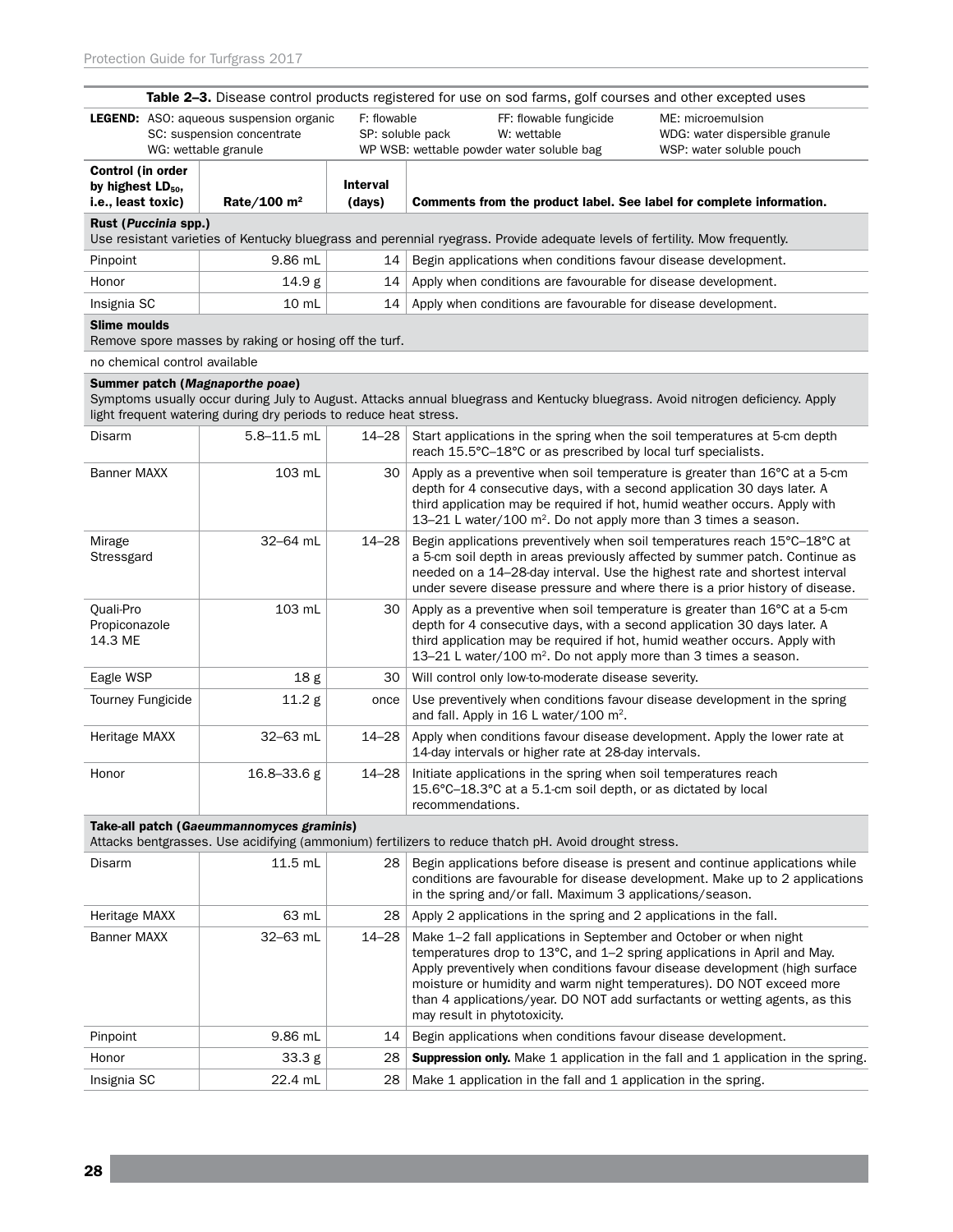|                                                                   | Table 2-3. Disease control products registered for use on sod farms, golf courses and other excepted uses |                                 |                                                                                                                                                                                                                                                                                                                                                                                                                                                                            |                                                                                 |  |  |  |  |
|-------------------------------------------------------------------|-----------------------------------------------------------------------------------------------------------|---------------------------------|----------------------------------------------------------------------------------------------------------------------------------------------------------------------------------------------------------------------------------------------------------------------------------------------------------------------------------------------------------------------------------------------------------------------------------------------------------------------------|---------------------------------------------------------------------------------|--|--|--|--|
|                                                                   | <b>LEGEND:</b> ASO: aqueous suspension organic<br>SC: suspension concentrate<br>WG: wettable granule      | F: flowable<br>SP: soluble pack | FF: flowable fungicide<br>W: wettable<br>WP WSB: wettable powder water soluble bag                                                                                                                                                                                                                                                                                                                                                                                         | ME: microemulsion<br>WDG: water dispersible granule<br>WSP: water soluble pouch |  |  |  |  |
| Control (in order<br>by highest $LD_{50}$ ,<br>i.e., least toxic) | Rate/100 $m2$                                                                                             | <b>Interval</b><br>(days)       | Comments from the product label. See label for complete information.                                                                                                                                                                                                                                                                                                                                                                                                       |                                                                                 |  |  |  |  |
|                                                                   | Waitea patch or brown ring patch (Waitea circinata var. circinata)                                        |                                 |                                                                                                                                                                                                                                                                                                                                                                                                                                                                            |                                                                                 |  |  |  |  |
| <b>Disarm</b>                                                     | $5.8 - 11.5$ mL                                                                                           | $14 - 21$                       | Use preventively. Begin applications when conditions are favourable for<br>disease infection, prior to disease symptom development. Use the higher rate<br>under high disease pressure.                                                                                                                                                                                                                                                                                    |                                                                                 |  |  |  |  |
| Medallion                                                         | 30-60 mL                                                                                                  | 7–14                            | Begin applications when conditions are favourable for disease infection and<br>prior to disease symptom expression. Under conditions of high disease<br>pressure, use the highest label rate and the shortest interval. For optimum<br>disease control, tank-mix or alternate with a contact fungicide such as Daconil<br>2787 or Daconil Ultrex. Apply in sufficient water to ensure thorough coverage.<br>Water volume of 4-8 L water/100 m <sup>2</sup> is recommended. |                                                                                 |  |  |  |  |
| <b>Tourney Fungicide</b>                                          | 11.2 <sub>g</sub>                                                                                         | once                            | Use preventively when conditions favour disease development. Apply in<br>8 L water/100 m <sup>2</sup> .                                                                                                                                                                                                                                                                                                                                                                    |                                                                                 |  |  |  |  |
| Heritage MAXX                                                     | 32-63 mL                                                                                                  | $14 - 28$                       | Apply when conditions are favourable for disease development, i.e., warmer<br>temperatures between 20°C and 30°C and during periods of high humidity<br>and extended leaf wetness. During prolonged periods of favourable<br>conditions, apply on the shorter application interval. DO NOT apply more than<br>2 sequential applications of Heritage MAXX before alternating with a fungicide<br>of a different group with a different mode of action.                      |                                                                                 |  |  |  |  |
| Honor                                                             | 33.6 g                                                                                                    | $14 - 28$                       | Begin applications preventively or when early ring development is evident. Late<br>curative applications will not be effective. Use 8-15 L spray volume/100 $\text{m}^2$ .<br>Provide short irrigation cycle directly following treatment to move fungicide<br>through thatch. Brown ring patch symptoms may take 2–3 weeks to disappear<br>following application.                                                                                                         |                                                                                 |  |  |  |  |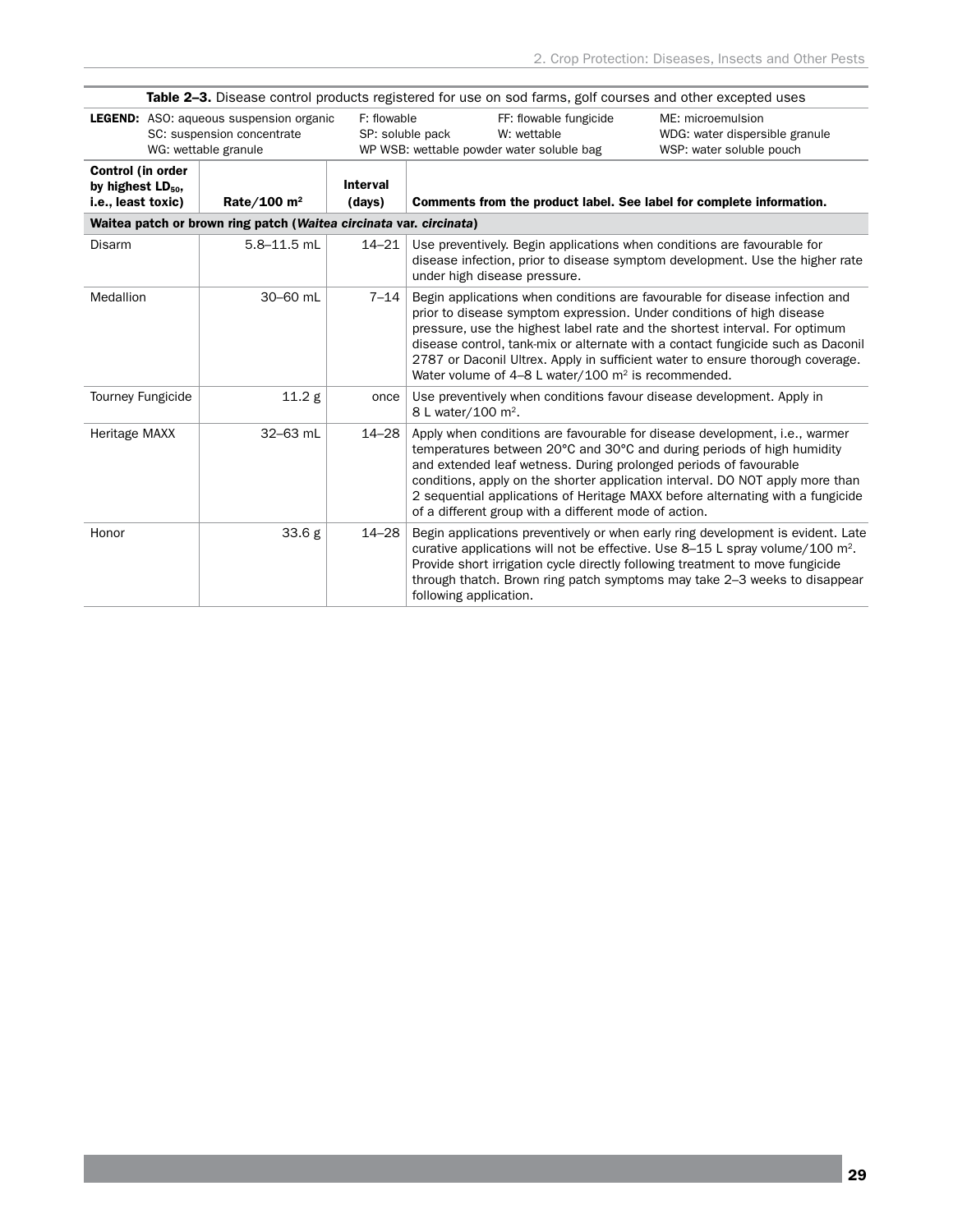## **Insects**

Insecticides registered for use on sod farms, golf courses and other excepted uses are listed in Table 2–4.

Insect control products are listed in Table 2–5.

Insect parasitic nematode species are listed in Table 2–6.

|                                                                                 |                                       | Table 2-4. Insecticides registered for use on sod farms, golf courses and other excepted uses |                            |                                                                                                         |  |
|---------------------------------------------------------------------------------|---------------------------------------|-----------------------------------------------------------------------------------------------|----------------------------|---------------------------------------------------------------------------------------------------------|--|
| <b>LEGEND:</b> ai: active ingredient<br>F: flowable<br>T&O: turf and ornamental | CS: capsule suspension<br>G: granules | E: emulsion<br>$T:$ turf<br>WG or WDG: water dispersible granule                              |                            | EC: emulsifiable concentrate<br>SC: suspension concentrate<br>WP WSB: wettable powder water soluble bag |  |
| Trade name (alphabetically in each group)                                       | <b>Classification</b>                 | <b>Common name</b>                                                                            | $LD_{50}$<br>$(mgai/kg)^1$ | <b>Chemical family</b>                                                                                  |  |
| Acelepryn Suspension                                                            | 2                                     | chlorantraniliprole                                                                           | >5,000                     | anthranilic diamide                                                                                     |  |
| Arena                                                                           | $\overline{2}$                        | clothianidin                                                                                  | >5,000                     | neonicotinoids                                                                                          |  |
| Chipco Sevin T&O                                                                | 3                                     | carbaryl                                                                                      | 400-850                    | carbamate                                                                                               |  |
| Deltagard SC                                                                    | 3                                     | deltamethrin                                                                                  | 700                        | synthetic pyrethroid                                                                                    |  |
| Dursban,<br>Pyrate                                                              | 3                                     | chlorpyrifos                                                                                  | 135                        | organophosphate                                                                                         |  |
| Merit 0.5G.<br>Merit Solupak                                                    | 4                                     | imidacloprid                                                                                  | 424-475                    | chloronicotinyl                                                                                         |  |
| <b>MET52 EC BioInsecticide</b>                                                  | 3.11                                  | Metarhizium anisopliae strain F52                                                             | >5,000                     | biological                                                                                              |  |
| Quali-Pro Imidacloprid 75 WSP<br>Quali-Pro Imidacloprid 0.5 Granular            | 4                                     | imidacloprid                                                                                  | 424-475                    | chloronicotinyl                                                                                         |  |
| Scimitar CS                                                                     | 3                                     | lambda-cyhalothrin                                                                            | 632-696                    | synthetic pyrethroid                                                                                    |  |
| Success 480SC                                                                   | 4                                     | spinosad                                                                                      | 75,000                     | naturalyte                                                                                              |  |

<sup>1</sup> The relative toxicity may be referred to as its LD<sub>50</sub>. The higher the LD<sub>50</sub> figure, the less toxic the product is to humans. Products with low  $LD_{50}$  ratings are highly toxic. No products registered for turf have a high acute toxicity.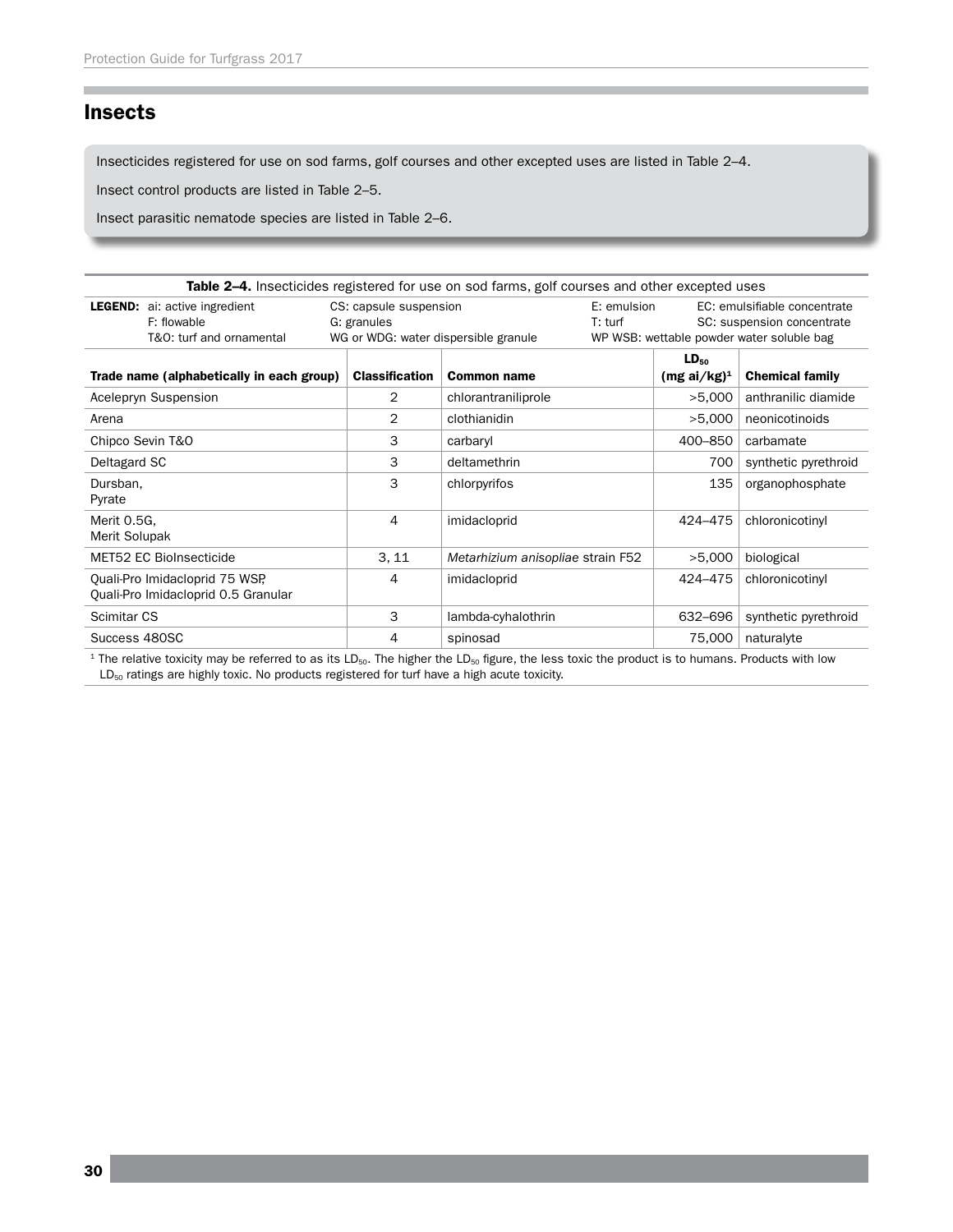|                                                                             |                                                      |                                                                                                                                                              | Table 2-5. Insect control products                                                                                  |                                                                                                                                                                                                                                                                            |  |
|-----------------------------------------------------------------------------|------------------------------------------------------|--------------------------------------------------------------------------------------------------------------------------------------------------------------|---------------------------------------------------------------------------------------------------------------------|----------------------------------------------------------------------------------------------------------------------------------------------------------------------------------------------------------------------------------------------------------------------------|--|
| <b>LEGEND:</b> CS: capsule suspension<br>$T:$ turf                          | WP WSB: wettable powder water soluble bag            | E: emulsion<br>SC: suspension concentrate                                                                                                                    | EC: emulsifiable concentrate<br>T&O: turf and ornamental                                                            | F: flowable<br>G: granules<br>WG or WDG: water dispersible granule                                                                                                                                                                                                         |  |
| Control<br>(in order by<br>highest LD <sub>50</sub> ,<br>i.e., least toxic) | Rate/100 $m2$<br>(unless otherwise<br>stated)        |                                                                                                                                                              | Comments from the product label. See label for complete information.                                                |                                                                                                                                                                                                                                                                            |  |
| bloom.                                                                      | Annual bluegrass weevil (Listronotus maculicollis)   |                                                                                                                                                              |                                                                                                                     | A problem on closely mowed turf composed mainly of annual bluegrass. Monitor for adults returning to turf when forsythia are in full                                                                                                                                       |  |
| Acelepryn                                                                   | 8.8-11.25 mL                                         | applications made after mid-May.                                                                                                                             |                                                                                                                     | Apply when over-wintered adult annual bluegrass weevils are observed in late April or early<br>May to prevent damage from larvae in late-May and June. Higher rate may be required for                                                                                     |  |
| Arena                                                                       | $5.5 - 7.0 g$                                        | rainfall has occurred.                                                                                                                                       |                                                                                                                     | Apply when populations reach damaging thresholds. For optimal control, target 2nd- and<br>3rd-instar larvae. Early-season-to-overwintered adults may provide suppression only.<br>Do not make more than 1 application/season. Avoid mowing grass until after irrigation or |  |
| Dursban 2E                                                                  | 45 mL                                                |                                                                                                                                                              | Spray suspected problem areas in mid-April and again in mid-May.                                                    |                                                                                                                                                                                                                                                                            |  |
| Dursban T                                                                   | 22.5 mL                                              |                                                                                                                                                              |                                                                                                                     |                                                                                                                                                                                                                                                                            |  |
| Pyrate 480 EC                                                               | 22.5 mL                                              | local Agricultural Representative.                                                                                                                           |                                                                                                                     | Spray suspected problem areas in mid-April and again in mid-May, or as recommended by your                                                                                                                                                                                 |  |
| Ant (Lasius neoniger)                                                       |                                                      |                                                                                                                                                              |                                                                                                                     |                                                                                                                                                                                                                                                                            |  |
| Chipco Sevin<br>T&0                                                         | 210-290 mL                                           | needed.                                                                                                                                                      |                                                                                                                     | Mow turf and apply spray. Do not water for 2 days after treatment. Repeat in 2-3 weeks if                                                                                                                                                                                  |  |
| Deltagard SC                                                                | 12 mL                                                | Apply when insects are present or signs of insect feeding are visible. A second application<br>may be necessary in 2-3 weeks where heavy infestations occur. |                                                                                                                     |                                                                                                                                                                                                                                                                            |  |
|                                                                             |                                                      |                                                                                                                                                              | application. Do not apply more than 2 times a year.                                                                 | For dense turfgrass canopies or turf maintained under high mowing heights, minimum<br>water volumes of 10 L/100 $m2$ are recommended. Delay irrigation or mowing for 24 hr after                                                                                           |  |
| Scimitar CS                                                                 | $3.7 \text{ mL}$                                     |                                                                                                                                                              | 7 days if needed. Do not apply more than 4 times a year.                                                            | Apply in 8-10 L/100 m <sup>2</sup> of water in spring and late summer. Re-apply after a minimum of                                                                                                                                                                         |  |
| Dursban 2E                                                                  | 45 mL                                                |                                                                                                                                                              | Spray when pests first appear; repeat as needed.                                                                    |                                                                                                                                                                                                                                                                            |  |
| Dursban T                                                                   | 22.5 mL                                              |                                                                                                                                                              |                                                                                                                     |                                                                                                                                                                                                                                                                            |  |
| Pyrate 480 EC                                                               | $22.5$ mL                                            |                                                                                                                                                              |                                                                                                                     | Spray when pests first appear; repeat as needed. Maximum applications are 2/season.                                                                                                                                                                                        |  |
|                                                                             | <b>Black turfgrass ataenius (Ataenius spretulus)</b> |                                                                                                                                                              | Monitor for adults in clipping baskets or with a soap flush when Van Houtte spirea and horse chestnut are in bloom. |                                                                                                                                                                                                                                                                            |  |
| Merit Solupak                                                               |                                                      |                                                                                                                                                              |                                                                                                                     | 1 packet/1,200 $m^2$ Apply prior to egg hatch. Irrigation or rainfall should occur within 24 hr to move the active                                                                                                                                                         |  |
| Merit 0.5 G                                                                 | 560 g                                                |                                                                                                                                                              | Avoid mowing until after irrigation or rainfall. Apply only once a year.                                            | ingredient through the thatch. On golf courses, irrigate treated areas following application.                                                                                                                                                                              |  |
| Quali-Pro<br>Imidacloprid<br>75 WSP                                         | 1 packet/1,200 m <sup>2</sup>                        | occurred. Apply only once a year.                                                                                                                            |                                                                                                                     | Apply prior to egg hatch. Irrigation or rainfall should occur within 24 hr. On golf courses,<br>irrigate treated areas following application. Avoid mowing until after irrigation or rainfall has                                                                          |  |
| Quali-Pro<br>Imidacloprid<br>0.5 <sub>G</sub>                               | 560 g                                                |                                                                                                                                                              |                                                                                                                     |                                                                                                                                                                                                                                                                            |  |
|                                                                             | Bluegrass billbug (Sphenophorus parvulus)            |                                                                                                                                                              |                                                                                                                     |                                                                                                                                                                                                                                                                            |  |
| Arena                                                                       | 4.5 g                                                |                                                                                                                                                              | Avoid mowing grass until after irrigation or rainfall has occurred.                                                 | When adults are first identified in the spring. Do not make more than 1 application/season.                                                                                                                                                                                |  |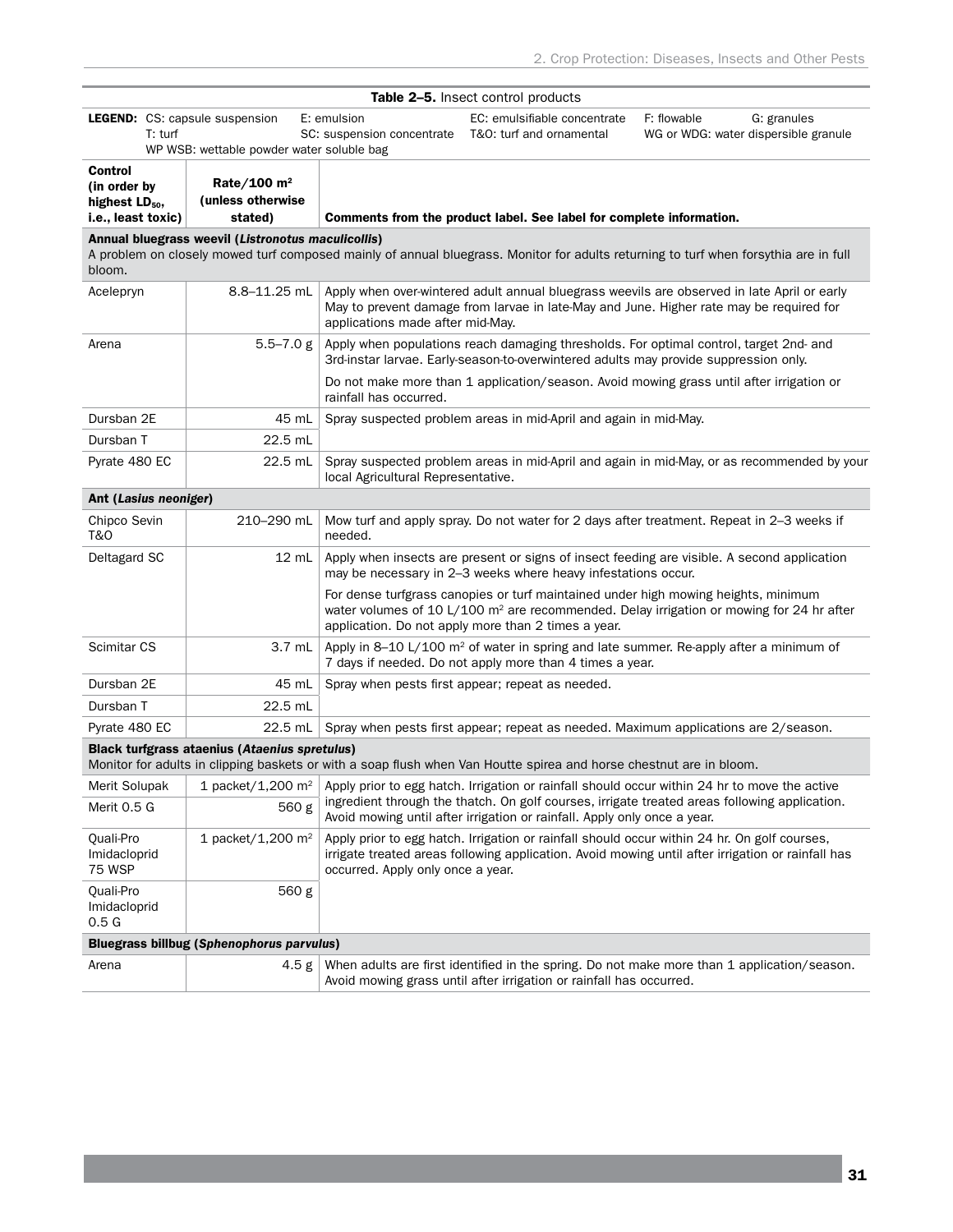| Table 2-5. Insect control products                                          |                                               |                                                                                                                                                                                                                           |                                                                                     |                                                                                                                                                                                                                                                                                                                                                                                                                                                                                                     |  |  |
|-----------------------------------------------------------------------------|-----------------------------------------------|---------------------------------------------------------------------------------------------------------------------------------------------------------------------------------------------------------------------------|-------------------------------------------------------------------------------------|-----------------------------------------------------------------------------------------------------------------------------------------------------------------------------------------------------------------------------------------------------------------------------------------------------------------------------------------------------------------------------------------------------------------------------------------------------------------------------------------------------|--|--|
| <b>LEGEND:</b> CS: capsule suspension<br>T: turf                            | WP WSB: wettable powder water soluble bag     | E: emulsion                                                                                                                                                                                                               | EC: emulsifiable concentrate<br>SC: suspension concentrate T&O: turf and ornamental | F: flowable<br>G: granules<br>WG or WDG: water dispersible granule                                                                                                                                                                                                                                                                                                                                                                                                                                  |  |  |
| Control<br>(in order by<br>highest LD <sub>50</sub> ,<br>i.e., least toxic) | Rate/100 $m2$<br>(unless otherwise<br>stated) |                                                                                                                                                                                                                           | Comments from the product label. See label for complete information.                |                                                                                                                                                                                                                                                                                                                                                                                                                                                                                                     |  |  |
| <b>Cutworm (various species)</b>                                            |                                               |                                                                                                                                                                                                                           |                                                                                     |                                                                                                                                                                                                                                                                                                                                                                                                                                                                                                     |  |  |
| Monitor using a soap flush.                                                 |                                               |                                                                                                                                                                                                                           |                                                                                     |                                                                                                                                                                                                                                                                                                                                                                                                                                                                                                     |  |  |
| Acelepryn                                                                   | $1.45 - 2.9$ mL                               | Delay watering or mowing for 24 hr after application. If the area being treated is maintained at<br>a mowing height of greater than 2.5 cm, then the higher rate may be required during periods<br>of high pest pressure. |                                                                                     |                                                                                                                                                                                                                                                                                                                                                                                                                                                                                                     |  |  |
| Deltagard SC                                                                | 12 mL                                         |                                                                                                                                                                                                                           | may be necessary in 2-3 weeks where heavy infestations occur.                       | Apply when insects are present or signs of insect feeding are visible. A second application                                                                                                                                                                                                                                                                                                                                                                                                         |  |  |
|                                                                             |                                               |                                                                                                                                                                                                                           | application. Do not apply more than 2 times/year.                                   | For dense turfgrass canopies or turf maintained under high mowing heights, minimum water<br>volumes of 10 L/100 m <sup>2</sup> are recommended. Delay irrigation or mowing for 24 hr following                                                                                                                                                                                                                                                                                                      |  |  |
| Chipco Sevin<br>T&O                                                         | 210-290 mL                                    |                                                                                                                                                                                                                           |                                                                                     | Mow and apply spray. Do not water for 2 days after treatment. Repeat in 2-3 weeks if needed.                                                                                                                                                                                                                                                                                                                                                                                                        |  |  |
| Dursban 2E                                                                  | 45 mL                                         |                                                                                                                                                                                                                           | Spray when pests first appear. Repeat as needed.                                    |                                                                                                                                                                                                                                                                                                                                                                                                                                                                                                     |  |  |
| Dursban T                                                                   | 22.5 mL                                       |                                                                                                                                                                                                                           |                                                                                     |                                                                                                                                                                                                                                                                                                                                                                                                                                                                                                     |  |  |
| Pyrate 480 EC                                                               | $22.5$ mL                                     |                                                                                                                                                                                                                           |                                                                                     | Spray when pests first appear. Repeat as needed. Maximum applications are 2/season.                                                                                                                                                                                                                                                                                                                                                                                                                 |  |  |
|                                                                             |                                               | European chafer/Japanese beetle (Rhizotrogus majalis)/(Popillia japonica)                                                                                                                                                 |                                                                                     |                                                                                                                                                                                                                                                                                                                                                                                                                                                                                                     |  |  |
| Acelepryn                                                                   | $5.6 - 8.8$ mL                                |                                                                                                                                                                                                                           |                                                                                     | Apply from early April to late August for preventive and early curative control. Base need on<br>historical monitoring, previous records or experiences, current season adult trapping or other<br>methods. The higher rates may be required for early season (April and May) applications where<br>a long residual is required, or in late August when less sensitive mid-instar grubs are present.<br>Do not apply when the soil is saturated with water. Irrigate immediately after application. |  |  |
| Arena                                                                       | $2.5 - 5.0 g$                                 | beginning as early as the first adults appear.                                                                                                                                                                            |                                                                                     | <b>Preventive applications</b> - Make applications through peak egg hatch of target species,                                                                                                                                                                                                                                                                                                                                                                                                        |  |  |
|                                                                             |                                               |                                                                                                                                                                                                                           | the upper end of the rate range when making applications post egg hatch.            | <b>Curative applications</b> — Curative applications are considered applications after egg hatch of<br>the target species of when obvious turf damage from current generation has occurred. Use                                                                                                                                                                                                                                                                                                     |  |  |
|                                                                             |                                               |                                                                                                                                                                                                                           | Late-season applications (late summer or early fall) may provide suppression only.  |                                                                                                                                                                                                                                                                                                                                                                                                                                                                                                     |  |  |
|                                                                             |                                               | through the thatch.                                                                                                                                                                                                       |                                                                                     | Ensure each application is followed by sufficient irrigation or rainfall to move active ingredient                                                                                                                                                                                                                                                                                                                                                                                                  |  |  |
|                                                                             |                                               |                                                                                                                                                                                                                           |                                                                                     | The need for an application can be determined by a number of methods, including historical<br>monitoring of the site, previous records or experiences, and current season adult trapping.                                                                                                                                                                                                                                                                                                           |  |  |
|                                                                             |                                               | rainfall has occurred.                                                                                                                                                                                                    |                                                                                     | Do not make more than 1 application/season. Avoid mowing grass until after irrigation or                                                                                                                                                                                                                                                                                                                                                                                                            |  |  |
| Merit Solupak                                                               | 1 packet/1,200 $m2$                           |                                                                                                                                                                                                                           |                                                                                     | Apply prior to egg hatch. Irrigation or rainfall should occur within 24 hr. On golf courses,                                                                                                                                                                                                                                                                                                                                                                                                        |  |  |
| Merit 0.5 G                                                                 | 560 g                                         | rainfall has occurred. Apply only once a year.                                                                                                                                                                            |                                                                                     | irrigate treated areas following application. Avoid mowing turf areas until after irrigation or                                                                                                                                                                                                                                                                                                                                                                                                     |  |  |
| Quali-Pro<br>Imidacloprid<br><b>75 WSP</b>                                  | 1 packet/1,200 $m2$                           | rainfall has occurred. Apply only once a year.                                                                                                                                                                            |                                                                                     | Apply prior to egg hatch. Irrigation or rainfall should occur within 24 hr. On golf courses,<br>irrigate treated areas following application. Avoid mowing turf areas until after irrigation or                                                                                                                                                                                                                                                                                                     |  |  |
| Quali-Pro<br>Imidacloprid<br>0.5 <sub>G</sub>                               | 560 g                                         |                                                                                                                                                                                                                           |                                                                                     |                                                                                                                                                                                                                                                                                                                                                                                                                                                                                                     |  |  |
| Chipco Sevin<br>T&0                                                         | 210-290 mL                                    | and irrigate 24 hr before treatment.                                                                                                                                                                                      |                                                                                     | Apply to the early instar stage. Irrigate after application. If soil is dry, remove excessive thatch                                                                                                                                                                                                                                                                                                                                                                                                |  |  |
|                                                                             | June beetle grubs (Phyllophaga spp.)          |                                                                                                                                                                                                                           |                                                                                     |                                                                                                                                                                                                                                                                                                                                                                                                                                                                                                     |  |  |

no insecticides registered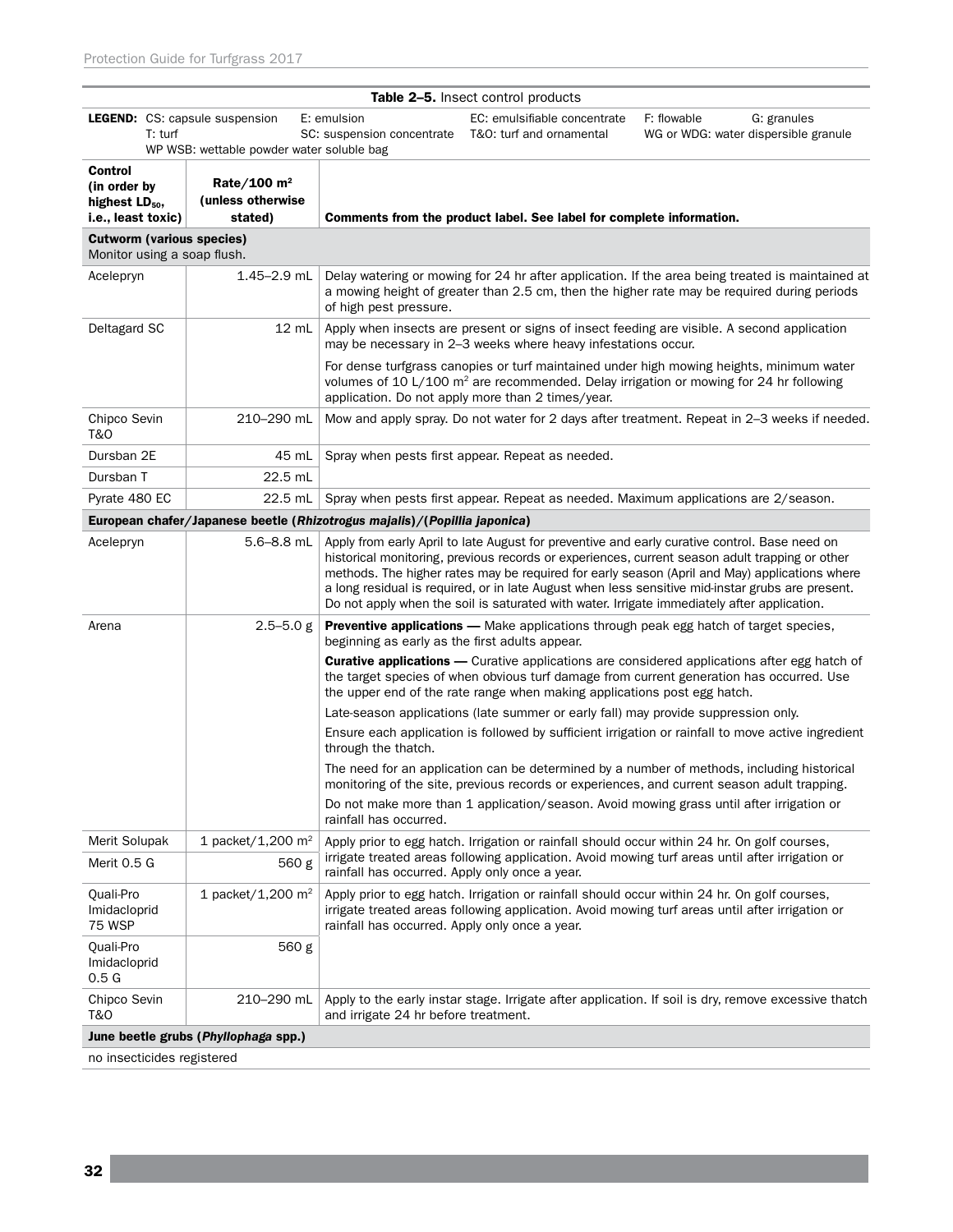|                                                  |                                               |                                                                 | Table 2-5. Insect control products                                                                                                                                                                                                                                                                                                      |             |                                                     |
|--------------------------------------------------|-----------------------------------------------|-----------------------------------------------------------------|-----------------------------------------------------------------------------------------------------------------------------------------------------------------------------------------------------------------------------------------------------------------------------------------------------------------------------------------|-------------|-----------------------------------------------------|
| <b>LEGEND:</b> CS: capsule suspension<br>T: turf |                                               | E: emulsion<br>SC: suspension concentrate                       | EC: emulsifiable concentrate<br>T&O: turf and ornamental                                                                                                                                                                                                                                                                                | F: flowable | G: granules<br>WG or WDG: water dispersible granule |
|                                                  | WP WSB: wettable powder water soluble bag     |                                                                 |                                                                                                                                                                                                                                                                                                                                         |             |                                                     |
| Control<br>(in order by                          | Rate/100 $m2$                                 |                                                                 |                                                                                                                                                                                                                                                                                                                                         |             |                                                     |
| highest $LD_{50}$ ,                              | (unless otherwise                             |                                                                 |                                                                                                                                                                                                                                                                                                                                         |             |                                                     |
| i.e., least toxic)                               | stated)                                       |                                                                 | Comments from the product label. See label for complete information.                                                                                                                                                                                                                                                                    |             |                                                     |
|                                                  | Hairy chinch bug (Blissus leucopterus hirtus) | The smaller stages of chinch bug nymphs are easiest to control. |                                                                                                                                                                                                                                                                                                                                         |             |                                                     |
| MET <sub>52</sub><br><b>BioInsecticide</b>       | 64-96 mL                                      |                                                                 | <b>Suppression only.</b> Use the higher application rate when pest pressure is high. Re-apply as<br>required. The need for and timing of re-application should be determined by monitoring. The<br>application interval is 4 weeks for hairy chinch bug.                                                                                |             |                                                     |
| Arena                                            | $3.5 - 5.0 g$                                 |                                                                 | Apply when insect populations reach damaging thresholds. Use the upper end of the rate<br>range when pest pressure is high or when treating areas with very low damage thresholds<br>(e.g., golf greens, sod farms). Do not make more than 1 application/season. Avoid mowing<br>grass until after irrigation or rainfall has occurred. |             |                                                     |
| Deltagard SC                                     | 12 mL                                         |                                                                 | Apply when insects are present or signs of insect feeding are visible. A second application<br>may be necessary in 2–3 weeks where heavy infestations occur.                                                                                                                                                                            |             |                                                     |
|                                                  |                                               |                                                                 | For dense turfgrass canopies or turf maintained under high mowing heights, minimum water<br>volumes of 10 L/100 m <sup>2</sup> are recommended. Delay irrigation or mowing for 24 hr following<br>application. Do not apply more than 2 times/year.                                                                                     |             |                                                     |
| Chipco Sevin<br>T&O                              | 210-290 mL                                    | needed.                                                         | Mow turf and apply spray. Do not water for 2 days after treatment. Repeat in 2–3 weeks if                                                                                                                                                                                                                                               |             |                                                     |
| Dursban 2E                                       | 45 mL                                         |                                                                 | Spray when pests first appear. Repeat as needed.                                                                                                                                                                                                                                                                                        |             |                                                     |
| Dursban Turf                                     | 22.5 mL                                       |                                                                 |                                                                                                                                                                                                                                                                                                                                         |             |                                                     |
| Pyrate 480 EC                                    | $22.5$ mL                                     |                                                                 | Spray when pests first appear. Repeat as needed. Do not apply more than 2 times a season.                                                                                                                                                                                                                                               |             |                                                     |
|                                                  |                                               | Leatherjackets (larvae of European crane fly Tipula paludosa)   |                                                                                                                                                                                                                                                                                                                                         |             |                                                     |
| Arena                                            | 5.5 g                                         | irrigation or rainfall has occurred.                            | Apply in the spring, when larvae are mature but prior to pupation. In the fall, apply prior to egg<br>hatch. Only apply when populations of leather jackets (European crane fly) reach damaging<br>thresholds. Do not make more than 1 application/season. Avoid mowing grass until after                                               |             |                                                     |
| Merit Solupak                                    | 1 packet/1,200 m <sup>2</sup>                 |                                                                 | Suppression only. Apply when adult crane flies take flight in August and September and begin                                                                                                                                                                                                                                            |             |                                                     |
| Merit 0.5 G                                      | 560 g                                         | laying eggs.                                                    |                                                                                                                                                                                                                                                                                                                                         |             |                                                     |
| Chipco Sevin<br>T & O                            | 200 mL                                        |                                                                 | Apply in 150–200 L/100 m <sup>2</sup> or for small areas 1.5–3 L/100 m <sup>2</sup> and irrigate. Apply only once<br>a year. Consider treatment at or above 270 larvae/m <sup>2</sup> .                                                                                                                                                 |             |                                                     |
| Dursban T                                        | 20-25 mL                                      |                                                                 | Apply as drenching spray in water in late fall after the flight of adult crane flies has ceased.                                                                                                                                                                                                                                        |             |                                                     |
| Pyrate 480 EC                                    | 20-25 mL                                      |                                                                 | Apply as drenching spray in water in late fall after the flight of adult crane flies has ceased.                                                                                                                                                                                                                                        |             |                                                     |
|                                                  |                                               | Sod webworm, cranberry girdler and lawn moths (various species) |                                                                                                                                                                                                                                                                                                                                         |             |                                                     |
| Success 480 S                                    | $0.5 - 1.0$ mL                                | 4 applications a year.                                          | Treat in early morning or early evening. Do not re-apply within less than 7 days. Do not water<br>for 2 days after application. Do not mow turf for 1–3 days after treatment. Do not exceed                                                                                                                                             |             |                                                     |
| Deltagard SC                                     | $12 \, \text{m}$                              |                                                                 | Apply when insects are present or signs of insect feeding are visible. A second application<br>may be necessary in 2–3 weeks where heavy infestations occur.                                                                                                                                                                            |             |                                                     |
|                                                  |                                               | more than 2 times a year.                                       | For dense turfgrass canopies or turf maintained under high mowing heights, minimum water<br>volumes of 10 L/100 $m2$ should be used. Delay irrigation or mowing for 24 hr. Do not apply                                                                                                                                                 |             |                                                     |
| Chipco Sevin<br>T&O                              | 210-290 mL                                    | needed.                                                         | Mow turf and apply spray. Do not water for 2 days after treatment. Repeat in 2-3 weeks if                                                                                                                                                                                                                                               |             |                                                     |
| Dursban 2E                                       | 45 mL                                         |                                                                 | Delay watering or mowing the treated area for 12-24 hr after treatment.                                                                                                                                                                                                                                                                 |             |                                                     |
| Dursban Turf                                     | 22.5 mL                                       |                                                                 | Delay watering or mowing the treated area for 12-24 hr after treatment.                                                                                                                                                                                                                                                                 |             |                                                     |
| Pyrate 480 EC                                    | 22.5 mL                                       |                                                                 | Delay watering or mowing the treated area for 12-24 hr after treatment.                                                                                                                                                                                                                                                                 |             |                                                     |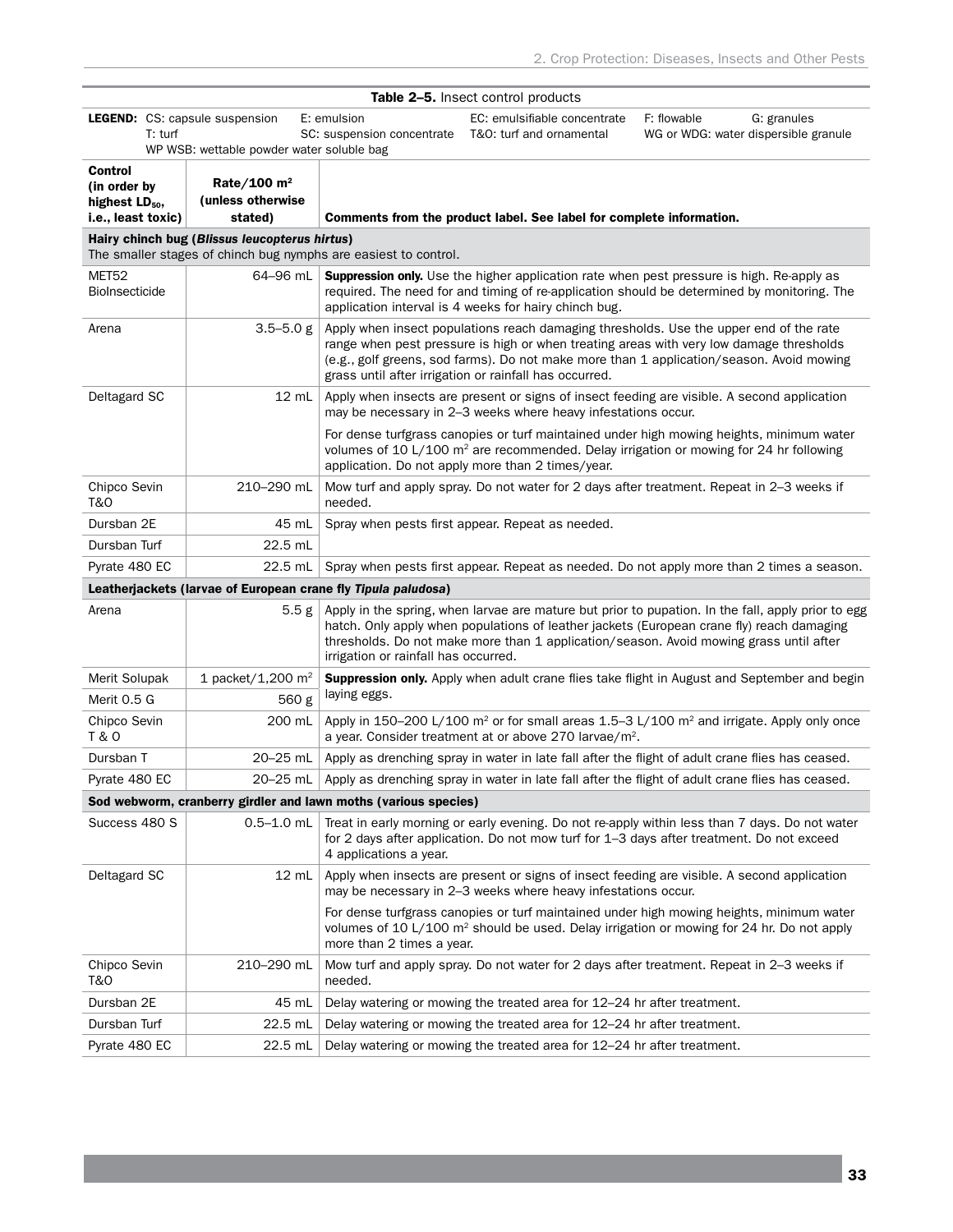## Insect Parasitic Nematodes

Insect parasitic nematodes are microscopic wormlike creatures that move through the soil and attack insects. There are two types of behaviour exhibited by nematodes: "sit and wait, or ambusher" and "cruiser."

The sit-and-wait or ambusher nematodes stand on their tails in an upright position near the soil surface and attach to passing hosts. The cruiser does not attach well to passing hosts but is highly mobile, can travel a fair distance and is able to seek out its host. One nematode species exhibits a behaviour that is intermediate to the "sit and wait" and "the cruiser."

Each nematode species has a preferred host. Depending on the species of nematode, they may be used to control leatherjackets, white grub species and caterpillars (cutworms and sod webworm). Nematodes are sold in a dormant stage, which are mixed with water then applied to the soil. They can also be applied through irrigation systems or conventional sprayers. Nematodes are living organisms and as such are not regulated by the *Pesticides Act* and Reg. 63/09.

Table 2–6 lists the insect parasitic nematode species. Many different products are available. For specific rates of application, consult the product label. For more information on nematodes, see OMAFRA Publication 845, *Integrated Pest Management for Turf*.

| <b>Table 2–6.</b> Insect parasitic nematode species                                                                 |                                             |                                                                                                                                             |  |  |  |  |
|---------------------------------------------------------------------------------------------------------------------|---------------------------------------------|---------------------------------------------------------------------------------------------------------------------------------------------|--|--|--|--|
| Target pest                                                                                                         | <b>Insect parasitic</b><br>nematode species | <b>Optimum</b><br>temperature range                                                                                                         |  |  |  |  |
| Caterpillars (cutworm,<br>sod webworm),<br>hairy chinch bug<br>and leatherjackets<br>(European crane<br>fly larvae) | Steinernema<br>carpocapse                   | Work best when<br>temperatures<br>range from<br>22°C-28°C.                                                                                  |  |  |  |  |
| White grub species                                                                                                  | Steinernema<br>glaseri                      | <b>Especially effective</b><br>against grubs.<br>Largest nematode<br>species.                                                               |  |  |  |  |
| Fly larvae and<br>leatherjackets                                                                                    | Steinernema<br>feltiae                      | Continue to<br>work when soil<br>temperatures are<br>as low as 10°C.                                                                        |  |  |  |  |
| White grub species                                                                                                  | Steinernema<br>scarabaei                    | Can survive<br>at cooler<br>temperatures<br>than Steinernema<br>carpocapse,<br>Steinernema glaseri<br>and Heterorhabditis<br>bacteriophora. |  |  |  |  |
| White grub species<br>and leatherjackets<br>(European crane<br>fly larvae)                                          | <b>Heterorhabditis</b><br>bacteriophora     | Work best when<br>soil temperatures<br>are above 20°C.                                                                                      |  |  |  |  |

## Best Management Practices for Nematodes Use

- • Keep nematodes refrigerated until used.
- Keep out of direct sunlight they are sensitive to sunlight, drying out and extremes in temperature.
- Water the turf until moist and then apply nematodes.
- Water immediately after nematode application.
- Keep turf wet for 2 days after application.
- Apply when soil temperature is greater than 12°C and less than 30°C.
- Remove any screens or filters from sprayer applicator.
- Keep agitated and do not store diluted mixture for more than 6 hr.